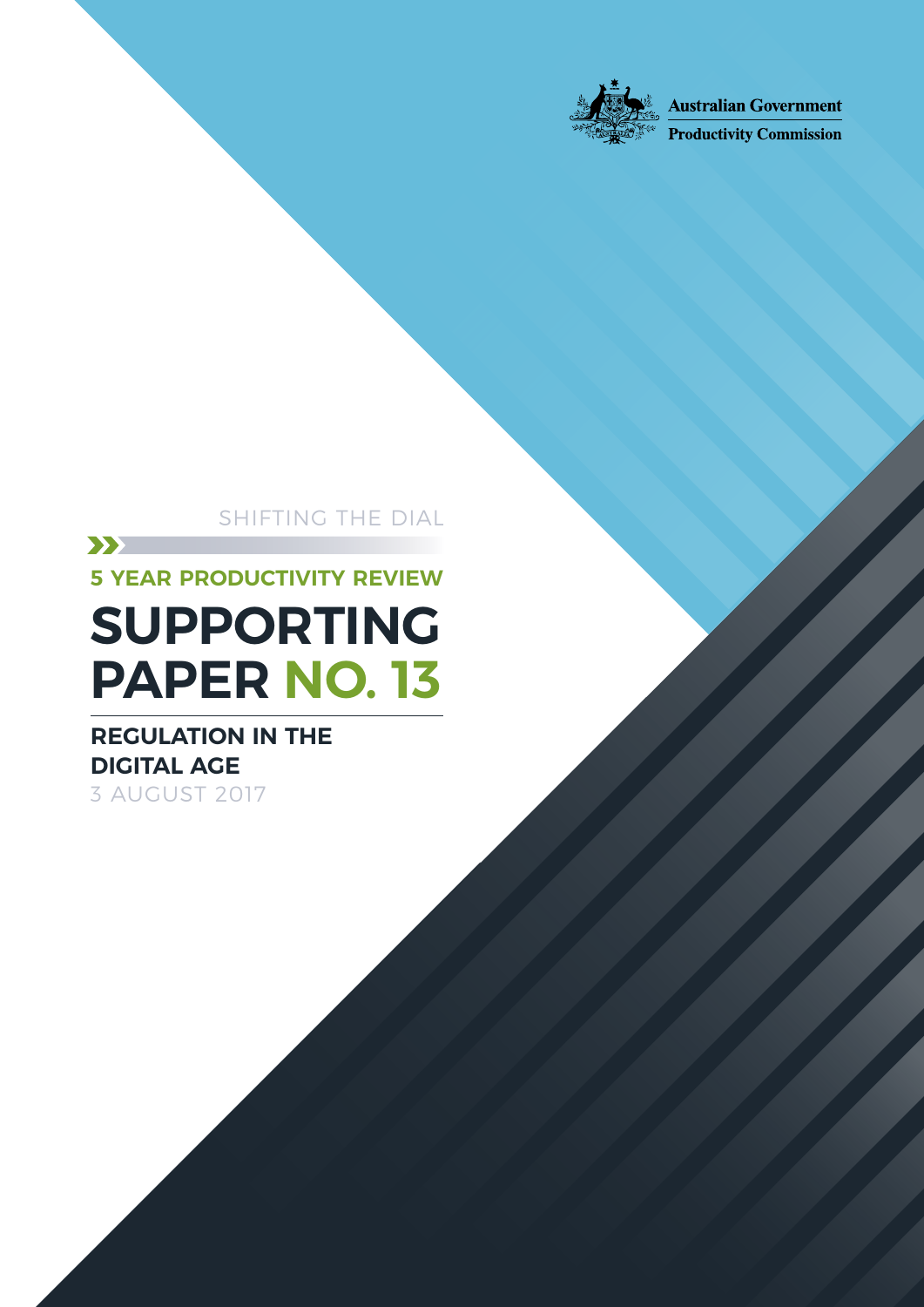### **Commonwealth of Australia 2017**

**ISBN 978-1-74037-641-9 (PDF)**



Except for the Commonwealth Coat of Arms and content supplied by third parties, this copyright work is licensed under a Creative Commons Attribution 3.0 Australia licence. To view a copy of this licence, visit http://creativecommons.org/licenses/by/3.0/au. In essence, you are free to copy, communicate and adapt the work, as long as you attribute the work to the Productivity Commission (but not in any way that suggests the Commission endorses you or your use) and abide by the other licence terms.

### **Use of the Commonwealth Coat of Arms**

For terms of use of the Coat of Arms visit the 'It's an Honour' website: http://www.itsanhonour.gov.au

### **Third party copyright**

Wherever a third party holds copyright in this material, the copyright remains with that party. Their permission may be required to use the material, please contact them directly.

### **Attribution**

This work should be attributed as follows, *Source: Productivity Commission, Regulation in the Digital Age, Shifting the Dial: 5 year Productivity Review*, *Supporting Paper No. 13.*

If you have adapted, modified or transformed this work in anyway, please use the following, *Source: based on Productivity Commission data, Regulation in the Digital Age, Shifting the Dial: 5 year Productivity Review*, *Supporting Paper No. 13.*

### **An appropriate reference for this publication is:**

Productivity Commission 2017, *Regulation in the Digital Age,* Shifting the Dial: 5 year Productivity Review, Supporting Paper No. 13, Canberra.

### **Publications enquiries**

Media and Publications, phone: (03) 9653 2244 or email: maps@pc.gov.au

### **The Productivity Commission**

The Productivity Commission is the Australian Government's independent research and advisory body on a range of economic, social and environmental issues affecting the welfare of Australians. Its role, expressed most simply, is to help governments make better policies, in the long-term interest of the Australian community.

The Commission's independence is underpinned by an Act of Parliament. Its processes and outputs are open to public scrutiny and are driven by concern for the wellbeing of the community as a whole.

Further information on the Productivity Commission can be obtained from the Commission's website (www.pc.gov.au).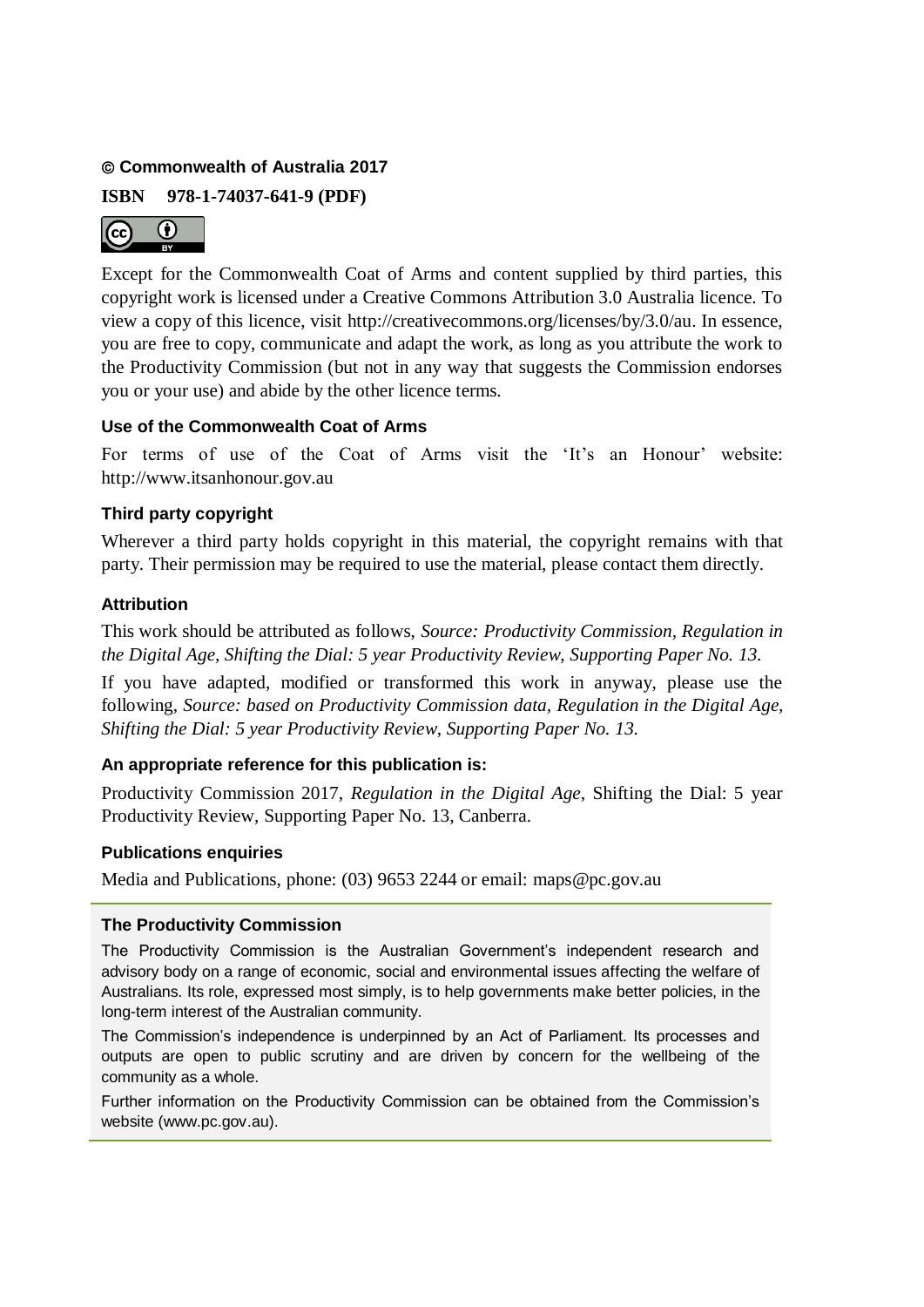# **Contents**

| <b>Key points</b><br>Regulation in the digital age |                                                 |    |
|----------------------------------------------------|-------------------------------------------------|----|
|                                                    |                                                 |    |
|                                                    | Minimising the burden of regulation             | 3  |
| 2                                                  | Empowering consumers makes markets work better  | 9  |
| 3                                                  | A regulatory system that facilitates innovation | 17 |
| <b>References</b>                                  |                                                 | 45 |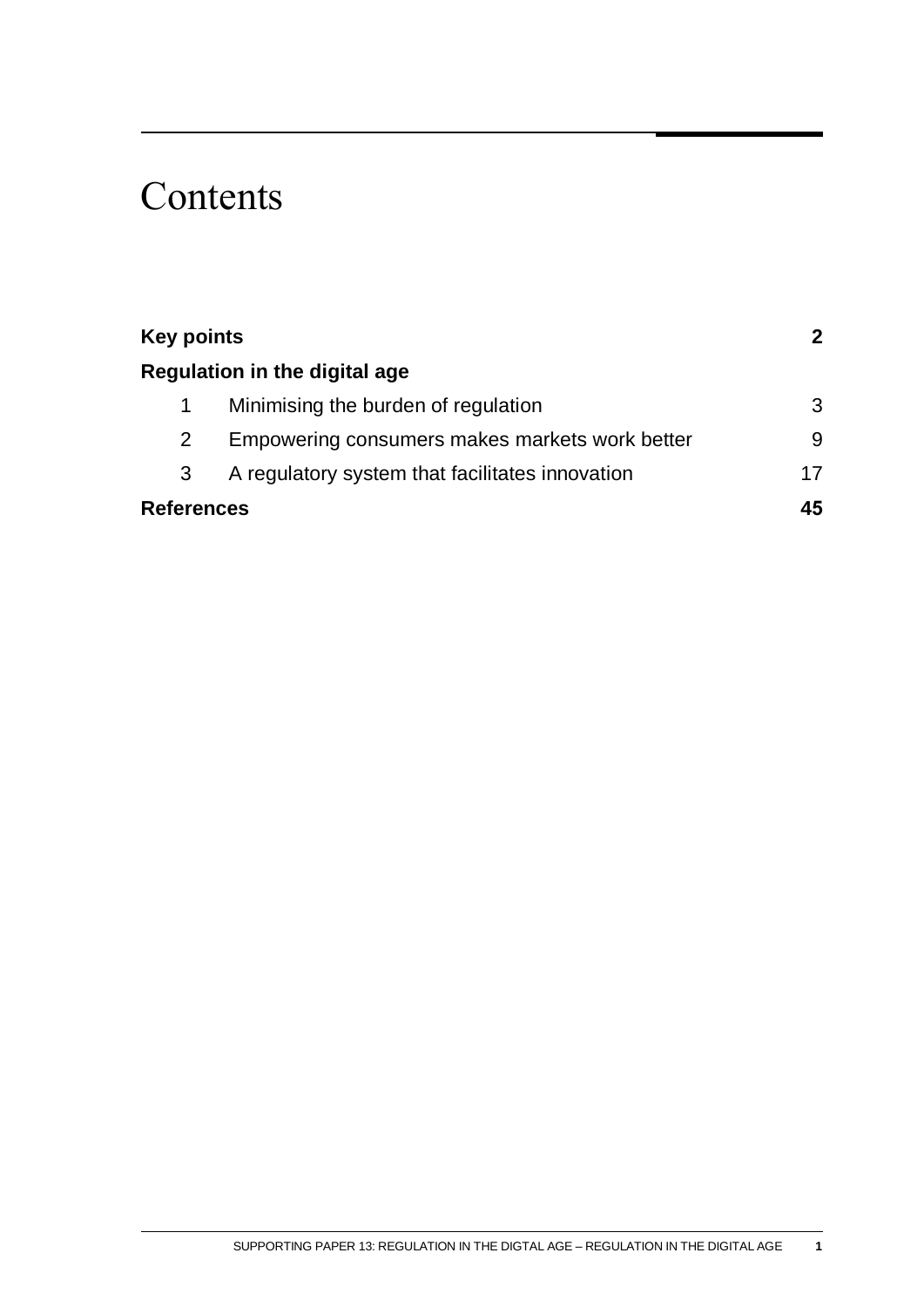### <span id="page-3-0"></span>**Key Points**

Digital technologies can provide new and better ways of regulating.

- A single digital portal can provide an intelligent interface that allows the user to identify all the regulatory permissions and requirements needed to do some specified task.
- Greater cooperation is needed between government departments and across jurisdictions to share data and implement the machine learning needed to get the full value out of the 'one-stop-shop' approach to regulating.
- Digital service standards can greatly assist agencies to adopt a common approach to digital activities, with benefits to all who engage with the agency, including clients, other agencies, and firms seeking to develop service offerings.
- RegTech has the potential to greatly reduce the compliance costs of regulation in some areas. Regulators can facilitate the development of RegTech through timely approval of services as compliant, machine-readable regulation, and information sharing systems.
- The internet is reducing the cost of collecting and disseminating information that can lead to much better informed consumers, able to impose greater discipline on producers. Where there is potential for substantial harm, government action may be needed to ensure that the information made available to consumers is credible. This could allow a more light-handed regulator approach if combined with effective avenues for complaints and access to redress.

Digital technologies are also challenging regulations and regulators, whose slow response can pose a barrier to innovation, and that may still need to act to manage new risks and facilitate new opportunities.

- Regulators should move to a 'Yes, if' approach, unless consumers would struggle to understand the risks poses by the new product, these risks are material, generic regulations do not offer adequate protection, and/or competition would be significantly reduced.
- FinTech could be boosted by more rapid progress in adoption of digital identities, portability of customer data, sharing of credit history data, requiring firm exit strategies, and liberalising payments regulation.
- For the internet of things to thrive, greater coordination of systems and standards is needed to ensure interoperability as well as optimising the investment in supporting infrastructure and cybersecurity.
- Governments are the collectors and curators of much data, and could stimulate new opportunities by making this data available in forms that still protect the security of data and the privacy of the data sources. Governments can also make better use of data to improve their delivery of services and functioning of government.
- Providing consumers access to their own data will enhance their choices, driving innovation as well as efficiency though greater competition. Policies to encouraging more sharing of data in the private sector should also see the development of more differentiated services to the benefit of consumers who are less well serviced by the current providers.
- While limited by international agreements, moves to a less restrictive IP regime could stimulate innovation. Fair dealing in copyright law is particularly restrictive and should be replaced by fair use.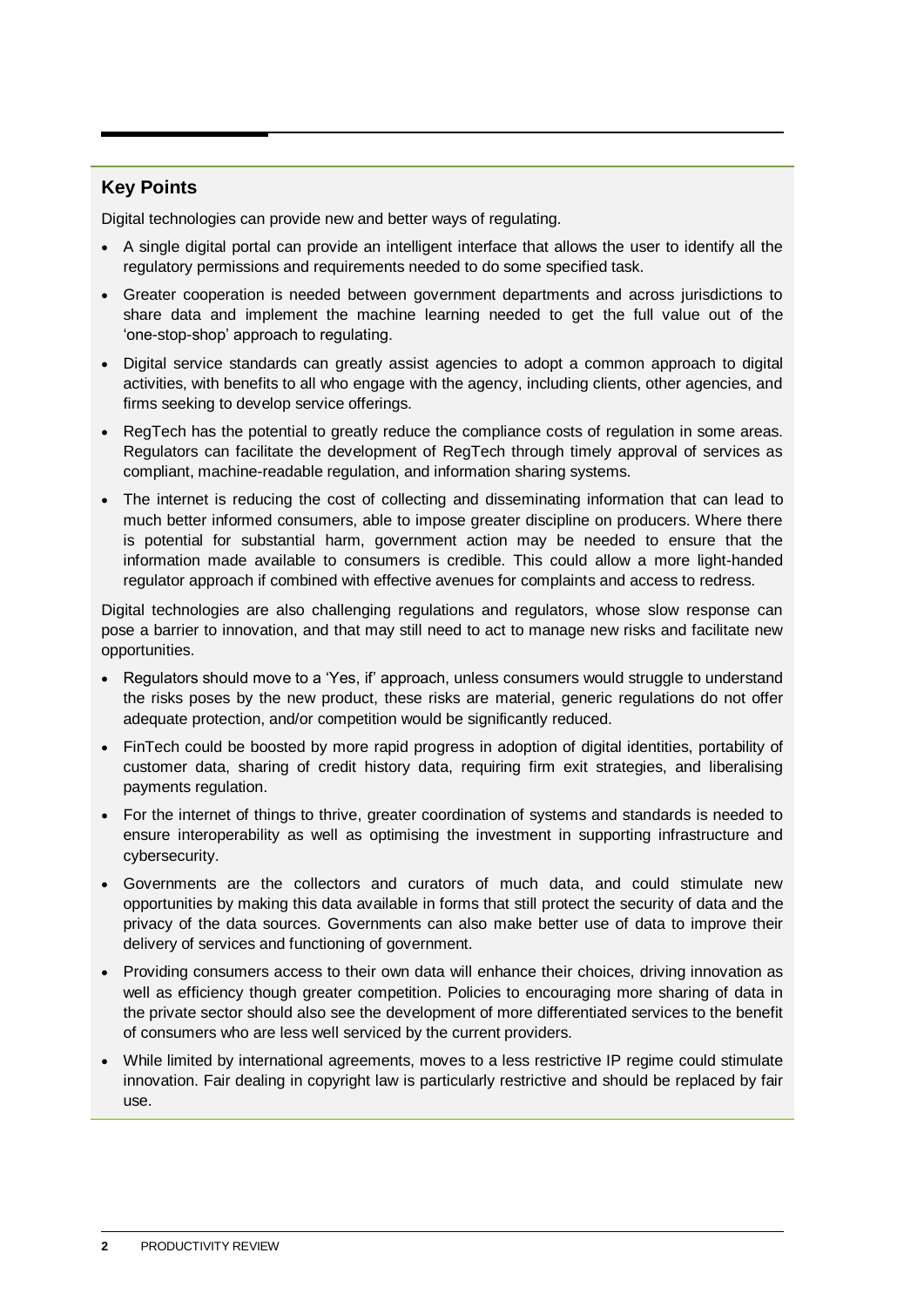<span id="page-4-0"></span>This supporting paper reinforces the observations made in chapter 5 of the Productivity Review. It considers the ways governments can make markets work more efficiently and improve firm productivity, largely through the lens of the challenges and opportunities offered with digital technologies. It considers ways in which governments can:

- reduce the burden of regulation and with this costs to businesses and the economy
- empower consumers to make markets work better
- facilitate innovation, looking in particular at two areas FinTech and the internet of things (IoT).

# **1 Minimising the burden of regulation**

As digital technologies can provide new and better ways of regulating, the time is right to put pressure on governments and regulators to lift their game. Regulators can adopt digital solutions to streamline communication that will lower the cost of engagement, develop lower cost compliance monitoring tools (RegTech), and enhance market mechanisms by giving consumers better and more effective avenues of redress to impose market discipline on producers.

# **Digital services offer ways to lower the costs of engaging with regulators**

Simplifying and streamlining how business engage with regulators and government is a theme that has run through all of the Commission's regulatory reviews. As ACCI (sub. 37) notes:

A major frustration for the business community is the time taken to navigate important information and services. Public services are fragmented and difficult to navigate. (p. 18)

Single portals for information, applications, and reporting lower costs

Digital services offer a way of providing a much more seamless and integrated process for business seeking information, approvals, notifications and other compliance requirements. They can provide an intelligent interface that allows the user to identify all the regulatory permissions and requirements needed to do some specified task. This interface could offer the user of one link — for example to purchase a recreational fishing licence — others that may be of value — such as information on fishing locations.

To be useful for businesses (or potential businesses), one site could provide the interface to a number of agencies, prompting the user to ensure that they are aware of the full range of regulatory interactions they will need to satisfy, listing all the information required, providing the submission interface, and directing that information to the relevant agency. Machine learning will improve this service over time, so that someone who wants to start a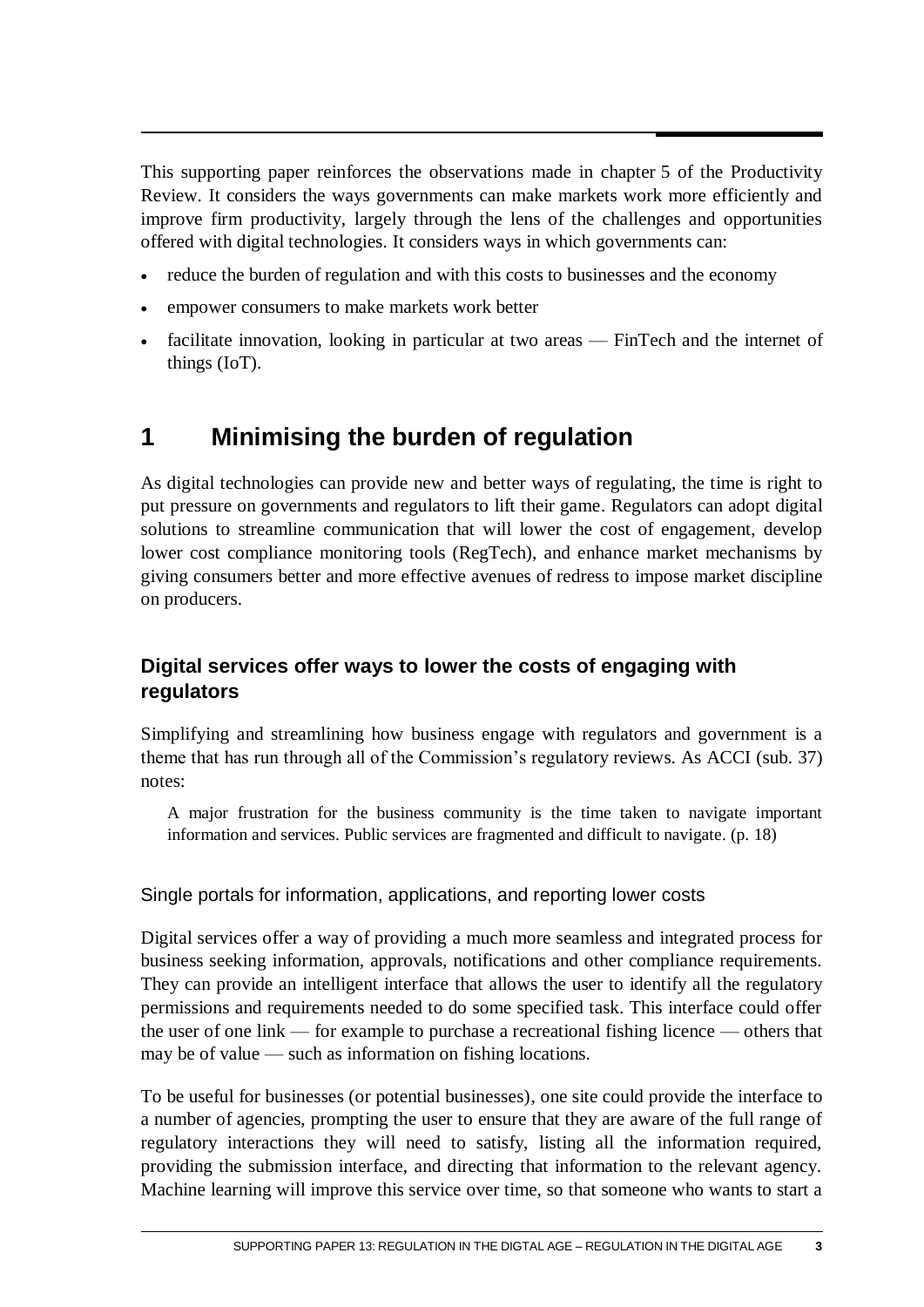hairdressing business in Bateman's Bay not only gets the list of federal and state requirements such as occupational licencing, tax arrangements (BAS and PAYG), award requirements, occupational health and safety, public and professional liability insurance, but also local government zoning rules, and other requirements.

There has been progress on the development of at least a single portal for information and routine applications in Australia. For example, the NSW Government has introduced onegov.nsw.gov.au where most services that individuals and businesses want to use can be accessed. They have also introduced a single point for all government procurement. Queensland has a business and industry portal, which does link through to individual services. South Australia has a single entry point. Victoria was the first state to sign up to the Commonwealth's myGov portal as a single authentication platform (in 2014) (Cowan 2014), but their rollout of Service Victoria (along the Service NSW line) has been slower than expected (Donaldson 2017).

The different approaches raise the question of why, like in the rollout of myKi and Opal, each state feels the need to develop their own unique system. But at least the objective was similar, unlike the Australian Government, which abandoned the single GOV.AU website that was being developed by the Digital Transformation Office — now the Digital Transformation Agency  $(DTA)$  — in favour of trimming the 1500 websites and lifting digital standards (Cowan 2017; Towell 2017). The 2017-18 Budget included funding to the DTA to develop a single platform payments system, a simplified system for handling digital notifications, and the 'Tell Us Once' service that will update residents' details across all Commonwealth agencies (Australian Government 2017b).

But more could still be done. This includes better linking Commonwealth and state regulators for businesses that need to meet regulatory requirements at both levels of government. There may well be a case for the Australian Government to delegate the interface for some of their regulatory responsibilities to state and territory governments, if they are the likely first point of contact for firms seeking to undertake new activities. There are moves to develop an end-to-end approvals process for business transactions across all three levels of government, with a test to be undertaken with Parramatta Council and the NSW government (Riley 2017). All levels of government should have an interest in speeding this process, and states that have yet to develop their own single portal should piggy-back on this development rather than reinvent yet another wheel.

Implementation of digital solutions requires buy-in from the different regulators (and their policy departments). This, rather than the technology, can be the bottleneck that slows the process and adds costs. The need to change processes to manage and respond to a digital flow of information can be challenging for agencies and requires skills in change management that may not be available. Risk averse organisations can also be reluctant to delegate even an interface to others, while concerns over the implications for the future of the agency can hinder cooperation. To overcome these sources of reluctance, governments need to fund the transition, and to make it clear that delivery of the one-stop, end-to-end, regulatory communication and approvals process is not negotiable.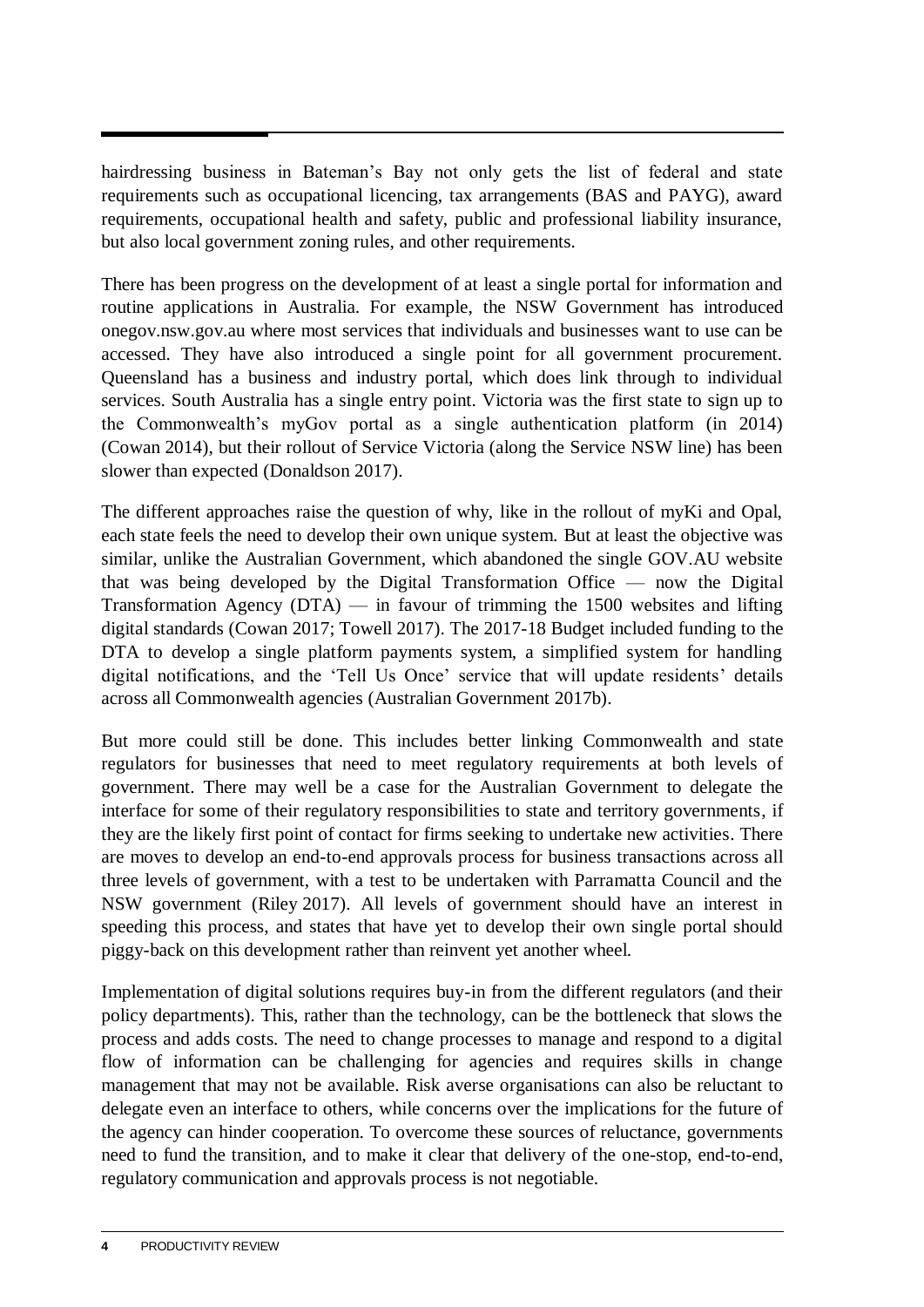# Digital standards can make it easier for business to engage

There are models, such as the UK Digital Service Standard, that can assist regulators to develop online services that are easy for businesses (or the general public) to use (box 2). These standards will make government agencies much more responsive as circumstances change, and provide much greater scope for agencies to actively manage the risks associated with online services. Critical elements are the development of in-house capacity and control to allow a continuous improvement model.

Using open source code also brings in much more expertise to assist when problems arise, as well as saving time and money by not reinventing already well tested platforms and code. The model of agencies paying firms to deliver a black box IT solution locks in obsolescence and should not be used except for one-off needs.

Adoption of standard business reporting (SBR) would facilitate the uptake of other digital technologies. SBR is a standardised approach to online or digital record keeping, which incorporates standardised terms used in government legislation and reporting. When it is built into account keeping software, it allows businesses to generate, check and submit reports to government using AUSkey (a secure reporting portal). SBR enabled reports include common Australian Securities and Investments Commission (ASIC), Australian Taxation Office (ATO) and superannuation reports, and payroll tax reports for jurisdictions. The Commission assessed the potential benefits of SBR as in the order of \$500 million a year (PC 2012).

The Australian government has been trying to promote the adoption of SBR since 2010, yet uptake has been slow. This appears to be largely due to lack of awareness, as it was hard to trial SBR and the observability of benefits were low (Lim and Perrin 2014; PC 2012).<sup>1</sup> But it may well be that businesses do not see sufficient value in changing existing processes just to access this functionality, so adoption rates reflect the pace of accounting software updates. As awareness grows and more software is developed that uses the SBR functionality, adoption rates should increase. But it is an illustration of the chicken and egg problem, where low awareness dampens both demand and supply responses — business need to see value in changing their software so that developers see value in investing in applications, which in turn deliver the value businesses need to see.

 $\overline{a}$ 

<sup>&</sup>lt;sup>1</sup> The 'diffusion of innovation' model explains the rate and profile of adoption in terms of relative advantage, compatibility, complexity, trialability and observability.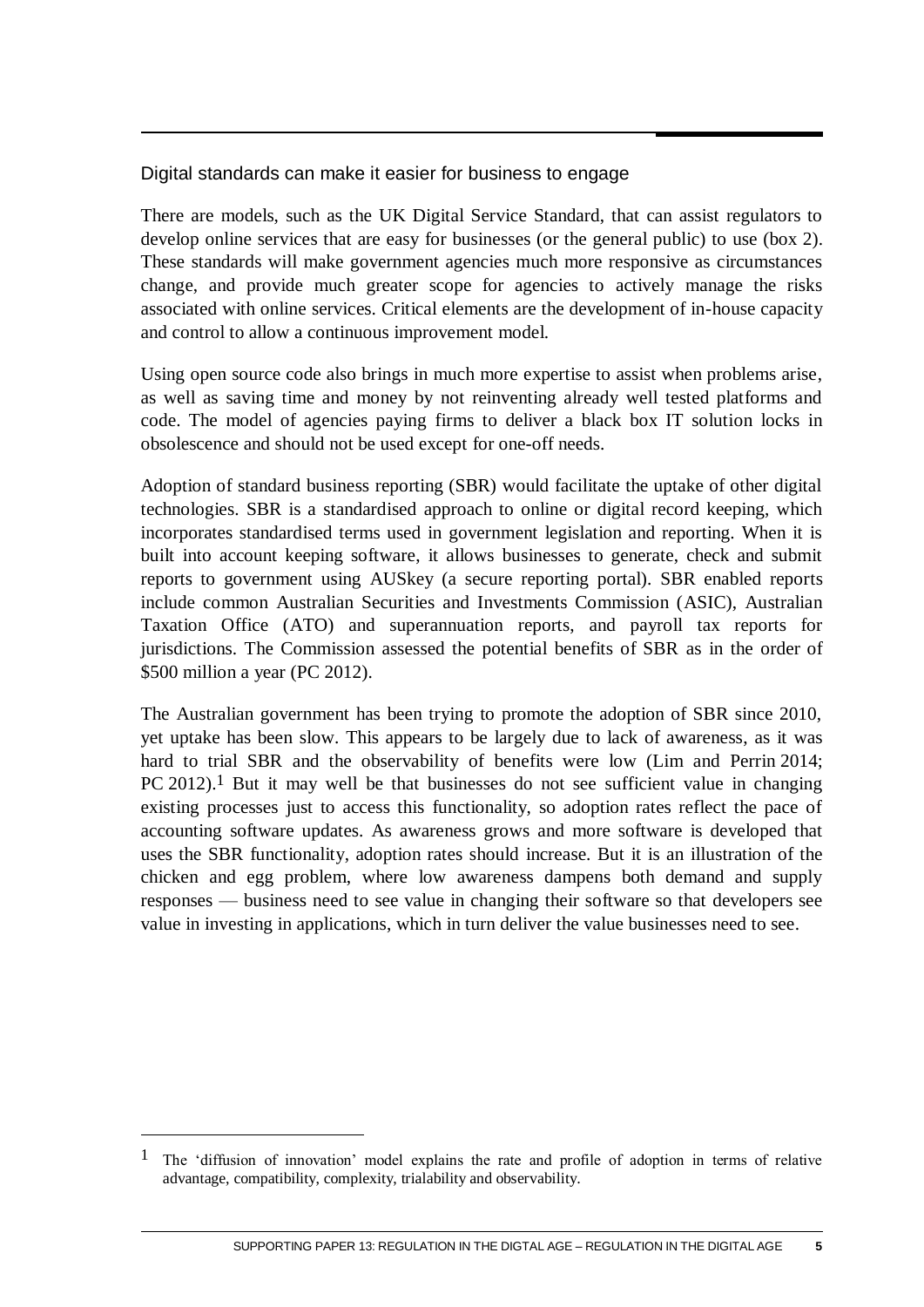### Box 2 **UK Digital Service Standard**

- Understand user needs develop a deep knowledge of who the service users are and what that means for the design of the service
- Ongoing user research plan for ongoing user research and usability testing to continuously improve the service
- Have a multidisciplinary team with the skills to design, build and operate the service, with oversight by suitably skilled managers with decision making responsibility
- Use agile methods build your service using iterative and user-centred methods
- Iterate and improve frequently build your service so it can be iterated and improved on a frequent basis and make sure that you have the capacity, resources and technical flexibility to do so
- Evaluate tools and systems to choose tools and systems that will be used to build, host, operate and measure the service, and how to procure them
- Understand security and privacy issues evaluate what user data and information the digital service will be providing or storing and address the security level, legal responsibility, privacy issues and risks associated with the service (consulting with experts where appropriate)
- Make all new source code open and reusable publish it under appropriate licences (or provide a convincing explanation as to why this can't be done for specific subsets of the source code)
- Use open standards and common platforms where available including GOV.UK Verify as an option for identity assurance
- Test the end-to-end service in an environment identical to that of the live version, including on all common browsers and devices, and using dummy accounts and a representative sample of users
- $\bullet$  Make a plan for being off-line  $-$  to manage the event of the digital service being taken temporarily off-line
- $\bullet$  Make sure users succeed first time  $-$  create a service that is simple to use and intuitive enough that users succeed the first time
- $\bullet$  Make the user experience consistent with GOV.UK build a service consistent with the user experience of the rest of GOV.UK including using the design patterns and style guide
- Measure and report on performance collect and analyse performance data to quide continuous improvement, identify key performance indicators, including the key four ones, and report on this data
- Test with the minister test the service from beginning to end with the minister responsible for it.

*Source*: UK Government (2017).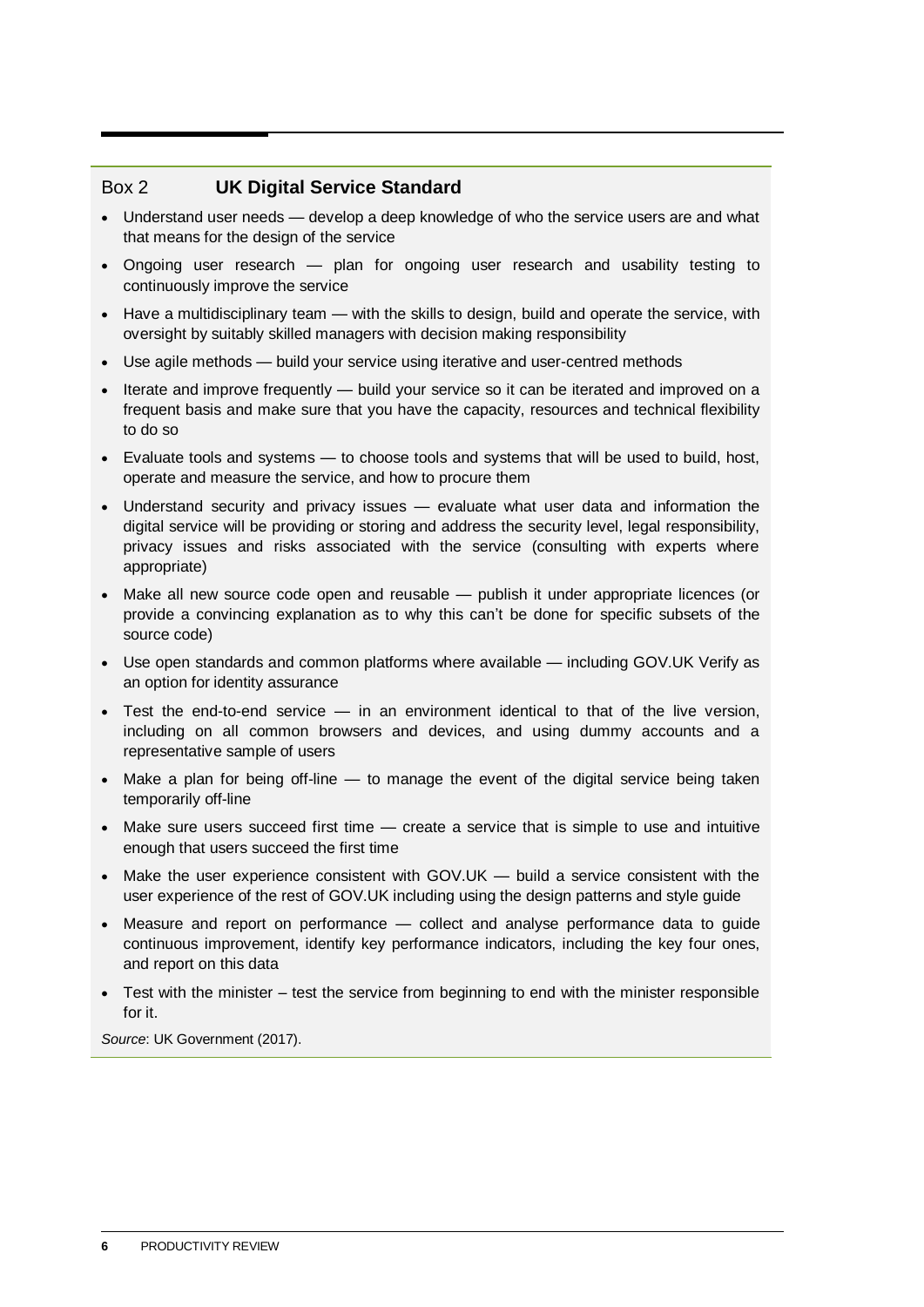### CONCLUSION 13.1

Greater coordination is needed between state and territory and the Australian governments to make better use of the digital opportunities:

- in linking the entry portals for business and others to:
	- support a 'no wrong entry' system in regard to regulatory information
	- offer integrated (end–to-end) application processes for all regulatory licensing and approvals
- adopting AI methods to improve the quality of the advice and service provided to businesses and others seeking information on regulatory requirements
- providing clear guidance on digital standards to all agencies that are technology neutral, consistent across agencies and jurisdictions, and are supported by the business community.

# **RegTech can improve the performance of regulators**

RegTech describes digital solutions that enable firms to meet regulatory requirements at considerably lower cost — embedding 'compliance by design'. At the World Economic Forum in January 2017, for example, participants were told that 'as many as 50 000 finance sector compliance jobs' could be replaced by RegTech solutions (Head 2017). ASIC held a forum in early February 2017 with RegTech companies to explore opportunities.

There are many digital technologies that could improve the ways in which regulators monitor compliance and assess risk. These include blockchain, cognitive computing, the internet of things (IoT), open source and Application Programming Interface (APIs), the cloud and big data. Even digital technologies such as pre-filled forms, and the ability to check whether information entered is likely to be accurate (at the low-tech end of RegTech) can help firms with meeting compliance requirements, such as making sure that customers know what they are signing up to.

At the high-tech end, sensor data could allow some businesses to automate how they prove compliance with regulatory requirements by directing data straight to the regulator. The ability to share data in real time, or closer to real time, would allow regulators to quickly identify if risks are emerging and to advise the firm accordingly. It also means that they only need to contact firms if problems are identified. Compliant firms would not need to do additional reporting. Over time, the data provided could be analysed to better assess where risks actually do eventuate and the consequences of both the regulatory response and the failure to manage a risk (which may well be far less than anticipated). This would enable a much more informed risk-based approach to regulating.

There is value to governments in RegTech solutions. The ATO is developing a single touch payroll system that will require employers (with more than 20 employees) to report payroll and superannuation online as payments are made. This is an example of what can be done with digital technologies, providing better information to monitor compliance,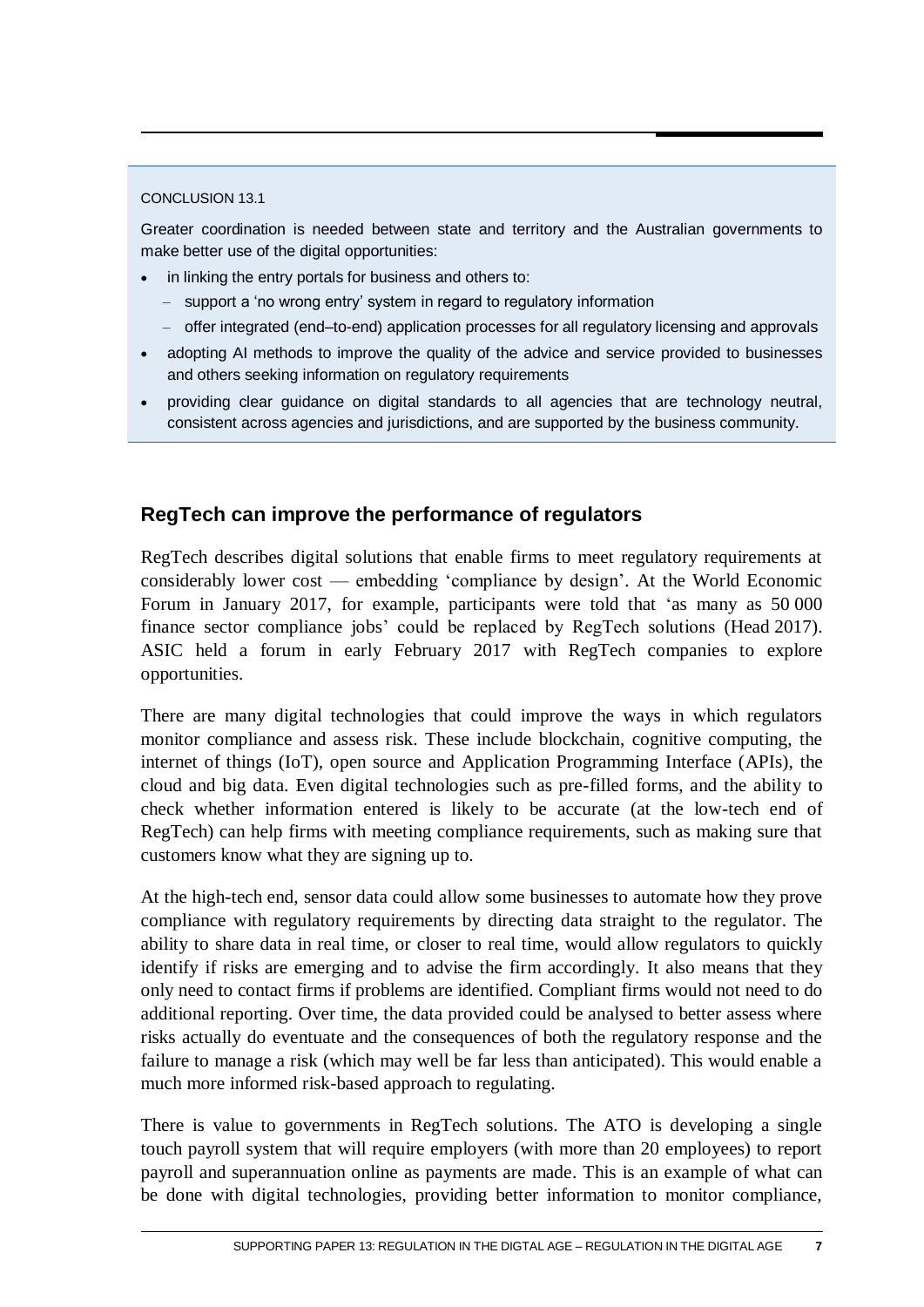such as the payment of employee superannuation (which can be a problem for failing firms, and end up costing the Government as well as employees). ASIC's Innovation Hub, established in 2015, reported engagement with 30 RegTech companies (Head 2017). The NSW Government has recently released a new digital strategy, with commitments to make the client the centre of service delivery (Bajkowski 2017b). An important aspect of this strategy is to ensure that all legislation enables digital by design — that is, it will not prevent new digital technologies and business models from being adopted.

The private sector sees benefits in investing in RegTech solutions — as demonstrated by the establishment of the RegTech Association in March 2017 (Eyers 2017). The members of the Association see scope in providing apps and other software solutions to firms that will enable them to meet their regulatory obligations, including (but not limited to) reporting requirements.

Machine learning offers the opportunity to distil information on regulatory requirements in a way that can be tailored to the needs of individual firms. If regulators work with RegTech firms, such as by making de-identified data on regulatory actions and compliance available for analysis, intermediaries can assist firms to be compliant for least cost. Data 'matching' where red flags are identified from the regulator's data and these are shared with RegTech firms, rather than data sharing, reduces the scope for misuse of the firm level data. By providing information on the characteristics needed for compliance and those that are problematic, the intermediaries can use their firm-level data to identify the advice they need to give to their clients. The upshot will be that regulatory outcomes improve at a lower cost to business.

Engagement with regulators will be needed to ensure the development of this new set of intermediaries. There is concern in the industry that regulators can be too slow to act, so the big firms, that are potential clients for the new platforms, develop their own solutions (Head 2017). Open access technologies are to be preferred, and regulators should ensure that APIs or other interfaces allow others to read and write data to the regulator's system. The scope to improve regulatory compliance at a lower cost is considerable.

There are challenges that come with trying to design regulation in a way that enables the RegTech applications. Specific rules (such as 'the three measurable things will be done') can be easier to implement (particularly with RegTech) compared with broader principles (such as a requirement to be fit for safe use by an 'average' person). But specific rules are less flexible and have the risk of leading to tighter regulation and higher regulatory cost overall (as tight standards can limit entry or limit the ability to differentiate products). Whereas RegTech will make application of specific rules cheaper, this may move regulation away from the more principles-based approach.

One way this tension could be addressed is to enshrine the principles in the primary legislation and allow regulators to offer guidelines that provide a machine readable interpretation, as well as the more nuanced principles approach, on the understanding that the machine readable rules are subject to change if firms are found to be evading the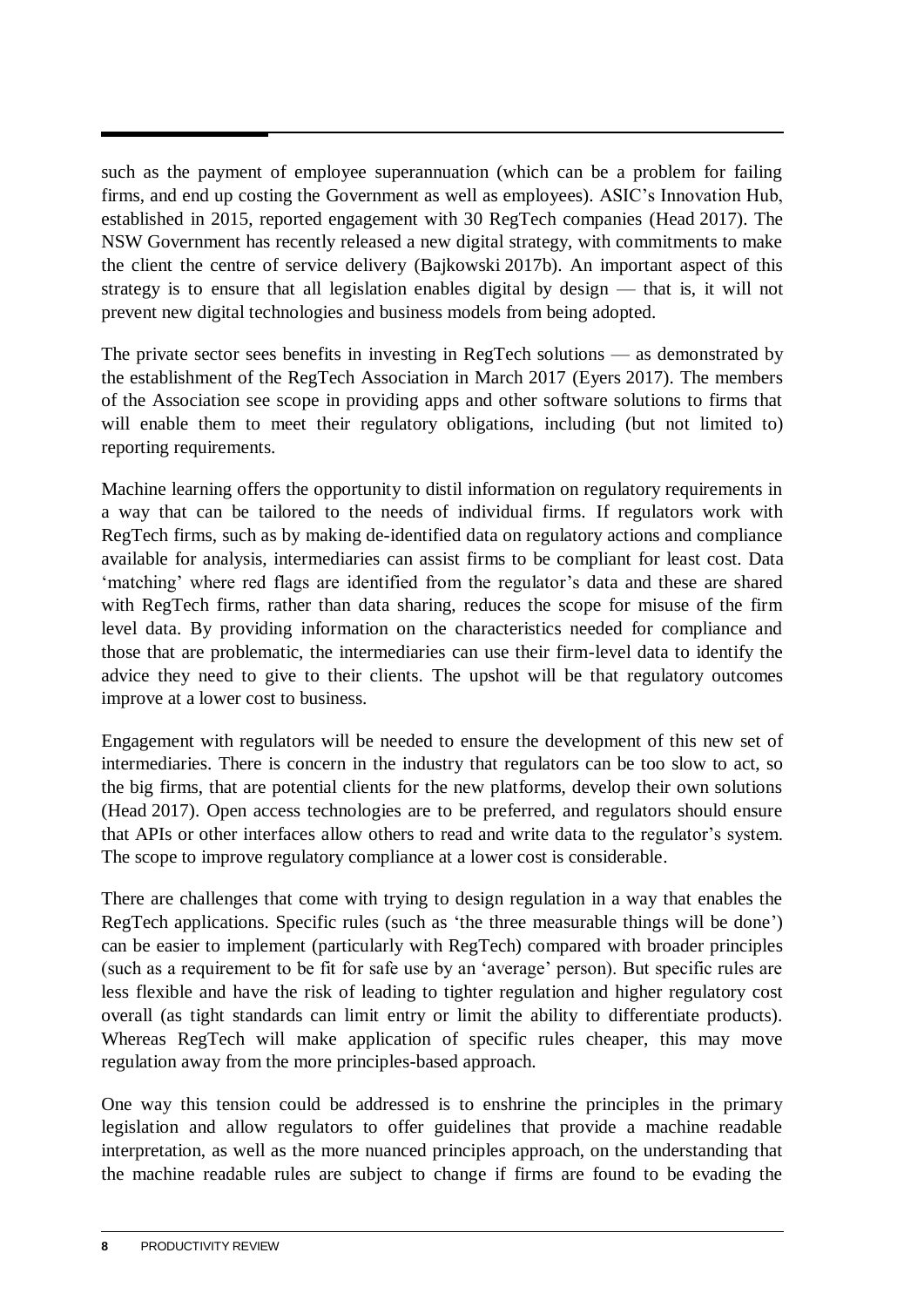<span id="page-10-0"></span>regulatory intent. Here too, a balance is needed that requires policy departments to provide clear guidance to regulators on how to proceed.

The courts can also play a role here, as they can be called on to interpret how the principles enshrined in legislation apply in practice. The common law system allows for courts to provide guidance on how regulation should be applied. This would be another route through which regulators can update their approaches as technology changes.

For RegTech to develop it needs:

- timely approval or recognition by regulators that the tool delivers on reporting or other regulatory requirements
- machine readable regulation that is not ambiguous or open to interpretation
- private and public information systems that can transfer and share information in real time
- cultural change in regulators 'from policeman to coach'.

Finance is one of the most prospective areas for RegTech. Once proven it has potential to be applied across many industries.

### CONCLUSION 13.2

For the RegTech industry to thrive and deliver lower regulatory compliance costs, governments need to provide:

- regulation is digital by design
- a regulatory framework that welcomes digital solutions
- access to deidentified regulatory data, under secure unit record conditions.

Policy departments need to provide guidance to regulators on the balance between moving toward more specific rules that support RegTech solutions and a principles-based approach, given that specific rules have the potential to create unintended distortions.

# **2 Empowering consumers makes markets work better**

A regulatory system that empowers consumers, through information and effective complaint and redress systems, helps bring market discipline to bear on providers. Digital technologies can greatly address the source of market failure known as 'information asymmetry' — where providers know a lot more about a product than their consumers are able to find out. For this to reduce the need for regulation, the information must be credible, and redress for harm suffered as a result of purchasing a product must be accessible.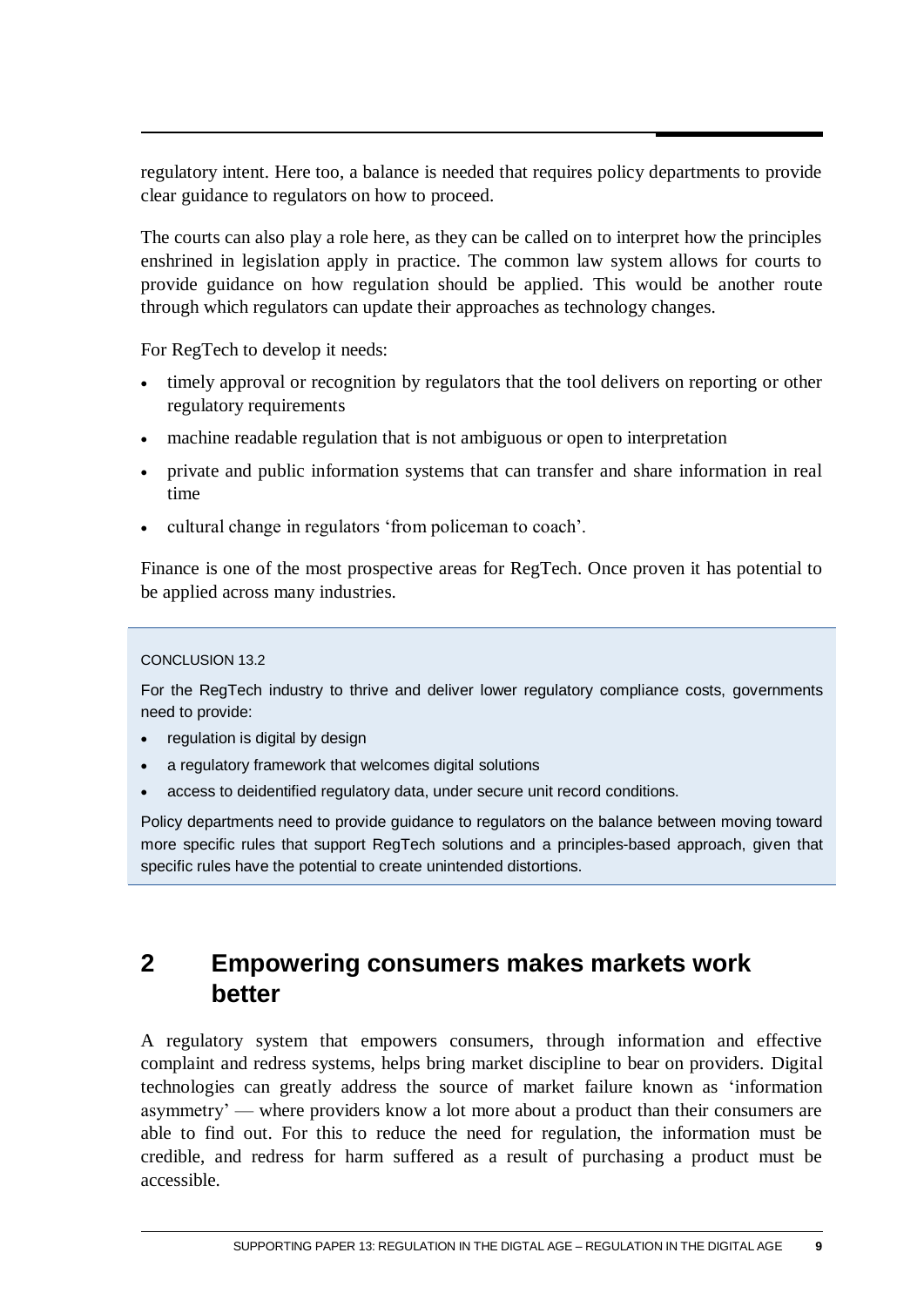# **Digital technology can support the provision of credible information**

Where the seller knows more about the product (good or service, including labour) than the buyer, the market outcome can be less than ideal. It matters most where transactions are infrequent so the opportunity to learn is low, and they involve financial or other risk to either party to the transaction. In such cases governments can:

- ban or put limits on who can undertake what activities, for example by licencing of professions. While these approaches can be required where the risks and associated costs are high, requirements to meet certain minimum standards can drive up costs, and prevent informed consumers from making a quality-price trade-off that they might prefer.
- mandate provision of information, such as energy ratings information on whitegoods, and food labelling. This imposes costs on firms to provide this information in the form required, and getting agreement on labelling requirements can be hotly debated. The food labelling health 'stars' system, for example, fell well short of the intent of its advocates (Lawrence and Pollard 2015).

Easier access to information can reduce the need for government to intervene, and perhaps deliver enough confidence in the consumer's capacity to know what they are buying to reduce the need for some bans and other restrictions on activities.

The internet reduces the costs of disseminating information. Platform-mediated exchanges, such as Uber and Airbnb, that match buyers to sellers (of ride services and accommodation respectively) aggregate the experiences of users, overcoming the problem of knowing the performance of a provider when their service is used only once by most consumers. The impact of reports of poor services on a provider's reputation and future sales provides a discipline to deliver as promised (PC 2016a).

Whether better access to information will resolve as many problems as has been claimed (for example, Thierer et al. 2015) needs to be examined. In some areas, such as a ride-sharing service — where the quality of a service is easy to assess, the risk of a very bad outcome is low, and there are many repeat users reporting on their experience — this is undoubtedly true. But there are other areas, such as the proficiency of an orthopaedic surgeon, where this presumption is harder to make. This can be because information alone may not be sufficient to inform choice where decisions have to be made in times of duress, or processing the information into decision criteria goes beyond the capabilities of most consumers.

Where consumers are not in a position to exert discipline through their own purchasing behaviour or unable to share information that affects the reputation of the brand, performance metrics can still encourage producers to lift their game (SP 3). This has been found to be a factor in provision of medical services in the United Kingdom, as hospitals and doctors that were reported as below average have lifted their game not just to protect their reputation, but also from professional pride in what they do (chapter 2). Here too,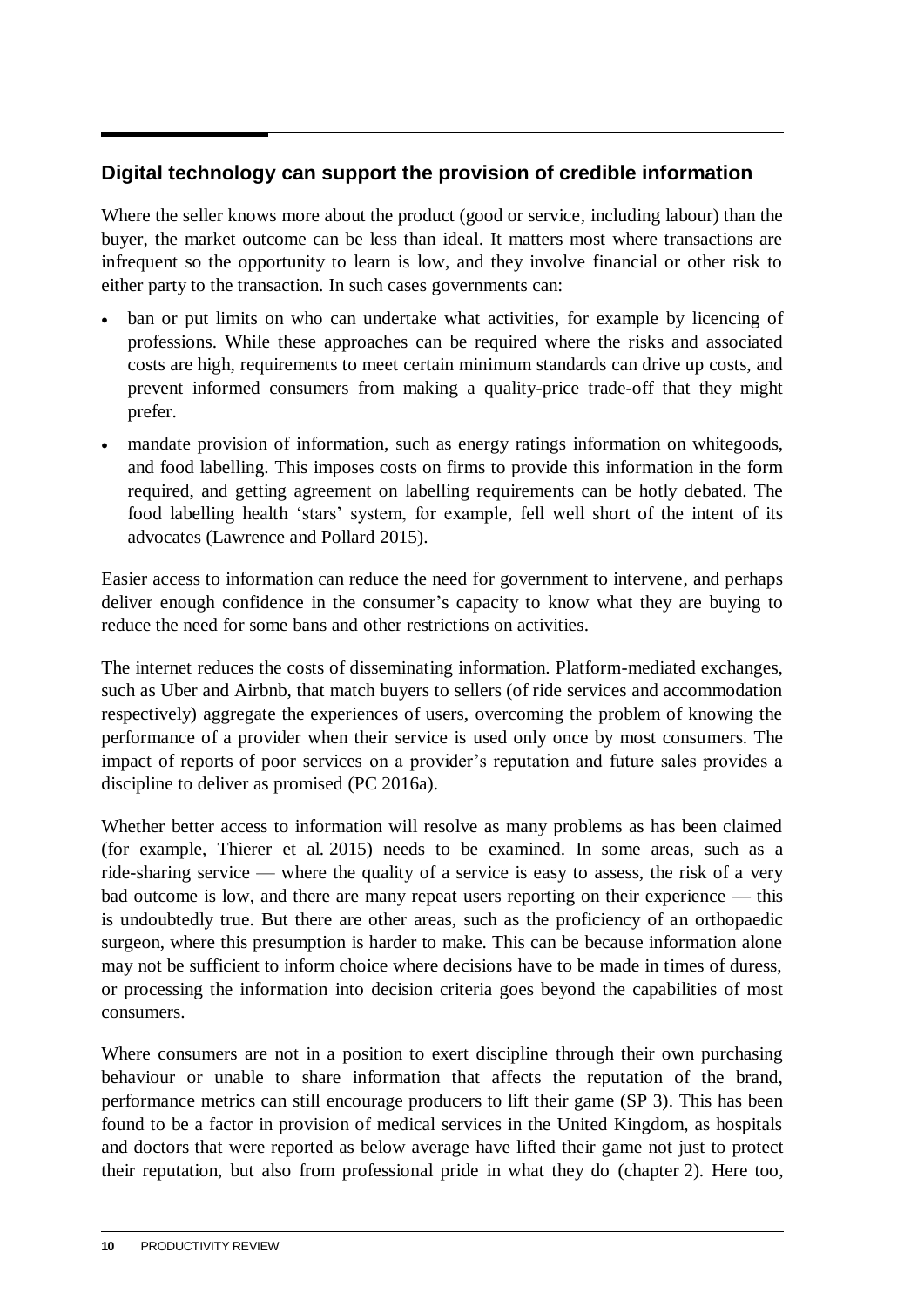digital technologies offer ways to disseminate information at a much lower cost. The challenge is to do this in a nimble, low-cost way.

With sufficient access to data, firms may well develop as intermediaries, playing the role of trusted brokers. TripAdviser, for example, has become the bible for some travellers, and unlike 'Let's Go' and other travel information, it is likely to reflect the latest information. Crowdsourcing the information also reduces the scope for businesses to mislead consumers.

These features give users reasonable confidence in the information, but in other situations information quality is harder to establish. For example, if consumers can struggle to assess the quality of the service rather than their individual outcome (a slow recovery from a hip operation may not be the surgeon's fault) or feel compelled to be positive in their response, some form of quality assurance for the information provided is required.

In other cases, too much information can confuse. Aggregator websites (for example, for insurance) can assist in providing comparator information, but often the products vary across so many parameters that it is difficult to compare like-with-like.

The responsibility for minimising risks with bad outcomes and certifying the accuracy (or at least authenticity) of information could be assumed by the industry. But this poses some risk that certification can be used as a barrier to entry. A social organisation might be able to take on the role, although they too may have a particular perspective. Where these types of 'market' solutions pose unacceptable risks, information provision mediated by government can help the market function for efficiently.

Governments may need to be involved in the provision of information to consumers on the performance of a provider or product in any of the following situations:

- providers need to be legally required to provide the information that is, they would not do so voluntarily
- all feasible indicators of performance could easily be gamed so their accuracy will be doubtful without penalties for false or misleading information
- the consequence for consumers of a poor choice is high information alone may be sufficient where the issue is that consumers would have made a different choice (such as not to have a medical procedure if it has been found to be ineffective), but it might be inadequate where the consequence is actual harm — for example, procedures being undertaken by health practitioners who were not competent in the procedure
- the choice of a good or service is one-off and it is difficult for consumers to change provider — making the initial choice more important (such as for university education  $-$  SP 7)
- Government is a substantial funder of the service, either directly or through tax or other subsidies.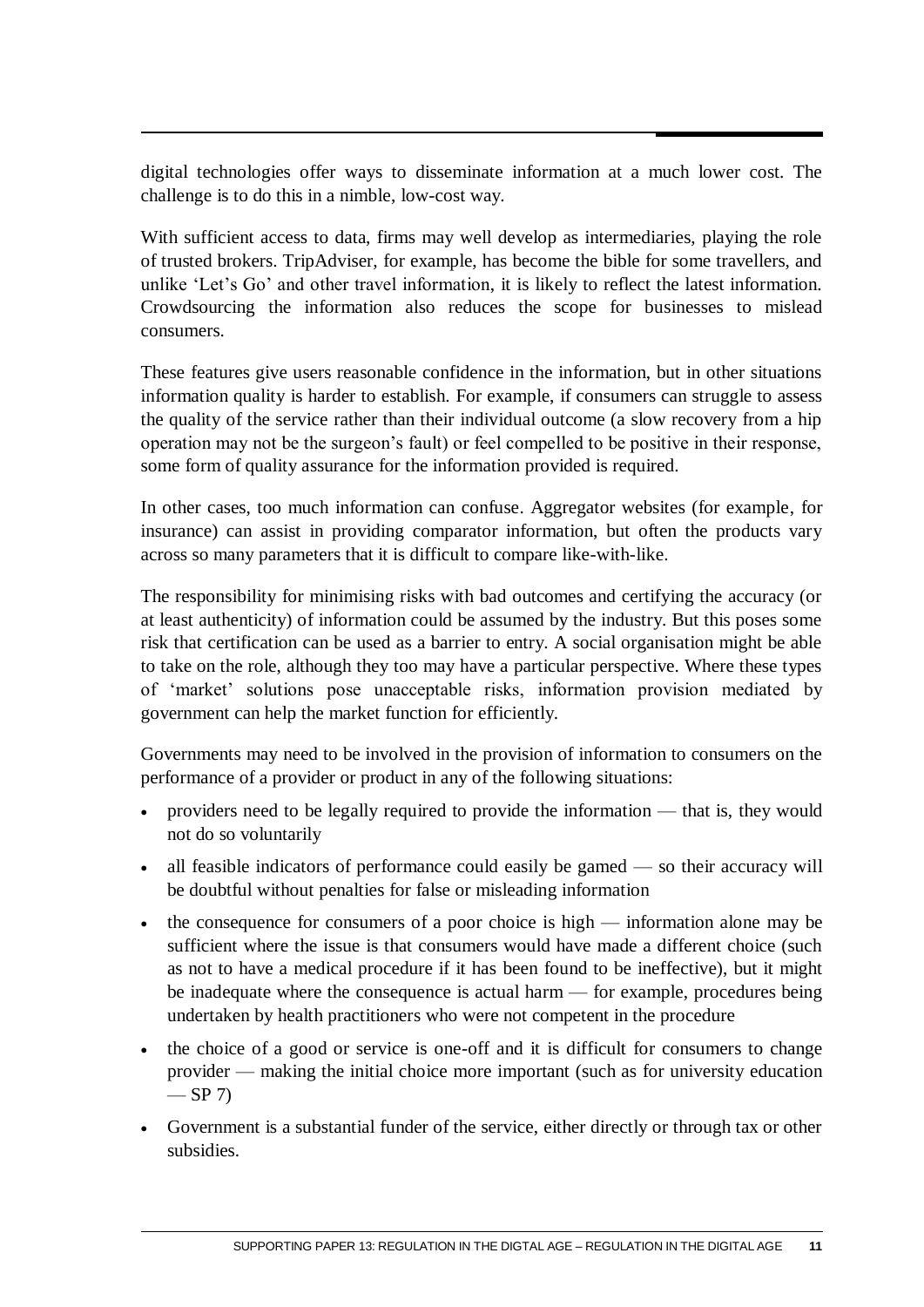Where there are well known behavioural biases,<sup>2</sup> information can be tailored to provide the right nudge to avoid these biases. As firms will make use of these biases to sell people things that they don't need or that are inappropriate to their needs, and/or that cost more than they should, government intervention may be required to ensure that information is designed to help overcome these inherent biases. Requiring credit card bills to prominently display the full amount owed (rather than the minimum repayment), and providing information on the total cost of just making the minimum repayment, is an example.

Government should also encourage firms to increase their provision of information in digital form. For example, the UK Competition and Markets Authority found that it was not enough to remove regulatory impediments to consumers to switch banks, and that comparable information on products was needed. (The ability of consumers to access their own data is discussed below). In response, they mandated the retail banks to provide an API that allowed access to information on all the products offered by the bank to retail clients (Nicholls 2017).

As a major collector of information on firm behaviour, regulators should consider how their data could be used to provide information to help consumers assess performance of industries, firms and products, either directly or by providing it to a third party that could offer an advisory service. As with RegTech, requirements to deliver information in hardcopy should be reassessed, as digital delivery can lower costs for producers and makes it easier for information to be made available.

# Complaints registers can be an important feedback mechanism

Regulators can also assist in publicising poor performance through open consumer complaints registers. The Commission's recent study on Australian Consumer Law (PC 2017a) concluded that a publicly accessible register of information on consumer complaints and product safety incidents would enhance consumer protection. Recognising the potential for vexatious complaints and proportionality the Commission laid out a set of principles that should guide the register (box 4). They did not go as far as recommending that a national complaints register be established, noting that NSW Fair Trading will evaluate the NSW Complaints Register after 12 months of operation.

 $\overline{a}$ 

 $2$  The main causes of cognitive biases affecting market choices are bounded rationality and cognitive dissonance (reflecting time inconsistency in choice, as in the purchase of clothing and food that are never used), use of heuristics and attribute substitution (where choice is made on only one or a few attributes or assumed attributes, such as red cars go faster), and being guided by emotion (as the upselling of funeral packages indicates).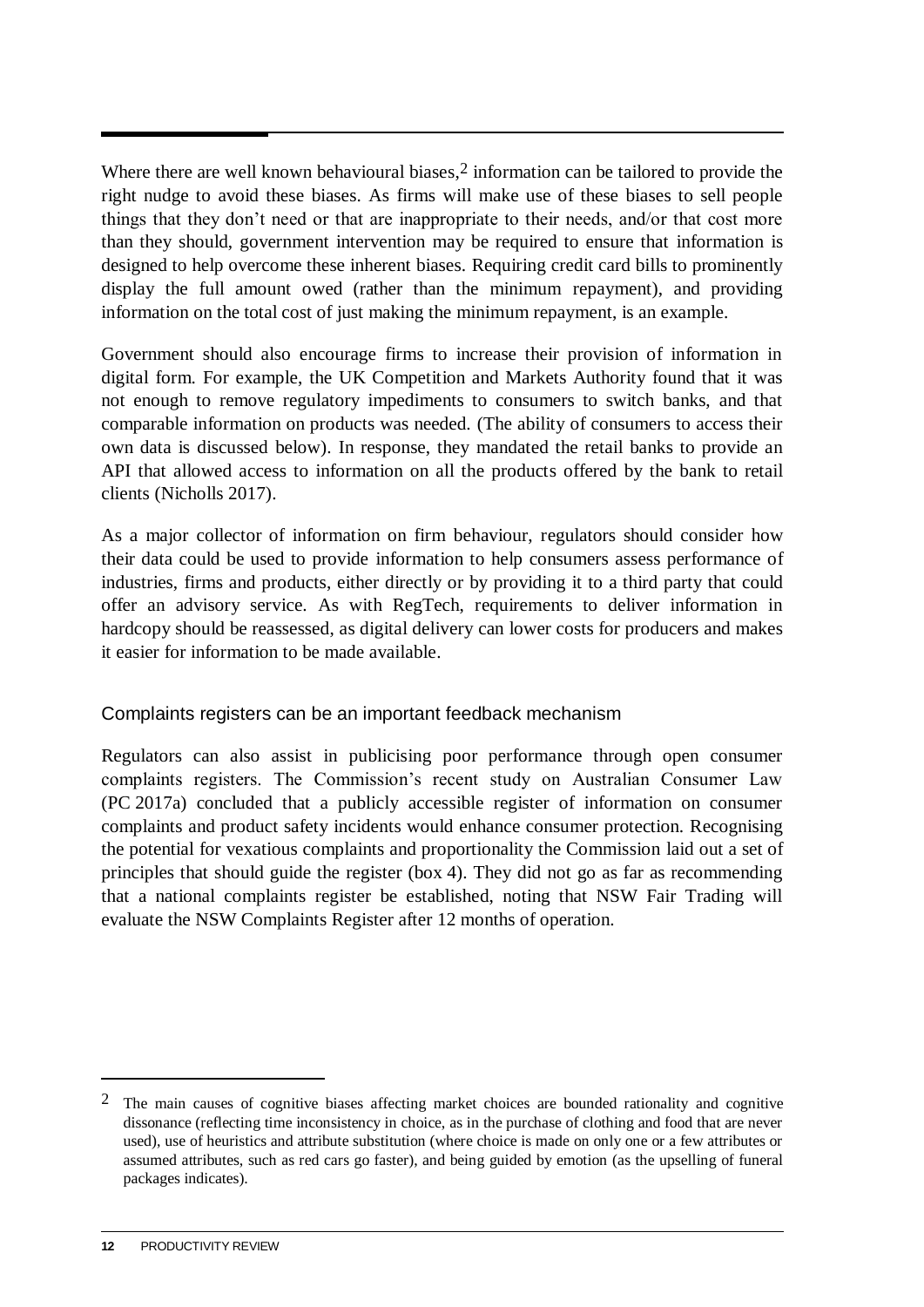## Box 4 **Principles to guide a complaints register**

A public complaints register should have the following features:

- appropriate vetting mechanisms to minimise listing of frivolous or vexatious complaints
- detailed information about the complaint or incident, such as identifying the product and the nature of the problem. Personal details would be omitted for privacy reasons
- information on the resolution or outcome of the complaint. This should be as fulsome as practicable and could include: how the complaint was resolved and in whose favour, or if it is still pending; scope for the business to provide a response; and details on the actions of the regulator (such as whether the complaint has led to the regulator taking some form of enforcement action)
- a mechanism to place complaints and incidents in context, for example, by weighting them against sales volume. Clearly there are practical difficulties in determining this information for all suppliers or products, but there should at least be scope for businesses to provide this information as part of their response
- appropriate consultation, with both consumer and business groups, both in the development stages and to subsequently review the effectiveness of the register.

*Source*: PC (2017a, p. 164).

### CONCLUSION 13.3

Digital platforms offer new ways to collate and compare information, which can better inform consumer choice. Governments may need to prompt industries to ensure that information is accurate and made available in a way that supports comparability. In making information available, governments should be aware of the cognitive biases and work to ensure that information is provided in way that assists consumers and businesses to make more efficient choices.

# **Redress must be provided by effective consumer protection regulation**

While improving the information available to consumers enhances their ability to impose market discipline, these mechanisms work best where there are strong consumer protection measures in place. That is, market participants that seek to exploit consumers, workers and other organisations face sanctions, and those harmed have the right to and can access redress. This requires consumer protection regulation with teeth, and regulators that have the capabilities (skills, culture and resources) to implement the regulation.

The main areas of law that govern consumer protection are:

 the Australian Consumer Law (ACL), which replaced 20 federal, state and territory fair trading laws from November 2011, is administered and enforced jointly by the Australian Competition and Consumer Commission (ACCC) and state and territory consumer protection agencies (with the involvement of ASIC on relevant matters)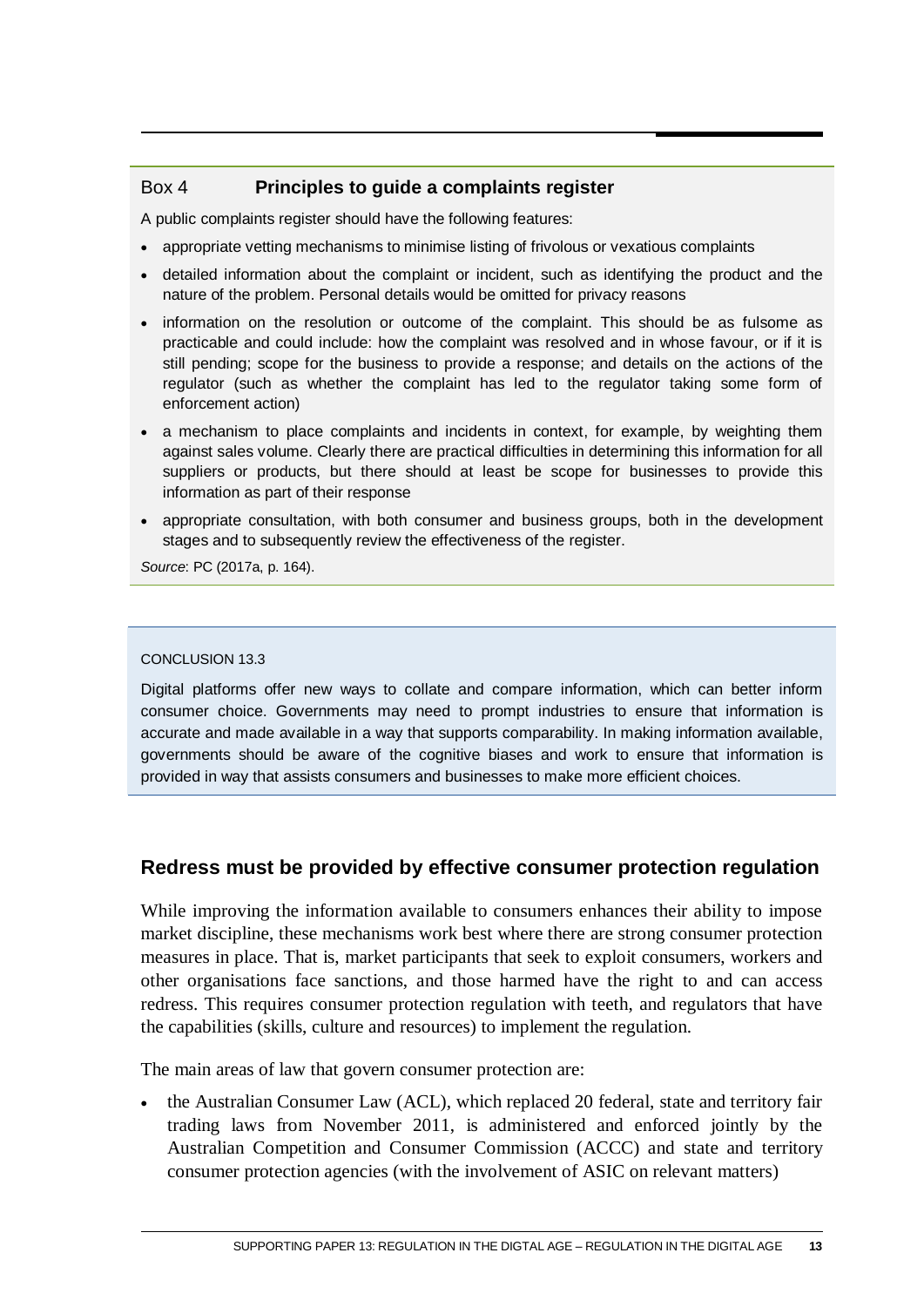- The *Australian Securities and Investments Act 2001* and the *Corporations Act 2001,* which apply to financial products and services (including banking services, credit, insurance and superannuation) are administered by ASIC
- The *Fair Work Act (2009)* administered by the Fair Work Commission. There are also a range of other laws that help protect workers, such as the *Safety, Rehabilitation and Compensation Act (1988)*, and state laws.

In addition to these broader laws there is specific consumer protection at a national level through laws relating to the: National Credit Code, telecommunications and media services, therapeutic products, food standards, and trade measurement. Consumer protection is delivered through the ACL and these laws are enforced by a large number of institutions. 3 The effectiveness of these institutions depends on their ability to gather and act on information where consumers' rights have been violated. From a consumer's perspective, their confidence in the market depends on the effectiveness of the regulators, and on their ability to apply for and receive redress should they suffer unforeseeable harm from their purchase of a good or service.

It is worth noting that the systematic defence of consumer rights does not ensure all consumers who suffer harm will get redress. No system is perfect, and limits are needed to prevent consumers from exploiting the system. There is also a balance to be achieved as consumers need to be motivated to do due diligence on their purchases, and not rely on the system to protect them from the consequences of their own choices.

Nevertheless, the threat posed to firms by the consumer protection system and exposure to fines and redress can be a critical incentive for firms to deal fairly with consumers, and hence for the market to operate effectively (box 5). It is unclear if the Australian system is adequate in this regard.

The ACL is currently being reviewed (by Consumer Affairs Australia and New Zealand) to see if the law is working as intended, reducing the risk of consumer detriment, while minimising the compliance costs. As input into this broader review the Productivity Commission has recently completed a review of the multiple regulator model, which was found to be working well, albeit with scope for improvement. This review emphasised the importance of a well-functioning consumer redress system, noting that it matters for consumer confidence to send a signal to businesses on the need to comply, and that it can be used to assist regulators to identify systemic consumer issues (PC 2017a, p. 241). Problems were identified with:

 $\overline{a}$ 

<sup>3</sup> For example, the Age Care Complaints Commissioner deals with complaints about the quality of care in residential aged care services that receive funding from the Australian Government. The Advertising Standards Board can hear claims of false or misleading advertising. The Australian Press Council responds to complaints about print media (including websites). Consumers with problems with any health or allied health practitioner can complain to the Independent Health Services Commission in each jurisdiction.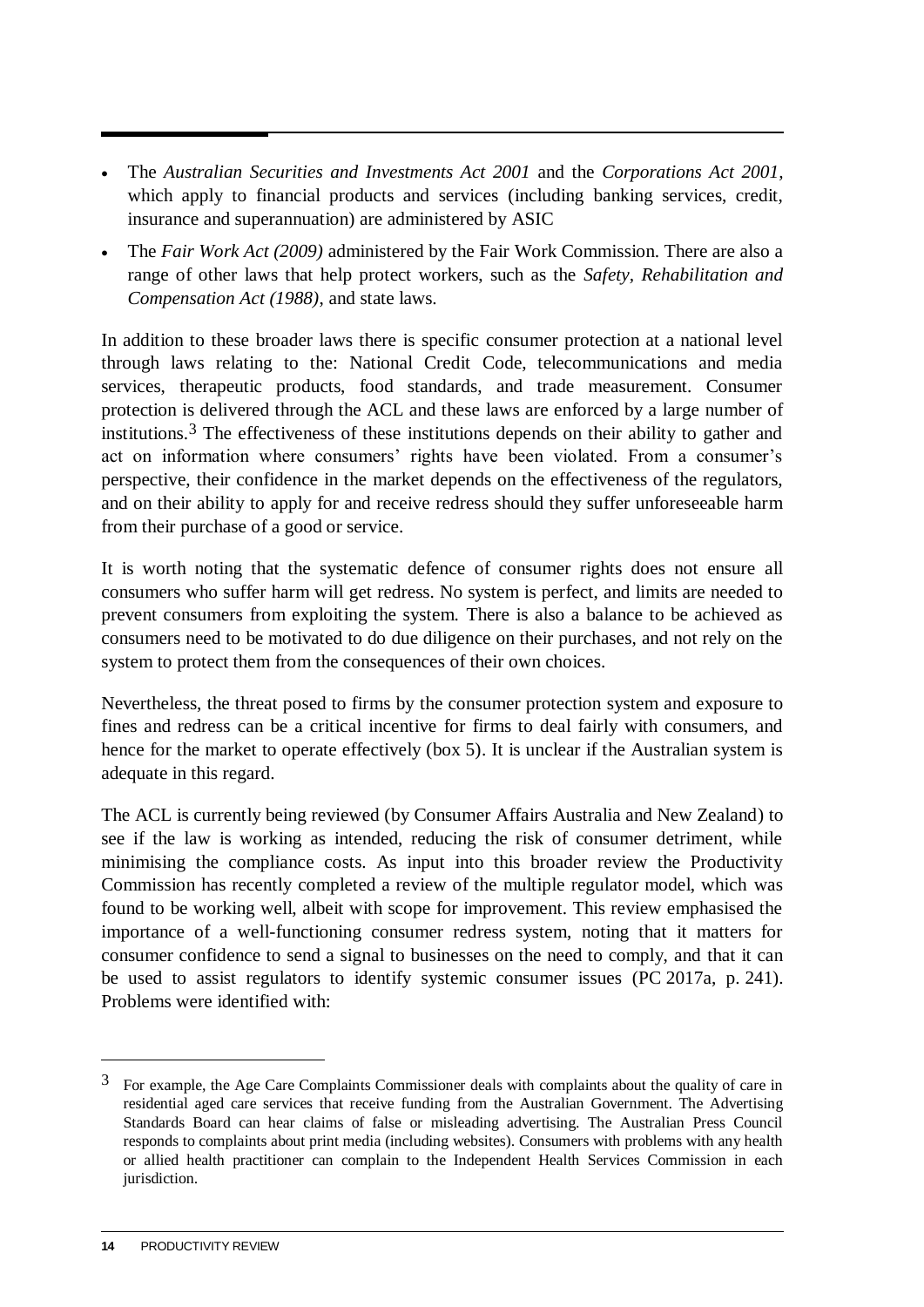- the limited powers of the state and territory ACL regulators, most of whom cannot compel businesses to participate in dispute resolution, nor make determinations
- gaps in the alternative dispute resolution (ADR) arrangements, such as those offered by industry ombudsmen
- the ACL reliance on civil litigation as the main avenue for consumers to seek redress. While statutory and industry ombudsman can provide redress, the ACCC does not. Indeed, consumers may be unaware that any action has been taken.

## Box 5 **Improving consumer protection requires regulators with teeth: the example of financial advice**

The need for improvements in consumer protection in the finance, insurance and superannuation industry is well illustrated by the cases of exploitation of vulnerable consumers, such as by STORM Financial. The then Government responded to concerns about the way in which financial planners were renumerated in the Future of Financial Advice (FOFA) reforms that were made mandatory from July 2013. These were subsequently amended and a revised weaker Bill (the Corporations Amendment (Financial Advice Measures) Bill) passed in March 2016.

These revisions limited the ban on 'receiving benefits that could influence the advice' to 'personal advice' and removed 'promoting basic banking and insurance products' from conflicted remuneration. As most clients seek general advice, these changes have been labelled as 'unhelpful and unfair', given that about 70 per cent of financial advisers are owned by or related to the four big banks and AMP (Smith and Poologasundram 2014).

Recommendations to strengthen product issuer and distributor accountability, and lift standards of competency and transparency for financial advice were made in the Financial System Inquiry (Murray 2014, chap. 4). In response, the Government commissioned the Ramsey Review, and announced in the 2017 budget they will establish the Financial Complaint Authority (AFCA) (Australian Government 2017b). The AFCA will replace the current three financial ombudsmen, and provide more resources to address customer disputes with banks and other financial intermediaries. It remains to be seen whether this new regulator will be an active deterrent to poor behaviour by the banks and other firms offering financial advice.

The cost of civil litigation, and the lengthy processes, puts redress out of scope for many people. Unsurprisingly, consumer complaints have been found to be the highest area of unmet legal need (PC 2014). The Commission recommended an independent review of consumer ADR mechanisms to be tasked with addressing these problems (recommendation 6.2).

The Commission's inquiry into Access to Justice made recommendations to improve third party litigation funding and make it less risky for law firms to take on litigation for retail clients (PC 2014, chap. 18) (box 6). The Commission also made recommendations to streamline and strengthen the ombudsman and complaints system (PC 2014, chap. 9). The Government has yet to respond to these particular recommendations.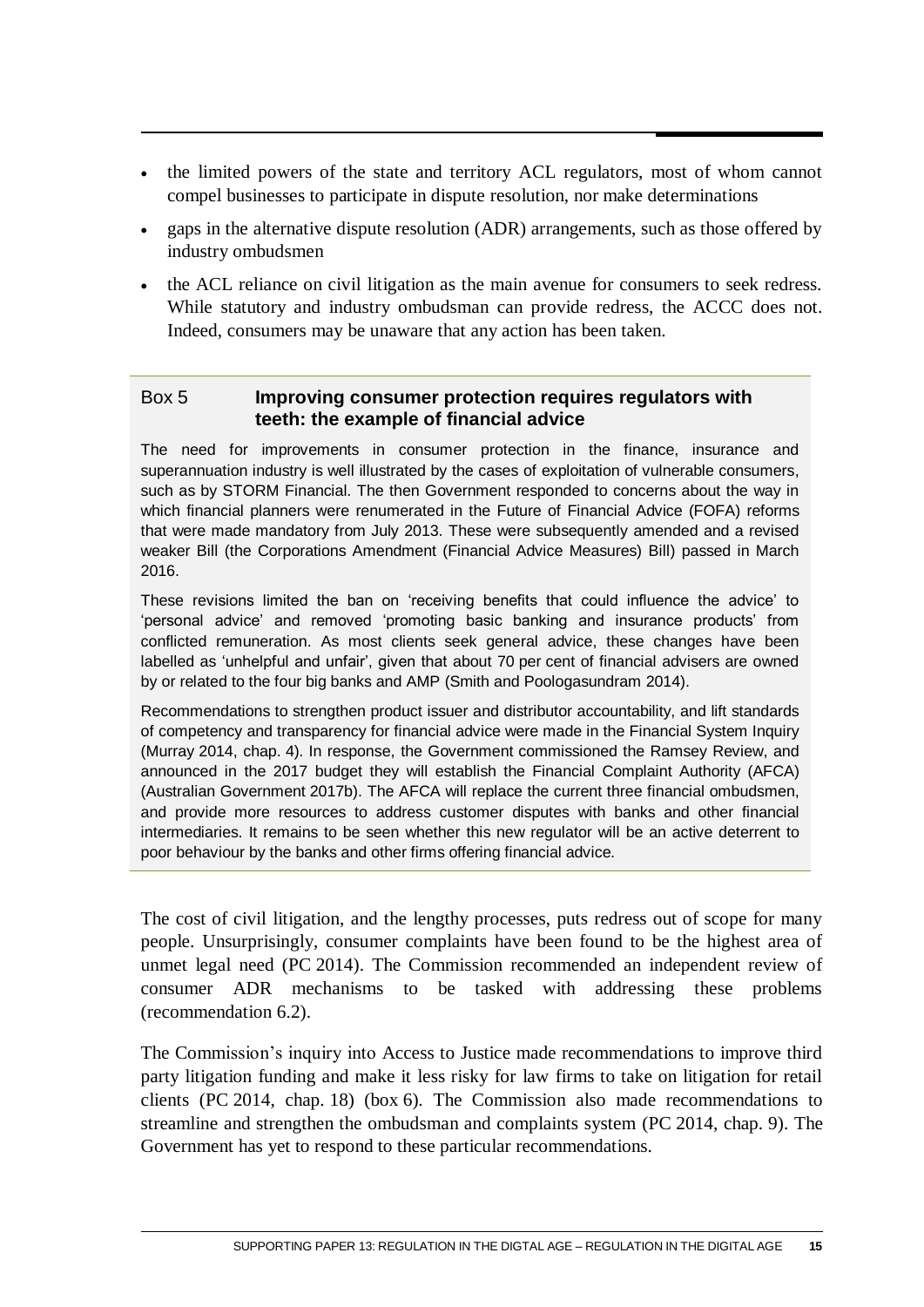### Box 6 **The Commission's Access to Justice recommendations**

In its 2014 Access to Justice Arrangements report the Commission noted the potentially large gains from early and informal solutions, including through ombudsmen and alternative dispute resolution. It recommended that:

- government and industry raise awareness of ombudsmen, including among providers of referral and legal assistance services
- governments look to rationalise the ombudsmen services they fund to improve the efficiency of these services
- courts incorporate the use of appropriate alternative dispute resolution in their processes, where they are not already doing so, and provide clear guidance to parties about alternative dispute resolution options.

The Commission also noted that aspects of the formal system are contributing to problems in accessing justice, including 'creeping legalism' in tribunals, uneven reforms in the court system, the adversarial nature of the system and that not all parties are on an equal footing. It recommended that:

- tribunals enforce processes that enable disputes to be resolved in ways that are fair, economical, informal and quick. Restrictions on legal representation should be more rigorously applied
- all courts examine whether their processes for case management, case allocation, discovery and the use of expert witnesses are consistent with leading practice
- statutory obligations be placed on parties and enforced to facilitate just, quick and cheap resolution of disputes. Targeted pre-action protocols may also assist
- a more systematic approach is required for determining court and tribunal fees, in which fees are set to recover a greater proportion of costs, depending on the characteristics of the parties and the dispute. Fee waivers should continue to be provided for disadvantaged litigants.

Other recommendations focused on improving legal assistance services for disadvantaged people, data collection and reporting, assisting the 'missing middle', and improving information for consumers.

*Source*: (PC 2014).

### CONCLUSION 13.4

Regulators demonstrable capacity to act to enforce consumer protection laws is key to consumers having confidence in the market. But the ability to address systemic risks is not sufficient consumers need access to redress. In addition to responding to the recommendations of the Ramsey Review that seek to address concerns in financial services, the Commission's Access to Justice report made a number of recommendations aimed at improving the capacity of people to seek redress for harms. These reforms have the potential to improve consumer confidence in the market system.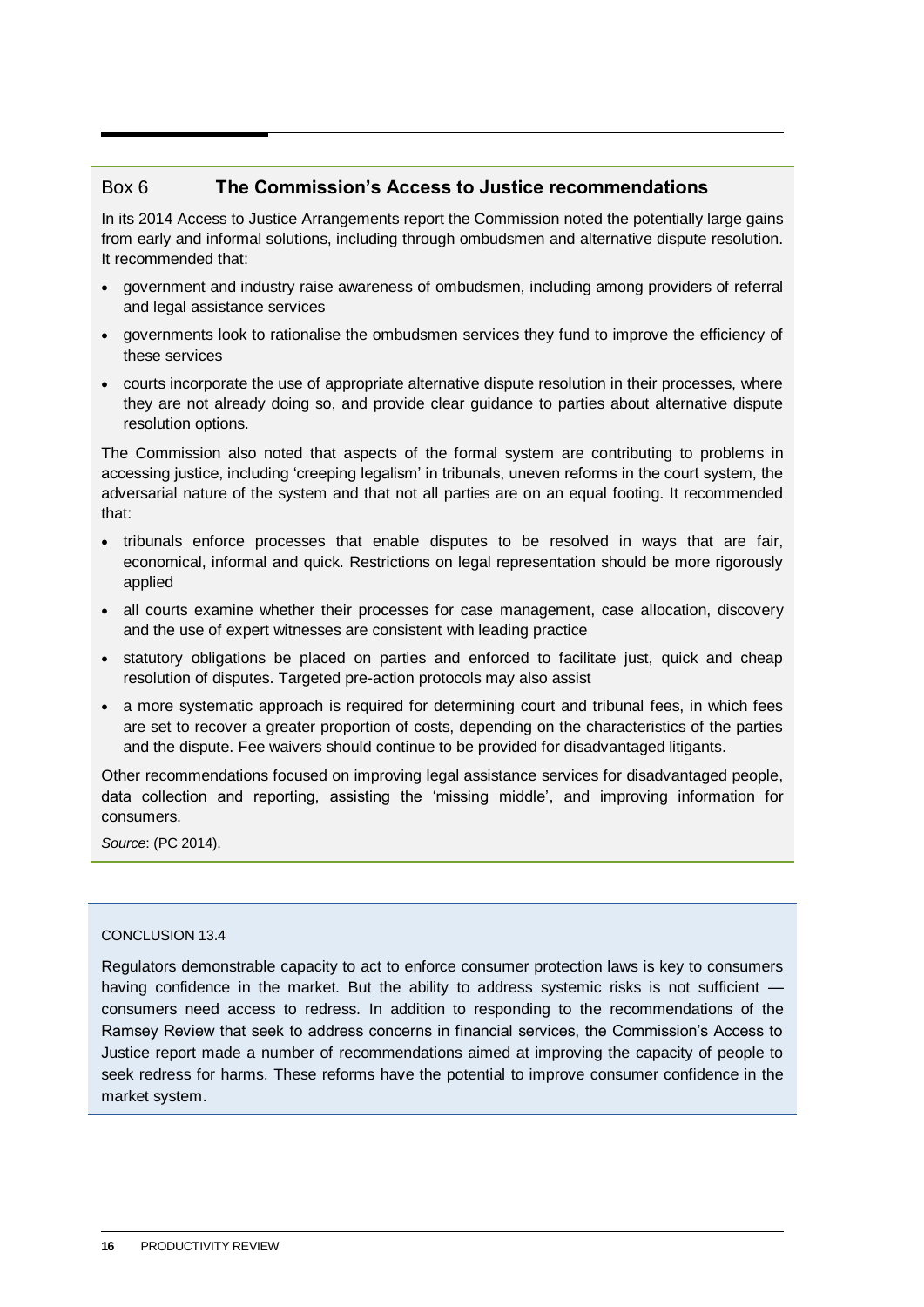## <span id="page-18-0"></span>**Regulators need to become more consumer centric**

While consumers (and workers) can turn to the current system to seek redress, it is the activity of regulators responsible for enforcing consumer protection regulation that determines how much it disciplines firm behaviour. STORM and other financial imbroglios have led to doubts about the capacity of regulators to enforce the law. The Murray Inquiry recommended that all regulators of financial institutions undergo periodic capability reviews to assess if the regulator has the 'skills and culture to be effective in an environment of rapid change'. The ASIC Capability Review (Australian Government 2016) found large gaps between the external expectations of ASIC and ASIC's own view. The Government has responded by strengthening powers and resources of ASIC (Morrison 2016a). The regulator's response to the 34 recommendations has been positive, but to achieve a more risk-based mindset will take culture change — which has to come from the top.

The culture of the regulators responsible for enforcing consumer protection regulation is important. They need to be consumer centric in identifying and acting on systemic risks (such as those that arose with the structure of compensation for financial advisers), but not so reactive that they prevent products being on the market that would be valued by consumers who are aware of the risks. To do this regulators need clear guidance on the acceptable levels of risk in the system so that they can offer firms permission to innovate. This guidance should be set out in the Minister's Statement of Expectations, and the Regulator's Statement of Intent should set out how much risk is considered acceptable, and the scope for those who are disaffected to seek redress (PC 2011). While the level of performance reporting by regulators has increased it is governments holding the senior management of the regulators to account against expectations that will drive cultural change. And it is the Minister's job to explain to the Australian public why some risk must be borne, not to blame the regulator when idiosyncratic events within the defined risk profile do occur, as they will on occasion.

### CONCLUSION 13.5

Capability reviews of regulators can be an effective tool to prompt reform, but culture change has to start from the top. Ministers need to make the Government's risk appetite clear in the Statement of Expectations, and hold regulators to account in delivering against their responding Statement of Intent.

# **3 A regulatory system that facilitates innovation**

Although there is some debate about the potential of digital technologies to transform economic activity in the way that railways, electricity and the telephone have done in the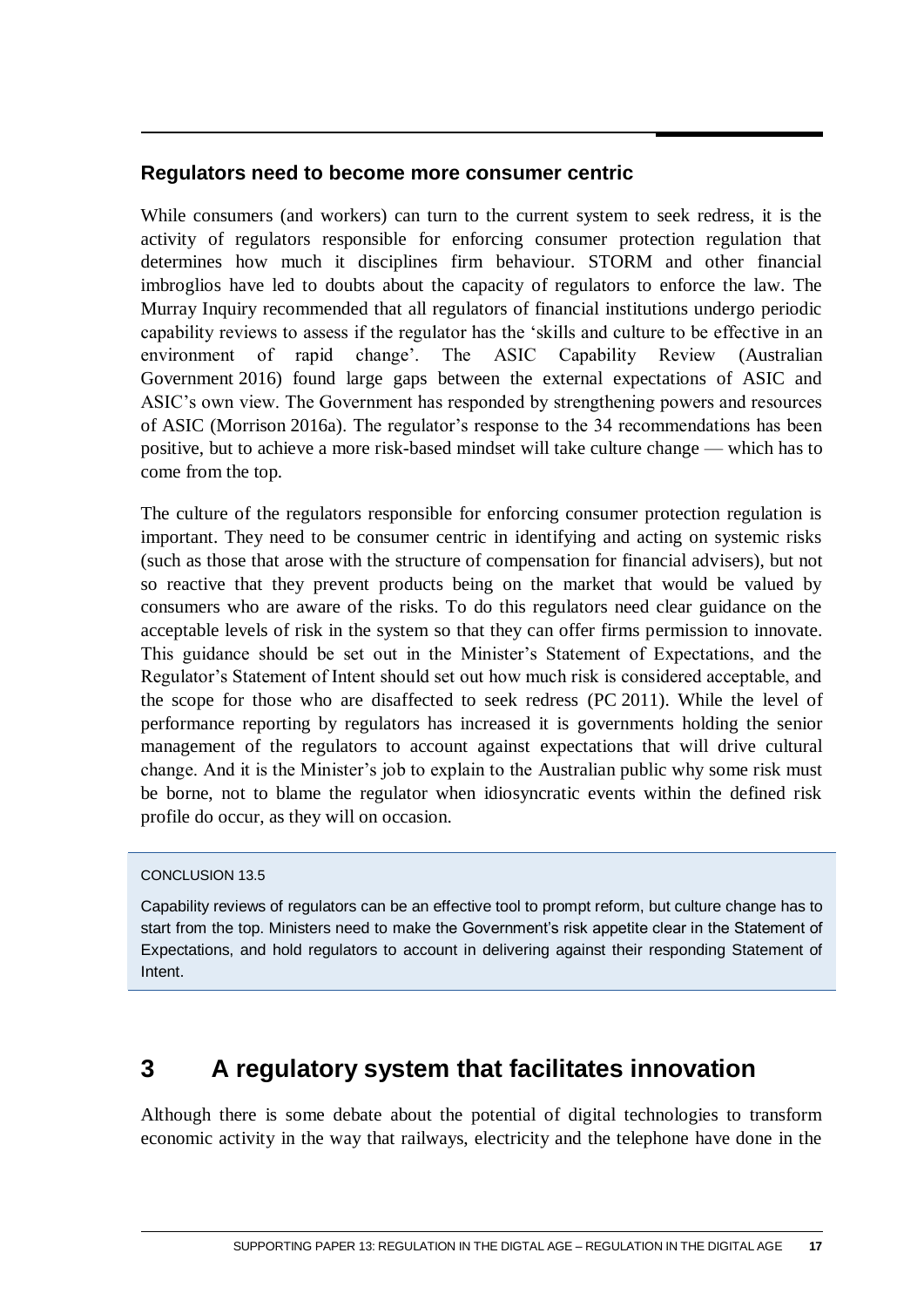past,4 few dispute the acceleration in the pace of change. For example it has been estimated that it has taken an average of 16.1 years to reach IP saturation (defined as 3 or more IP addresses per person), compared with 100 years for steam power and 60 years for electrification (Ackermann, Angus and Raschky 2017). This pace poses challenges for regulators that have to ensure that the technologies and products do not pose an unacceptable personal, environmental, or social risk (box 7).

### Box 7 **Some digital developments that are challenging regulators**

Some of the challenges for regulators are:

- Being an early mover increases the probability that the firm's IP drives the standard, so to be successful in fast moving markets, firms may need to be able to clear the regulatory hurdles quickly (Brynjolfsson, McAfee and Spence 2014).
- Market power from networks poses new challenges. For example, where a firm can develop a network of users, this provides data that can be used to enhance the product, as Google has done with its search engine. For firms offering intermediation services, such as Airbnb, the network — the extent of the connections they can provide — is a large part of the service. This gives some firms considerable market power that may need to be regulated.
- There is greater scope for firms to outsource the lower value-added parts of the production value chain, enabling concentration on the design and development and the marketing and distribution ends. This can make it difficult for firms to identify the regulators with which they must engage.
- When a firm takes on more of an organising role, either coordinating outsourced activities along the whole value chain, or acting as a platform to mediate exchange (as with Uber), it can be unclear what party is responsible for upholding the regulations. For example, if Uber drivers are considered independent contractors then they face regulatory requirements, while if they are employees then the firm is responsible.
- There can be uncertainty about what party faces the legal liability for a product that causes harm, where the design of a product, its manufacture, and its marketing are all outsourced. Ponoko, a New Zealand firm, which produces on-demand manufactured goods, has 12 digital 'maker centres' operating in the United States, the European Union and New Zealand (PC 2016a). For a regulator, this raises questions about where liability for a faulty product would lie — at the software point or the point of 3D printing.

A regulatory system that is responsive would be quick to resolve these questions, but if regulators are risk-averse, they may err on the side of subjecting all parties to the same regulation. A regulatory system that is responsive and permissive would respond to actual risks. To illustrate the point, we focus on developments that pose regulatory challenges those that affect the adoption of the IoT and the development of FinTech.

 $\overline{a}$ 

<sup>4</sup> See for example Schwab (2016) who labels digital technologies the 'fourth industrial revolution' while Gordon (2015) argues that digital technologies lack the transformative power of previous revolutions.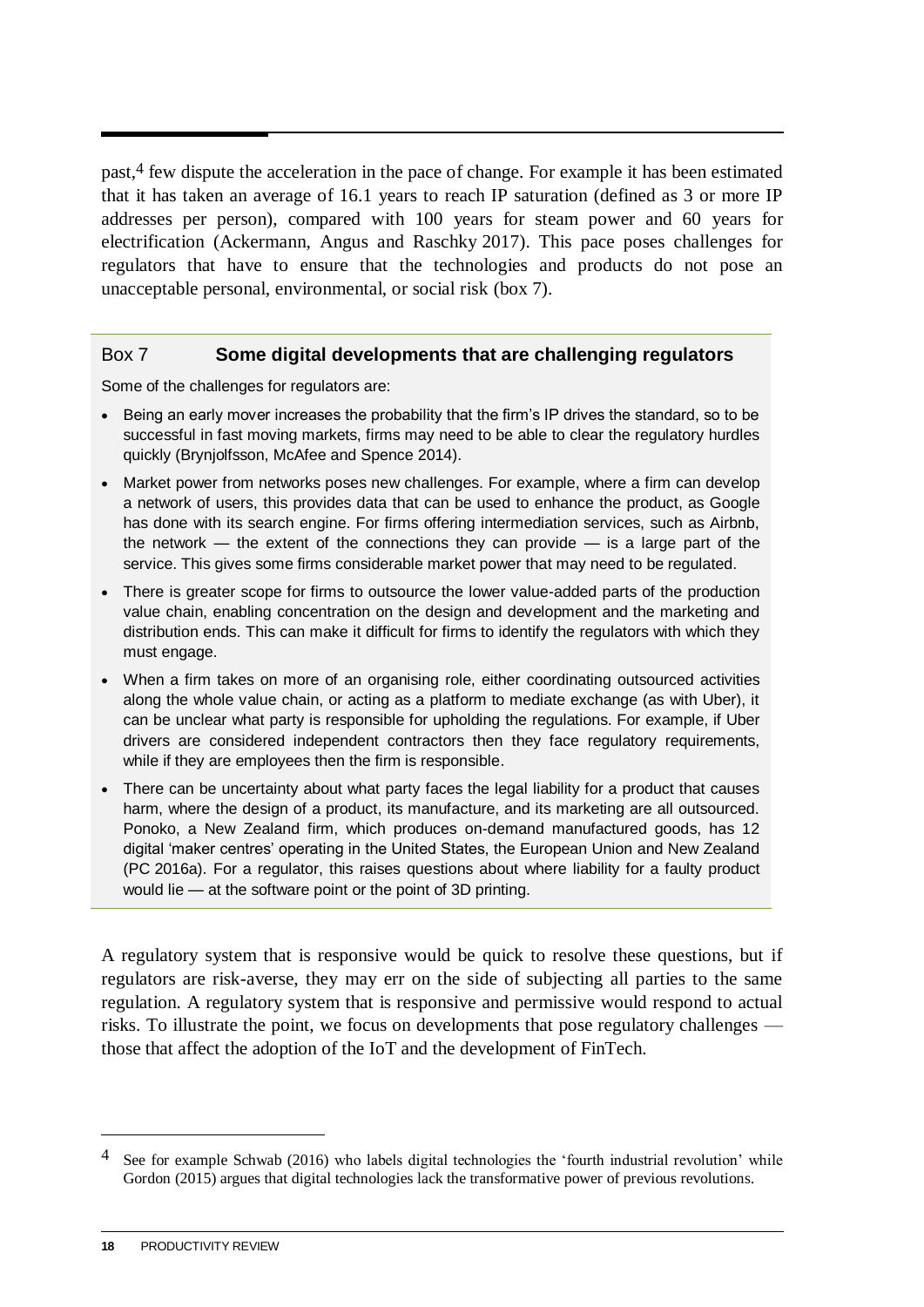# **Removing barriers to innovation**

Market opportunities for new technologies and products can have only brief windows of time in which a firm needs to move rapidly to establish their product. So being able to ensure that new products meet regulatory requirements quickly can be critical in bringing them to market. This requires a highly responsive regulatory regime that also gives consumers confidence that the risks are managed. With digital technology accelerating the pace of change, regulators can struggle to be responsive, creating an environment of uncertainty that can hamper innovation.

Regulatory issues that can pose a barrier to innovation include:

- regulation that dictates the type of technology that must be used, or process followed
- regulation that bans some types of technology (or uses of technology) that may have been problematic in the past, even where those risks have fallen and can now be managed
- high costs of, and delays in, seeking and gaining approvals for new technologies, processes or outputs
- the public nature of intellectual property (IP) applications combined with delays and costs that erode the first mover advantage
- the risk that new technologies will not be approved (or that approval will be delayed) or that technologies will subsequently face high barriers to entry, reducing the incentive to innovate.

Many of these issues arise out of a lack of clarity about what regulator is responsible for new technologies — they can fall between the cracks or, more problematically, be in a contested space between regulators. Approaches may differ between jurisdictions, adding another layer of complexity. Coordination between regulators to resolve these issues quickly is needed (see below).

One question is whether a positive list approach to regulation — where activities require permission to occur, or outcomes have to be approved — acts as a barrier to new technology. This is the 'No, but' approach to regulation, where 'but' defines what a firm must do to be compliant — sometimes at a highly directed level. In a rapidly changing business environment, it can be very hard for regulators to keep the list up to date with activities that are compliant with the objectives of the regulation.

A negative list approach, where permission can be assumed unless something is prohibited, could reduce regulatory uncertainty for innovative activities. This is a 'Yes, if' approach, where the 'if' is about achieving the objectives of the legislation rather than how these objectives must be satisfied. Such an approach was proposed by the IPA (sub. 15), which cited its submission to the Commission's inquiry into Business Set-up, Transfer and Closures (the 'Business Inquiry'):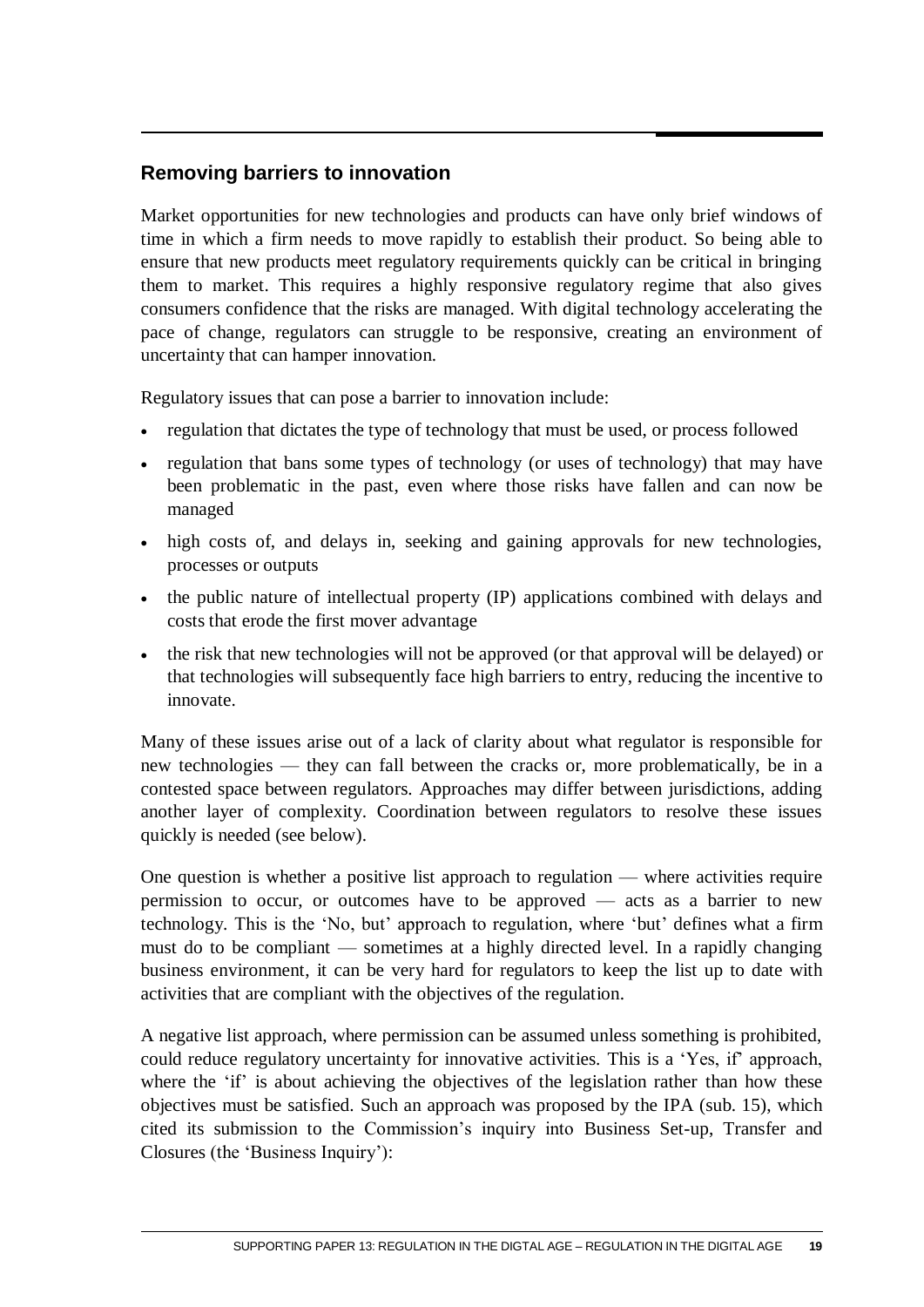Permissionless innovation is critical because it allows market trial-and-error, learning and experimentation. Regulators must understand that no one knows the future of technology, or what it must be used for. What is historically evident is that this can be determined by the free market. (p. 19)

The ATA (sub. 19) also support implicit permission recommending a:

… policy approach that considers the current contribution of disruptive technologies to productivity by allowing for "bottom-up, organic, self-regulating institutions" before "introducing top-down government control."(p. 7)

The Harper Review suggested that innovation in service delivery should be encouraged through positive, flexible regulatory frameworks, that 'market regulation should be as 'light touch' as possible, recognising that the costs of regulatory burdens and constraints must be offset against the expected benefits to consumers' (Harper et al. 2015, p. 24). Where emerging technologies and delivery models disrupt infrastructure markets, governments should respond quickly to ensure regulatory settings maximise productivity growth and reflect the long-term interests of customers. The Commission's Business Inquiry recommended that 'regulatory holidays' be allowed for innovative new products, noting that this would require a legislative framework allowing fixed-term exemptions with safeguards. They also pointed to the need to review industry specific regulatory approaches (PC 2015a).

Some (such as Thierer 2014) have argued that digital technologies will encourage industries to self-regulate. The ATA (sub. 19, p. 7) points to the greater potential for self-regulation through agencies such as the Australian Digital Currency Commerce Association. Self-regulation by industry can be encouraged by the threat of government action if industry fail to address risks. This threat of action should extend to situations where some industry players seek to exclude competitors in the way they establish self-regulation. Regulators need to continue to be vigilant in overseeing the consequences of self-regulation and need to have the power to act if self-regulation is anticompetitive, or otherwise failing to meet its objectives.

Some technologies are just difficult to regulate. For example, as they are created in the cloud, the supply of bitcoin and other digital currencies are hard to regulate directly. And while it could be possible to apply anti-money laundering measures (such as customer due diligence) at the point at which they are used for payment, it could be difficult to require reporting of suspicious activity, as identification can be avoided (Shillito and Stokes 2015).

In these cases, regulators need to work with industry on how to best identify risks. For example, the Australian Transaction Reports and Analysis Centre (AUSTRAC), which is Australia's anti-money laundering and counter-terrorism financing regulator and specialist financial intelligence unit, undertakes data matching exercises to inform payments providers of their risk exposure. AUSTRAC have identified the need for a high-level guiding legislative framework and an agreed set of rules that determine the operation of the algorithms encoded in the software, to ensure that new technologies, such as blockchain, are adequately regulated in their application to financial data (Australian Treasury 2017).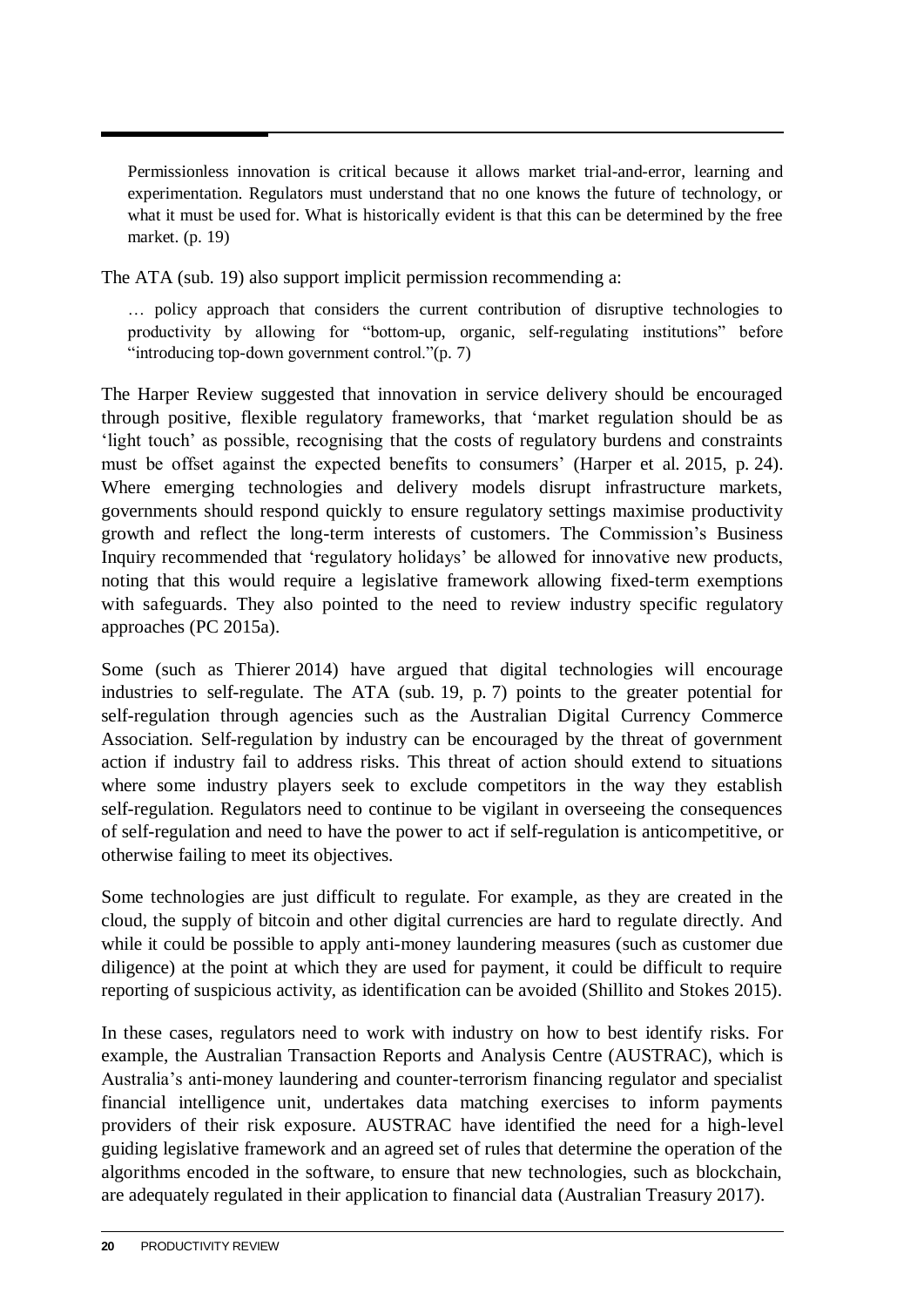Given the risks of new technologies can be considerable (for example in the area of chemicals), it would be unwise to simply switch to a negative list across all regulators. In testing whether permission could be the default (the 'Yes, if' approach), regulators (and government) need to consider whether:

- consumers would struggle to assess the quality of the product (information asymmetry)
- consumer protection regulation and the institutions that administer it are adequate to manage the risks to consumers (similarly, whether occupational health and safety and workplace relations laws adequately manage risks to workers, and environmental laws manage the risks to the environment)
- the harm to consumers (or workers or the environment) that could be caused would be material
- it would restrict competition by locking in a proprietary technology, or providing control over data that would be essential for others to enter the market.

For firm activities that do not pose these risks, consumer protection regulation may well prove adequate, and permission could be assumed. However, in other areas, specialist knowledge may be required (such as in electrical safety) to be able to assess the risks. As regulators tend toward risk aversion and are less likely to give permission where they have any doubts, it is likely they need to be 'nudged' toward a less restrictive approach. Policy departments could provide guidance to their regulators on the thresholds they should apply.

The Commission's Business Inquiry also looked at how regulators could respond to the challenge of innovative products. They concluded that some regulators, such as ACCC and ASIC, have the power to provide a conditions-based regulatory exemption, providing it meets a public benefit test. They suggested that this model would reduce the need for constantly reviewing and updating regulation in order to accommodate some new product — which has been described as a patchwork approach. The Commission went on to recommend:

All jurisdictions should provide a legislative framework for fixed-term exemptions to specific regulatory requirements that deter entry by business models that do not fit within the existing regulatory framework. Such regulatory exemptions should be disallowable instruments and subject to public review prior to expiry.

Legislative safeguards should be put in place to ensure the regulatory exemption does not lead to a material increase in the risk of adverse outcomes to consumers, public health and safety, or the environment.

More generally, governments should:

• continually review industry-specific regulatory approaches to assess whether they remain relevant and provide a net benefit to the community and are the most effective and efficient means by which objectives can be achieved

• ensure that regulation and regulators are flexible and adaptive in the face of evolving technologies and business models and properly funded for this task. (Rec 8.1)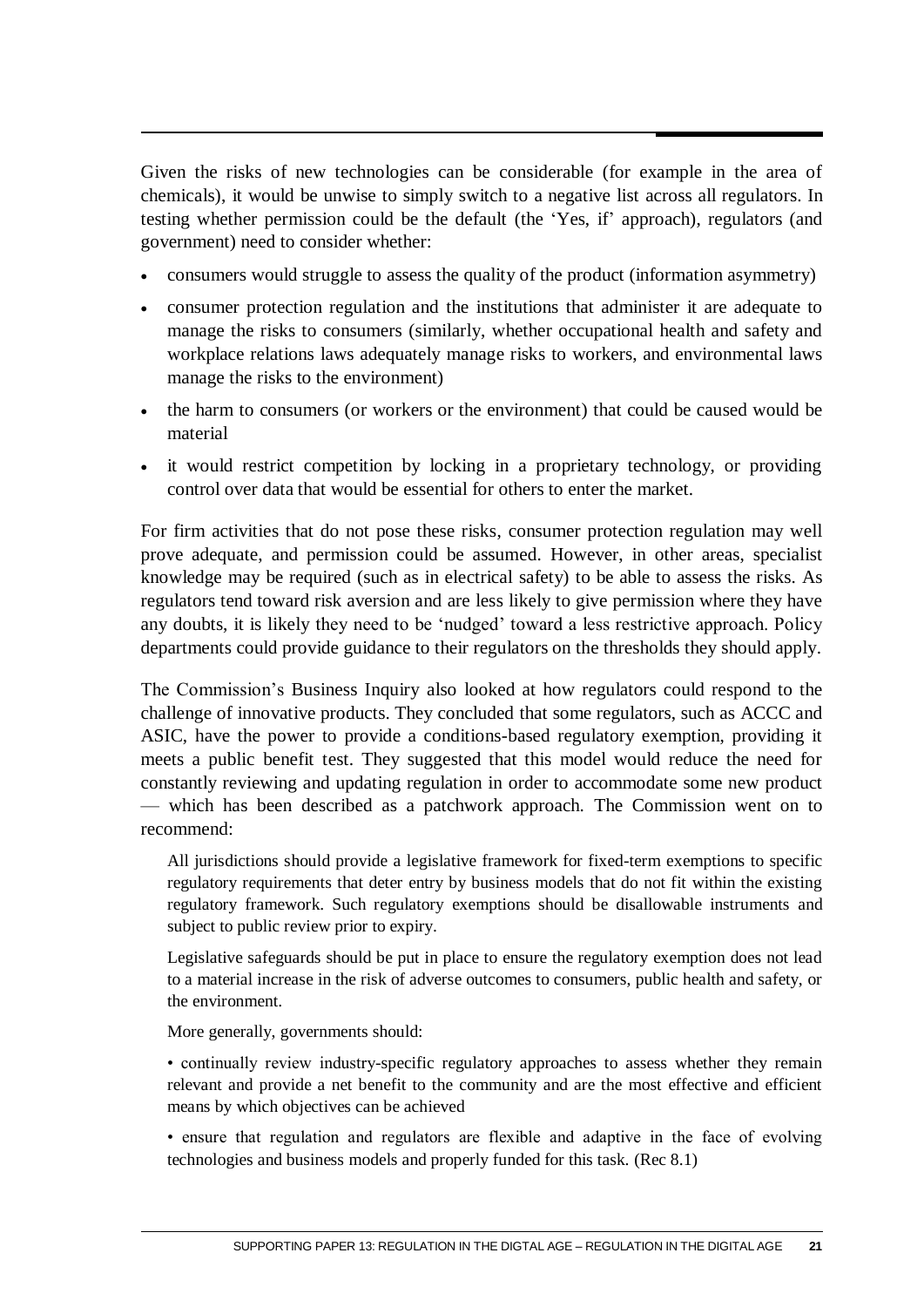This requires governments to put their trust in their regulators. As such, ensuring that regulators face the right sets of incentives and are adequately resourced will be critical. Rankin (sub. 26) questioned how much Australian regulators have done to 'create the institutional structures and regulations that will enhance long-term productivity and innovation'. (p. 4). Another question is how much control (and resources) regulators have to be able to play this facilitative role. The slow regulatory response to the development of FinTech in Australia provides an illustrative case study.

### CONCLUSION 13.6

Regulators, by construction, are risk averse. If governments want regulators to take a more permissive approach they will need to provide clear guidance on what kinds of activities in the areas they regulate could proceed without requiring prior permission. The regulators could then make this information available in an easy to use format so that firms are able to check if they need to seek permission for an activity.

FinTech — a case study of how regulation must be adaptive

FinTech — the application of digital services in finance — has been heralded as offering lower cost financial services, and to a broader range of clients than are served by the current financial system. FinTech is not limited to start-ups — the major players are also investing in digital products — but it does offer an opportunity to level the playing field in an area where the big players have long had a competitive advantage.

World-wide, FinTech is estimated to have attracted USD20 billion in investment in 2015, a 700 per cent growth over the previous 3 years. In Australia, FinTech was responsible for an estimated \$247 million of capital raising in 2016, and has been estimated to grow to \$4.2 billion by 2020 (Australian FinTech 2016).

The Australian Government has also argued that Australian firms are well placed to provide FinTech services into Asia, and that China Australia Free Trade Agreement includes elements aimed at improving access for Australian financial services, including 'provisions on transparency, regulatory decision-making and streamlining of financial services licence applications' (Australian Government 2017a). The Australian Government formed the Fintech Advisory Group in Feb 2016, but many in the industry have been arguing that, while the intent might be there, progress is far too slow.

FinTech proponents argue that they are limited by lack of access to bank data and face barriers doing business because a banking licence is required to conduct certain types of transactions. A survey in 2016 found that 40 per cent of FinTech companies surveyed had at least one financial services license, which took an average of 6 months to acquire and cost \$61 000 in legal fees (EY 2016).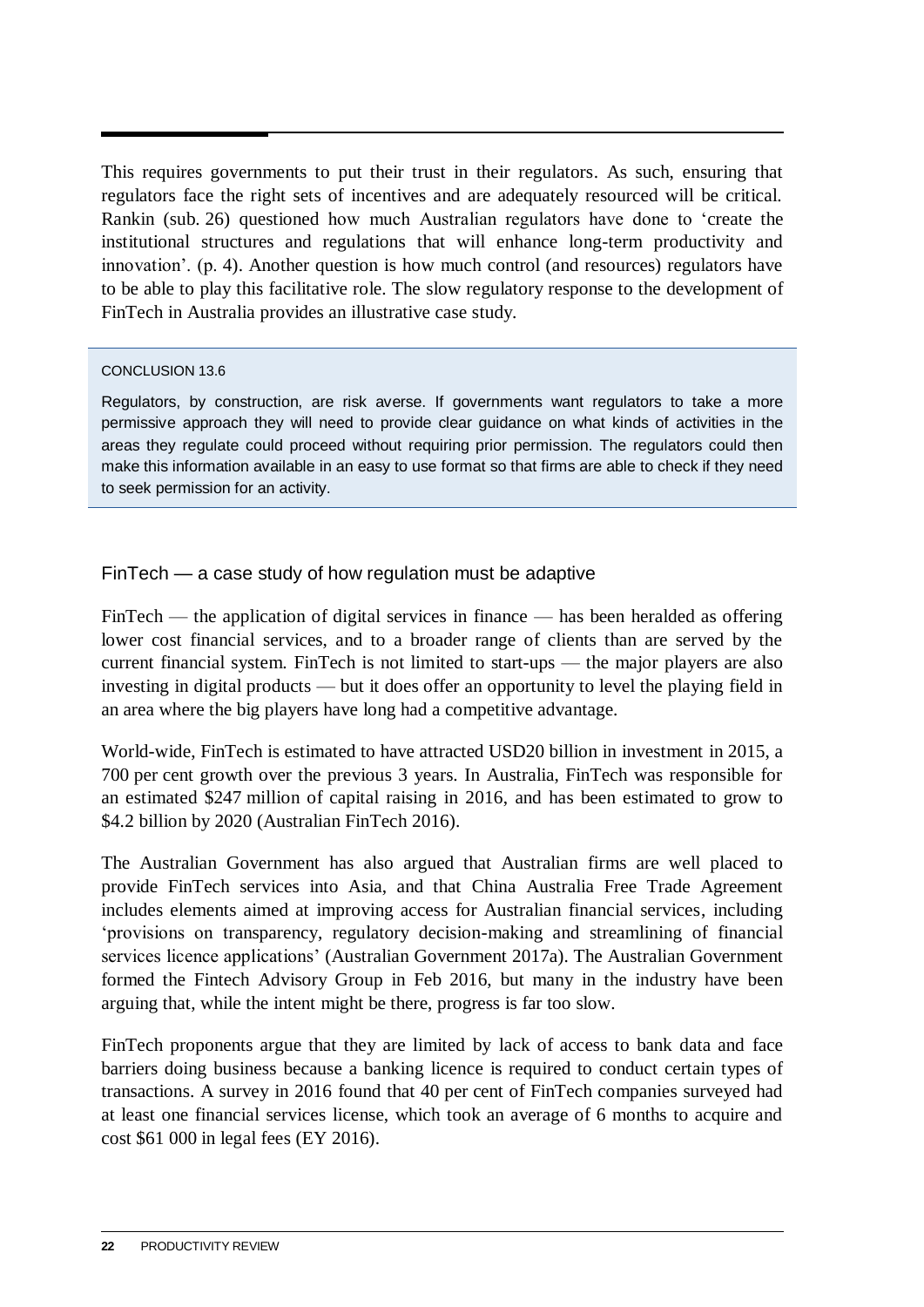Another example of where progress has been slow is on legislation to support crowdfunding, as the first legislation precluded all but publicly listed companies. The proposed amendments to allow private equity access to this source of capital is considered by many to impose reporting requirements and revenue limits that are too restrictive. At time of writing, the amendments had not been passed (Sadler 2017a).

The finance sector is heavily regulated because the individual risks of a bank or non-bank financial company can become risks to the system. This arises as the financial system is highly leveraged, so a loss of trust in one financial provider that spreads to other providers can put the system at risk as lenders seek to recall their funds to convert them into less risky assets, such as cash or foreign financial products.

The Australian Prudential Regulatory Authority (APRA) and the Reserve Bank of Australia (RBA) are the main regulators in the financial system, although ASIC also plays a role in regard to governance, competition and consumer protection. A major task of the regulators is to maintain system stability. Yet, to build a healthy FinTech sector, regulators need to allow new types of services and products, some of which will fail. Hence, regulators have to balance risks to system stability with the productivity gains that come from greater competition in financial services. The formation of the Digital Finance Advisory Committee in 2015 by ASIC, members of which are drawn from across the FinTech community, is one means of providing input into getting this balance right.

The first task of the regulator is to ensure that FinTech customers are fairly protected facing enough risk to make the customer suitably sceptical of product claims, but not enough to prevent them making transactions that are in their interests. One approach is to provide a pathway to transfer customers to other providers when a provider fails. This is important for products such as peer-to-peer lending, where the platform could fail while both the debtors and the creditors are willing to continue the relationship. The US regulatory authority, the Office of the Comptroller of the Currency (OCC), has gone part of the way by informing firms that they 'may also require a company to have a clear exit strategy' (Klein and Knight 2017).

The second task of the regulator is to provide the most level playing field possible. The Australian Government moved in this direction with announcements in the 2017-18 Budget. Actions include relaxing the 15 per cent ownership cap for innovative new entrants, and lifting the prohibition on use of the word 'bank' by authorised deposit taking institutions (ADIs) with less than \$50 million in capital (APRA are reviewing prudential licensing arrangements). Two areas where progress had stalled were also addressed namely the removal of the double taxation on digital currency (which was treated like a separate product for GST) and extending the crowded sourced funding legislation to include proprietary companies (the recent legislation only covered public companies).

Ownership or control of data can pose a considerable barrier in an industry where people's historical transactions are an important part of assessing their credit risk. Given the need to provide a new account number for all connected digital transactions, lack of portability of account numbers raises the costs for consumers to shift providers. Australian banks have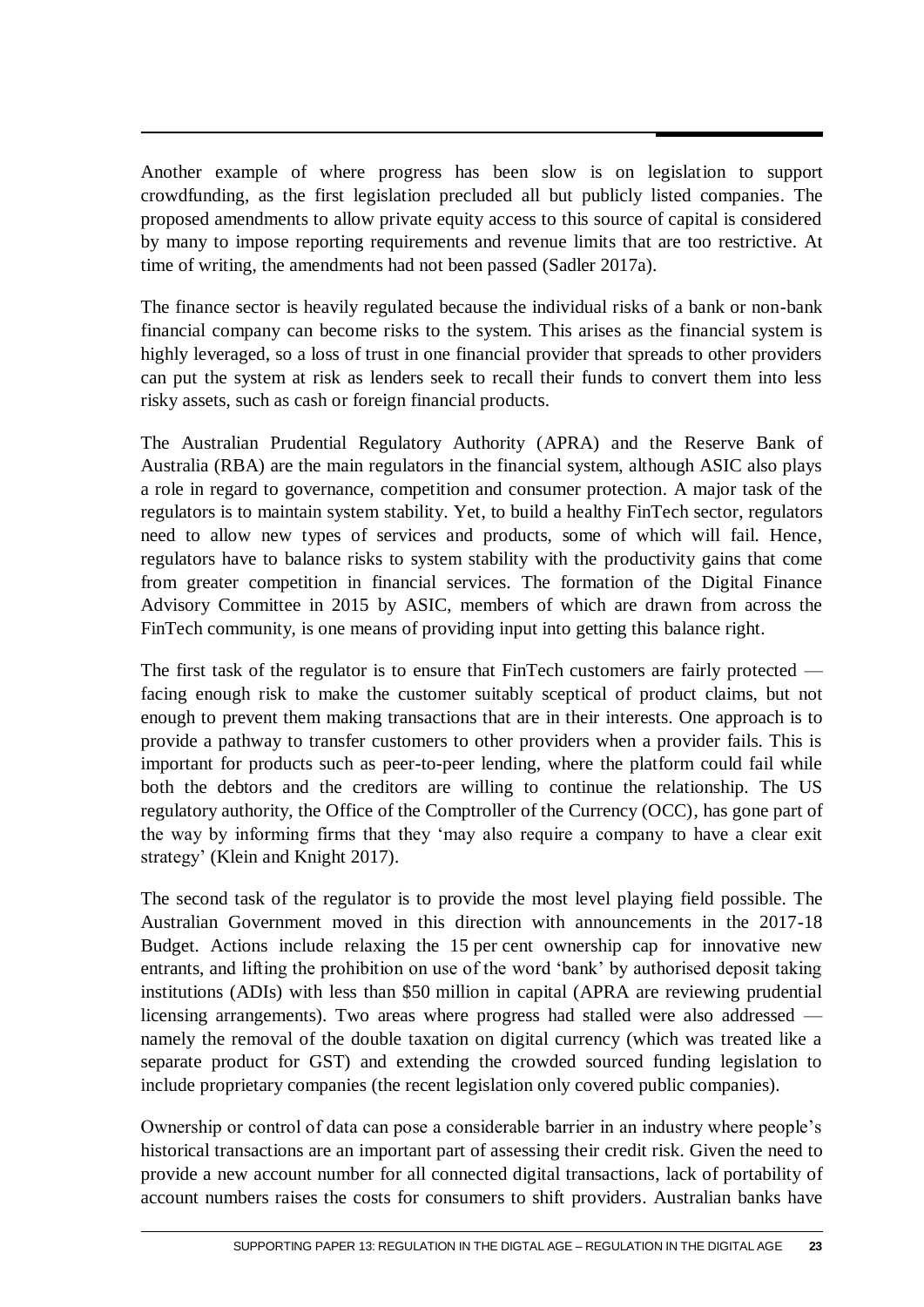been cautious on the sharing of data, for security as well as commercial reasons. The NAB is the first to launch a developer portal for APIs in late 2016. Westpac and ANZ have called on the Australian government to create data sharing standards via a licencing regime (Eyers 2016).

These developments fall well short of the openness required of the banking system in some other countries. The UK Competition and Markets Authority open banking reforms require banks to allow customers to be able to write to, as well as to read their data by 2018. As a result, individuals, small firms and not-for-profit organisations have been able to switch accounts for free since 2013, using a 'current account switch' facility operated by Bacs, a company responsible for Direct Debit and Bacs Direct Credit in the UK (Payments UK 2017). The formation of this company was the industry response to the government demand that they make it happen within two years of the Independent Commission on Banking report (HM Treasury 2013).

The likelihood of progress in this area has improved. The 2017-18 Budget announced a move to open banking by 2018. This follows recommendations from the Commission's inquiry into Data Availability and Use (the 'Data Inquiry') that consumers be able to obtain their data on request, which, as part of a comprehensive right, they could transfer to designated third parties (PC 2017b, rec. 4.1). Applied to bank data, this results in the ability to share account data with other providers. To enhance the value of this capability, the Commission suggested that banks build APIs to facilitate data sharing with customers. In relation to credit providers, the Commission recommended that the government legislate mandatory participation in comprehensive credit reporting in 2018, if voluntary participation failed to achieve 40 per cent coverage (rec 5.5). The Budget announcement was that banks will be required to provide customer transaction histories on request, and Treasury has been funded (\$1.2 million) to undertake an independent review to design the system.

The third task of the regulator is to develop sound legal foundations for FinTech activity. For example, only Government can introduce a biometric identity standard, which is valuable in reducing identify theft, and can substantially reduce the costs to consumers of switching service providers (currently 100 points of ID are required). Building on the standard business reporting, unified open aggregated financial data standards are also something that government is well placed to introduce. While the industry may eventually be able to develop such standards, the industry regulators can be more proactive.

The Australian Government is also moving in this area with the announcement in the 2017-18 Budget of funding to the DTA, which would allow it to develop further the GovPass digital identity system. This will be launched as a beta in 2018, and will be opt-in, but could provide a considerable boost for FinTech products where accurate identity is critical to managing cyber security (see below).

The RBA's new payments platform is designed to make it easier for customers to switch providers, but there are concerns that it lacks the flexibility and consistency of the UK approach (Nicholls 2017). This platform, which is to be launched in October, will allow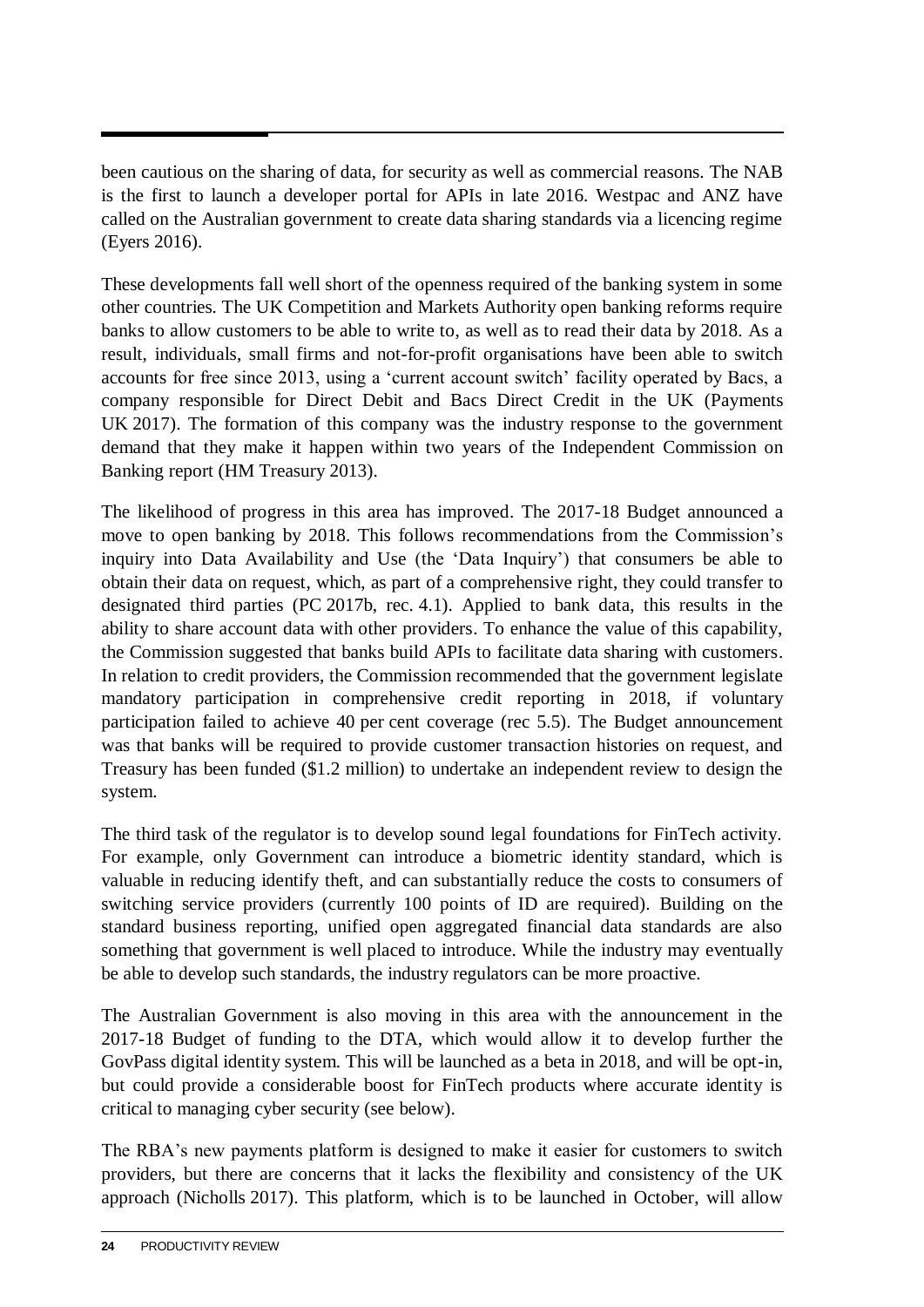payment to be sent in real time 24/7 using a mobile number (currently payments require a BSB and account number). It also will support sending more than 18 characters of data (so you can finally type enough to identify what payment you are making). This expanded ability to send data, including links to other documents, such as invoices, will facilitate straight-through processing for businesses.

One area where further simplification is possible, raised in the discussions at the Productivity Conference, is to move away from the regulation of interchange fees and credit transaction surcharges (first introduced in 2004), to a system that allows direct charging for customer card fees. Under this system, merchants would not face a fee. Rather, the card provider would set the fee to the consumer. As this would be disclosed to the consumer at the point of sale, they could choose which card they wish to use. Competition should see consumers look for low transaction fee cards, which would drive down the fees over time.

The regulators may need permission to be proactive in this space. ASIC introduced a regulatory sandbox that allows firms to test new financial products with a limited number of sophisticated (wholesale) consumers, in December 2016. The Australian Government has since announced an extension of the sandbox to allow retail (not just wholesale) products to be tested (Morrison 2016b). As at the end of May 2017, only one product has used the ASIC sandbox, suggesting either that it is poorly designed, or that the appetite for trialling products is less than the proponents of FinTech have claimed (Sadler 2017c).

The 2017-18 Budget also included considerable additional resources for the regulators the APRA, ASIC, and the ACCC (box 8).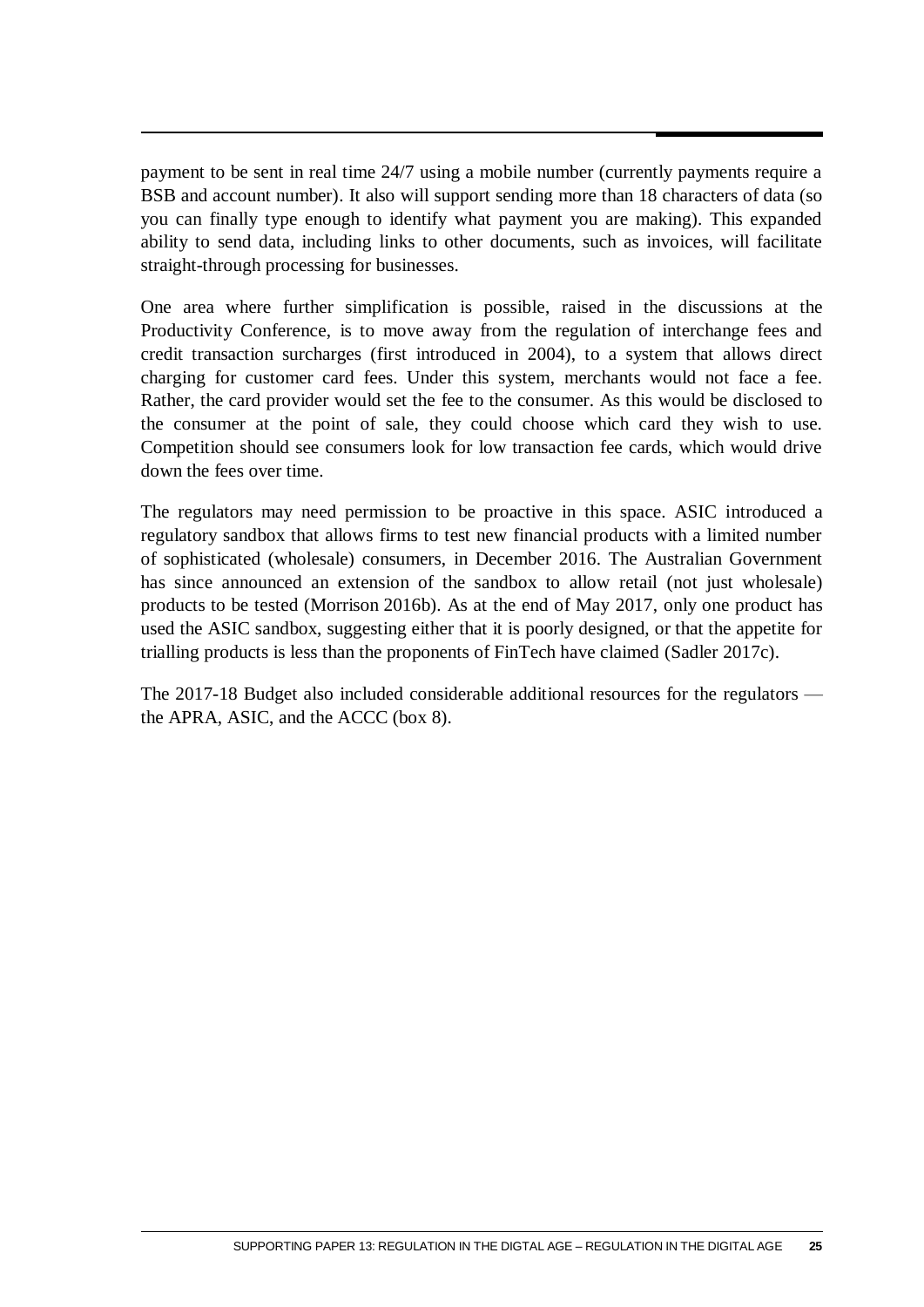# Box 8 **2017-18 Budget additional resources for financial regulators**

The budget directed additional resources to a number of regulatory areas that are relevant to FinTech:

- \$4.2 million to APRA over 4 years to make Authorised deposit taking institutions more accountable (focusing on senior managers accountability) – with an offsetting increase in the APRA levy to pay for this.
- \$2.6 million and additional powers to APRA to monitor provision of credit by lenders that are not ADIs, partly offset by Financial Institutions Supervisory levies
- \$28.6 million to APRA for new regulatory activities offset by an increase in the FIS levies
- \$13.2 million for ACCC to establish a unit to undertake regular inquiries into specific financial system competition issues (a House of Representatives Standing Committee recommendation) – offset by an increase in APRA levy
- \$4.3 million to ASIC to monitor the AFCA offset by increase in levies of \$3.6 million under ASIC industry funding model
- \$16 million to ASIC to improve financial literacy offset by \$12 million from statutory levies
- \$4.5 million to ASIC to implement and monitor extension of crowdsourcing partially offset (\$3.4 million) by increase in charges from related entities
- \$7.9 million for ACCC to monitor and report on prices, costs and profits in insurance products for northern Australia.

*Source*: Australian Government (2017c).

The Murray Inquiry identified the lack of any forum to provide a system wide view on the regulatory approaches that would best meet the needs for system stability and consumer protection, and support market development through innovation. The report point to the statutory mandate on some Asian monetary authorities to 'promote and market financial sector development, including streamlined entry points for new entrants' (Murray 2014, p. 149).

There may be tentative steps in this direction. At a RegTech Roundtable, ASIC Commissioner John Price was reported as saying that RegTech offered an 'Opportunity to move from a rear view mirror to a learning and predictive approach — to change the role (of regulators) from policeman to coach' (Head 2017).

AFMA (sub. 32) asks what happened to the recommendations in the Johnson Report (Australian Financial Centre Forum 2009). The then government established a Financial Centre Taskforce to monitor the implementation of the recommendations in the report and to report every six months on progress towards developing Australia and a leading financial centre.

One of the recommendations was that an Asia Regional Funds Passport be established. This would involve a 'commonly agreed set of licensing arrangements, investment restrictions and, where possible, offer conditions that would allow complying funds registered in one passport country to be offered in each of the other passport countries'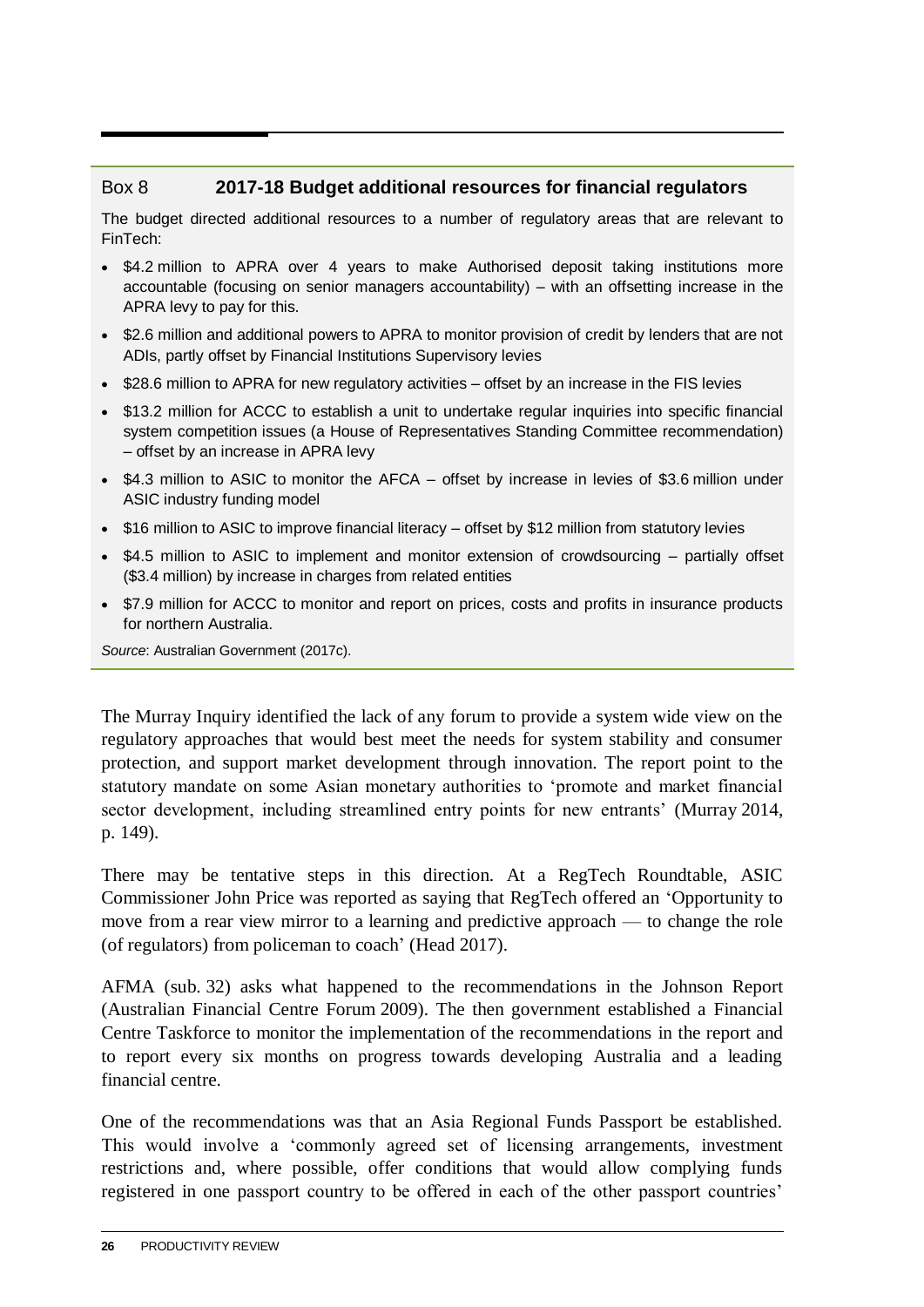(Bowen and Sherry 2010). A memorandum of understanding was signed by the Finance Ministers from Australia, Japan, Korea, New Zealand, the Philippines and Thailand in September 2015, and the Joint Committee met for a second time in April 2017, with the aim of effective implementation by the end of 2017. The time lags involved point to the challenges in implementation, rather than agreement on the broad policy direction. Governments should ensure that regulators have the scope and incentives to respond more quickly.

The process of Treasury consideration and policy formation, followed by budget allocations and permission, can be too slow for the FinTech industry to thrive. However, this process is needed if the risks posed are high and there is uncertainty about the right policy direction. The 2017-18 Budget is a big step in the right direction, but there could be merit in the idea proposed by Rankin (sub. 26):

My recommendation is that Government considers instructing APRA, ASIC and the RBA and all government departments and statutory bodies, to adopt and fund Innovation Offices modelled on the OCC policy - to help establish institutions and regulatory structures, which encourage and facilitate productive innovation by industry. (p. 6)

### CONCLUSION 13.7

If Australia is to be a leader in FinTech, the Australian Government and the financial system regulators will need to be more responsive. Areas where progress could be accelerated include:

- establishing digital identity protocols
- allowing portability of customer data
- sharing of credit history data
- developing strategies for transferring liabilities and assets where business models fail but the underlying relationships are sound, which includes requiring firms to have clear exit strategies
- liberating payments regulation
- providing regulators with greater guidance and scope to react more quickly to changing technologies.

### **Greater coordination by regulators is needed**

There is an urgent need for better coordination across regulators in some areas. For example, the ASIC Capability Review (Australian Government 2016) noted that the level of coordination between regulators was an external constraint on ASIC performance.

Government needs to ensure that regulators and regulations:

- are not contradictory or overlapping and that areas of responsibility are clearly communicated (see below)
- share data and information, including with the businesses they regulate (see below)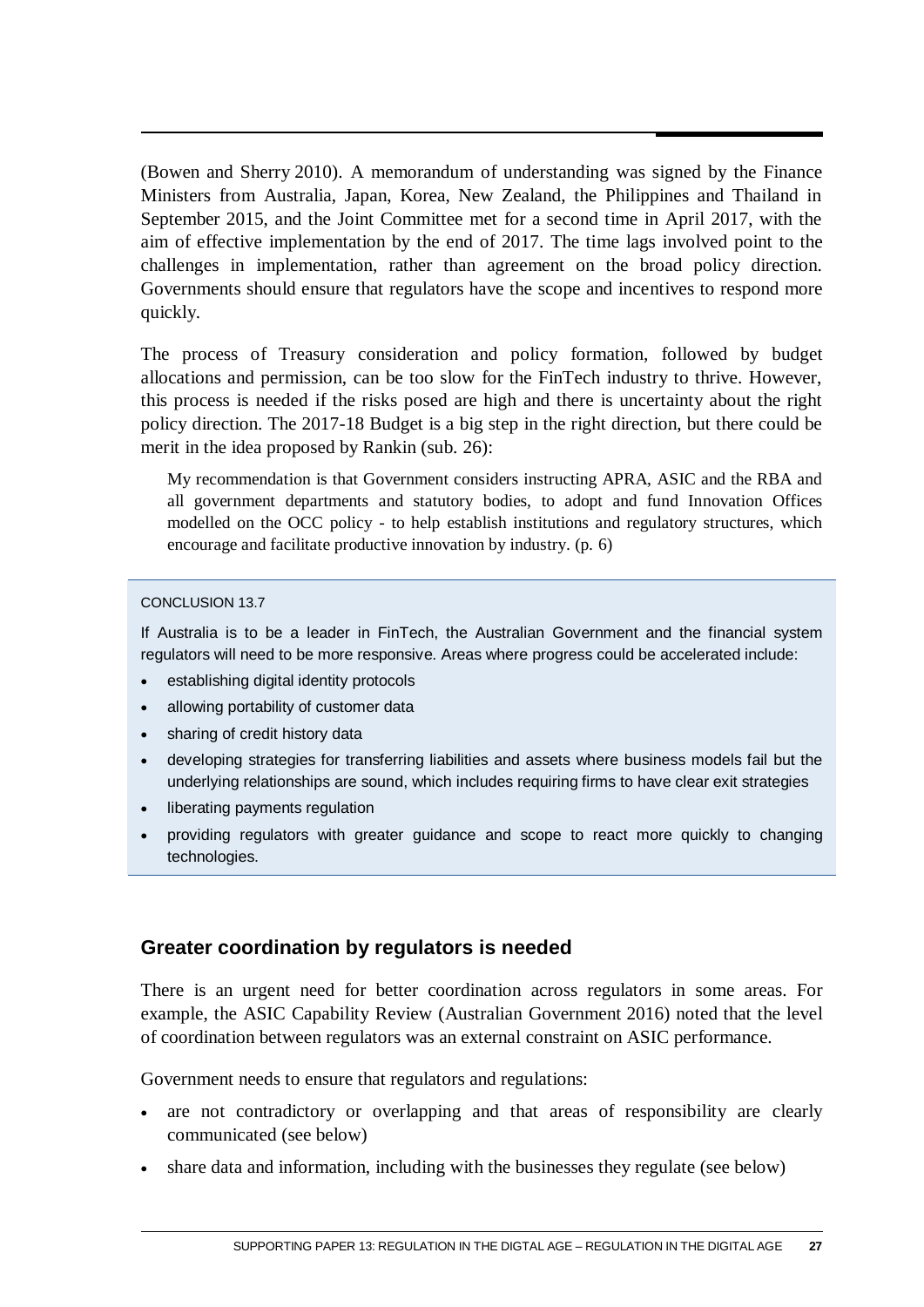• are coordinated by an overarching strategy that has at its heart creating a regulatory environment that is permissive, low cost and easy to navigate.

These strategies will often need to cut across jurisdictions, as digital technologies are rarely applicable to only one jurisdiction.

A national coordination role can be vital where states have the responsibility for regulation. For example, in Australia, national strategies have been developed in health (immunisation, tobacco use reduction, asthma), transport (road safety, port infrastructure, maritime safety), security (identity security), and international education.

Yet, there are other areas where there is a call for better coordination. The Australian College of Road Safety (sub. 34), in making their case for the funding of the Australian National Road Safety Strategy, argue that an overarching coordinating mechanism is needed, despite a range of government collaborative mechanisms (they list, for example, Austroads, National Transport Council, Heavy Vehicle Regulator, National Road Safety Partnership, BITRE (p. 8)). ACCI (sub. 37) make the case for a National Freight and Supply Chain strategy, to 'increase supply chain efficiency, connect our cities and regional centres and support fast-growing regional hubs to be as productive as possible' (p. 9). This was recommended in Infrastructure Australia's 15 year plan, as integrated planning and investment is needed to accommodate the expected 86 per cent growth in land freight, and 165 per cent growth in containerised trade between 2011 and 2031 (IA 2016). Such national approaches need to be developed in conjunction with industry and to be as least restrictive as possible.

Governments can also provide core services where comprehensive data are needed. The private sector is unable to operate where some element of compulsion is required to get the coverage needed. For example, Raymont (brief sub. 2) suggested that the government establish a single place to update addresses and phone numbers, which can then write to all the organisations you select to update their records. This could also be used for changing names, which as Body (brief sub. 2) reported, involves considerable effort. A number of other comments made in regard to this review also asked why MyGov does not facilitate updating addresses for people across all their government interactions. (This does seem to be addressed by the initiative funded in the 2017 Budget).

Digital technologies can make cooperation and coordination easier. For example, Cullen (brief sub. 7) asks why we do not have a national driver's licence. Scott (brief sub. 10) would extend this to vehicle registration, and Corr (brief sub. 13) to boats and firearm licences. Ligett (brief sub. 18) reports on the unnecessary cost of having to register with the Teachers Registration Board when moving state. Teachers are part of the COAG mutual recognition agreement, which recognises that the standards in one jurisdiction are sufficient for licensing in another. So in this case, it is not the standards that are the problem, but the ability to send data — which is why digital technologies should make the mechanics of mutual recognition much easier. Several respondents also asked why road rules could not also be amalgamated, with the more liberal rules being adopted (such as the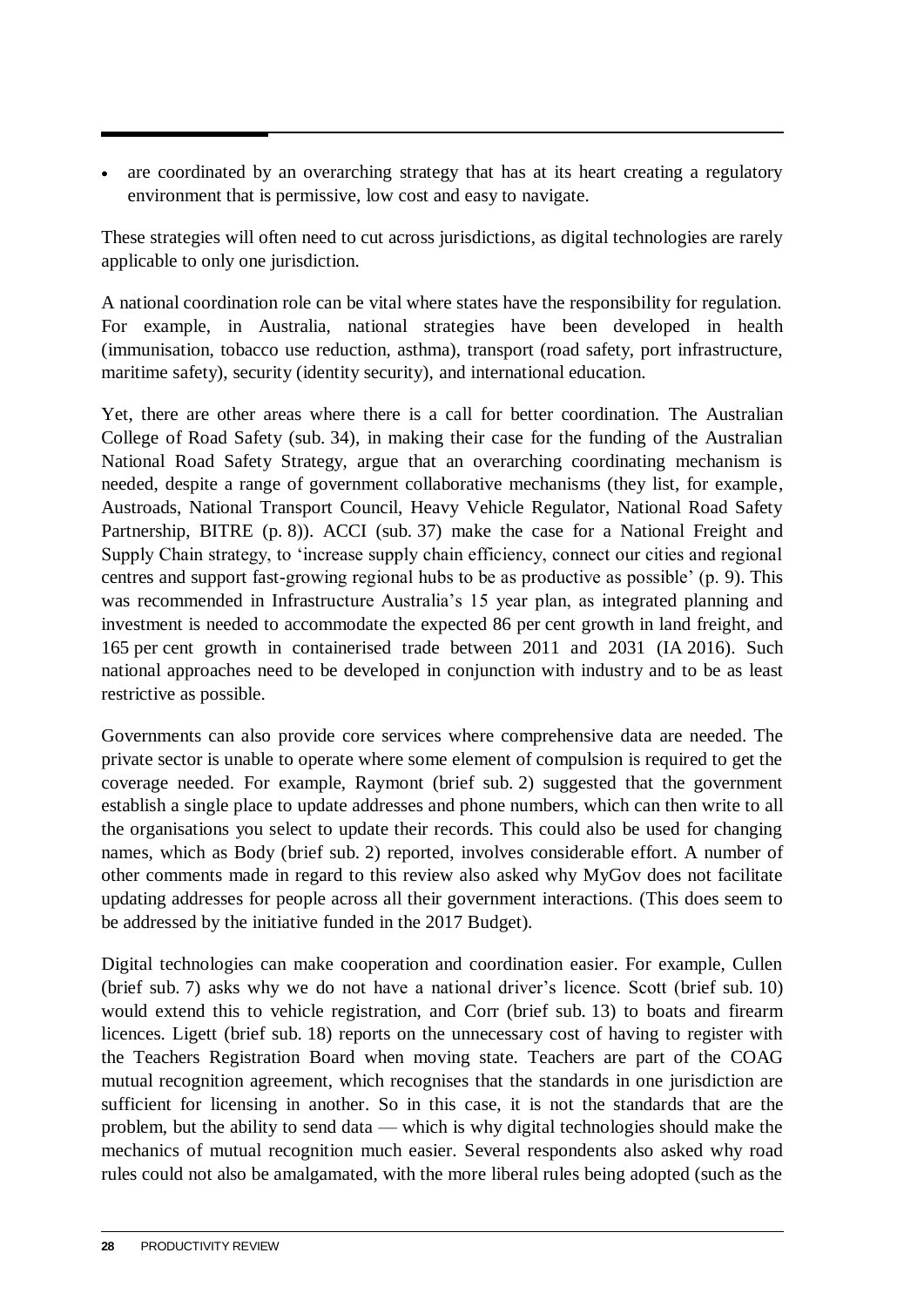ability to turn left on red unless otherwise signposted, and a zip requirement for merging traffic, using blinking orange lights at night when traffic is very light).

Digital technologies are creating new areas where national coordination is needed. For example, it has been reported that, in the United States, 23 states have introduced 53 pieces of legislation to regulate self-driving cars 'all of which include different approaches and concepts'. Further, for the legislation that has been passed, 'none of those laws featured common definition, licensing structure or sets of expectations for what manufacturers should be doing' (Urmston, cited in West 2016). 5 Common definitions and standards are needed to ensure system interoperability, while coordination on infrastructure can substantially lower costs.

Although the market will sort things out eventually (for example, VHS rather than BETA became the video standard), the transition can take considerable time and many firms can be left with products that are no longer viable, even if they are a better technology (as some argue BETA was). This matters, not because firms fail, but because more rapid adoption has considerable economic value. For example, it has been estimated that a 10 per cent increase in Internet Protocol addresses per capita corresponds to an 0.8 per cent increase in GDP per capita (Ackermann, Angus and Raschky 2017).

The Internet of Things — a case study on the need for coordination

The IoT is a challenging area for government, as many aspects of the market potential are unlikely to develop efficiently without cooperation between firms, as well as between firms and government. The core of the IoT is connected sensors that are used to collect data, which are then shared with the network of other devices. It is more than the fridge ordering milk when supplies are low, as the value comes in the ability to use big data to optimise specified outcomes. This could be smoothing power usage across electricity grids, minimising delays along transport routes, or alerting airlines to when their planes need attention on landing (which they do using an information tool called Airplane Health Management; Maggiore 2007).

The IoT market in Australia has been estimated by the International Data Corporation (IDC) to be worth \$18 billion by 2020, connecting 2.7 million commercial vehicles, 1.8 million health care appliances, and interestingly 1.7 million pets (Lim 2017). In a survey, 81 per cent of organisations rank common data and connectivity standards as extremely or very important, as were open software standards for 63 per cent of respondents. It appears that Australia is lagging similar countries (such as New Zealand) in setting out the rules to support the development of the IoT.

 $\overline{a}$ 

<sup>5</sup> The US National Highway Traffic Safety Administration has drafted guidelines for uniform regulations, which will help to overcome this problem. But some of the requirements, such as requiring a driver in the front seat, may hinder the introduction of the technology (West 2016).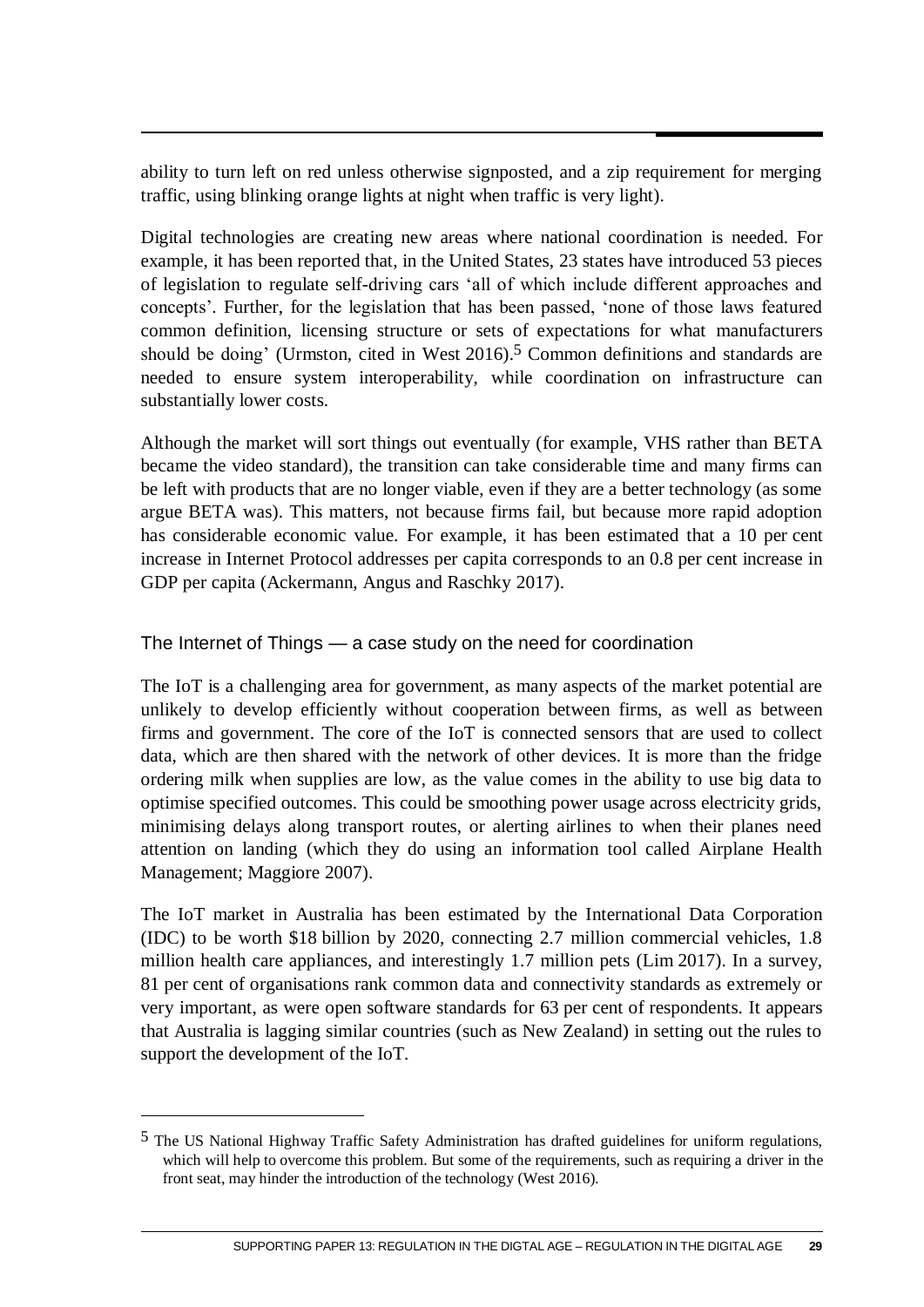The complexity of the regulatory environment facing firms that want to invest in the IoT is considerable, as is the complexity for regulators.

- There are uncertainties about what regulators are responsible for activities that increasingly cross traditional industry boundaries. Digital technologies are undermining the traditional definitions of industries, not least the distinction between manufacturing and services (PC 2016a). For example, trucking companies buy tyre miles for their trucks rather than tyres, and logistics firms offer customers real time tracking of their packages along with delivery. The IoT data are used to offer a service, raising questions about whether to regulate the service (tyre monitoring) or the thing (tyres) or both, or neither. These new ways of doing business cut across industry and regulator lines of responsibility.
- As many of the services where the IoT can improve outcomes lie in highly regulated industries such as electricity, water utilities, and smart cities, they are entering markets that already have a complex regulatory environment. In some cases, there are major infrastructure investments and legacy systems that IoT solutions will undermine. Providers can struggle to maintain a full range of services if the more profitable elements are captured by new providers. Equity can be an issue, as better off consumers can link into solutions that minimise their costs, while other consumers cannot afford access.
- Opportunities also lie in areas where government is a major service provider (such as education and health) where sharing data, in particular at a unit record level, can provide for joined up services and better service selection. However, access to such data faces legislative and cultural barriers. Some solutions to this problem are set out in chapter 2, and recommendations made in the Data inquiry (PC 2017b). Moreover, as these services are funded, at least in part, by government, the funding arrangements will affect the incentives for individual firms to offer connected products.
- While there is considerable scope to use the IoT data to better design effective services and products, the data need to be shared to maximise their value, so underinvestment by individual providers is likely. For example, a smart grid is needed to integrate renewable sources of generation, and to manage demand (for example by switching air conditioners to fan only in periods of peak electricity demand). No single generator, or retailer, will make the investment needed, as the benefits accrue across all in the system (SP 11). Scale is also an issue. Networked data provide the greatest value where they include all sources of information rather than a subset of customers or users.
- Related to the need to ensure data are shared is the potential for the IoT to increase the share of the market that is served by vertical relationships (industry verticals). These occur where consumer demand for two products is closely related. Strong compliments, such as the iPhone and the mobile phone service, if dominated by one firm can potentially reduce rather than increase competition. The need for regulators to scrutinise whether such relationships are restricting competition has been recognised in the United States, and should be on the radar of the ACCC and ASIC in Australia (Sallet 2017).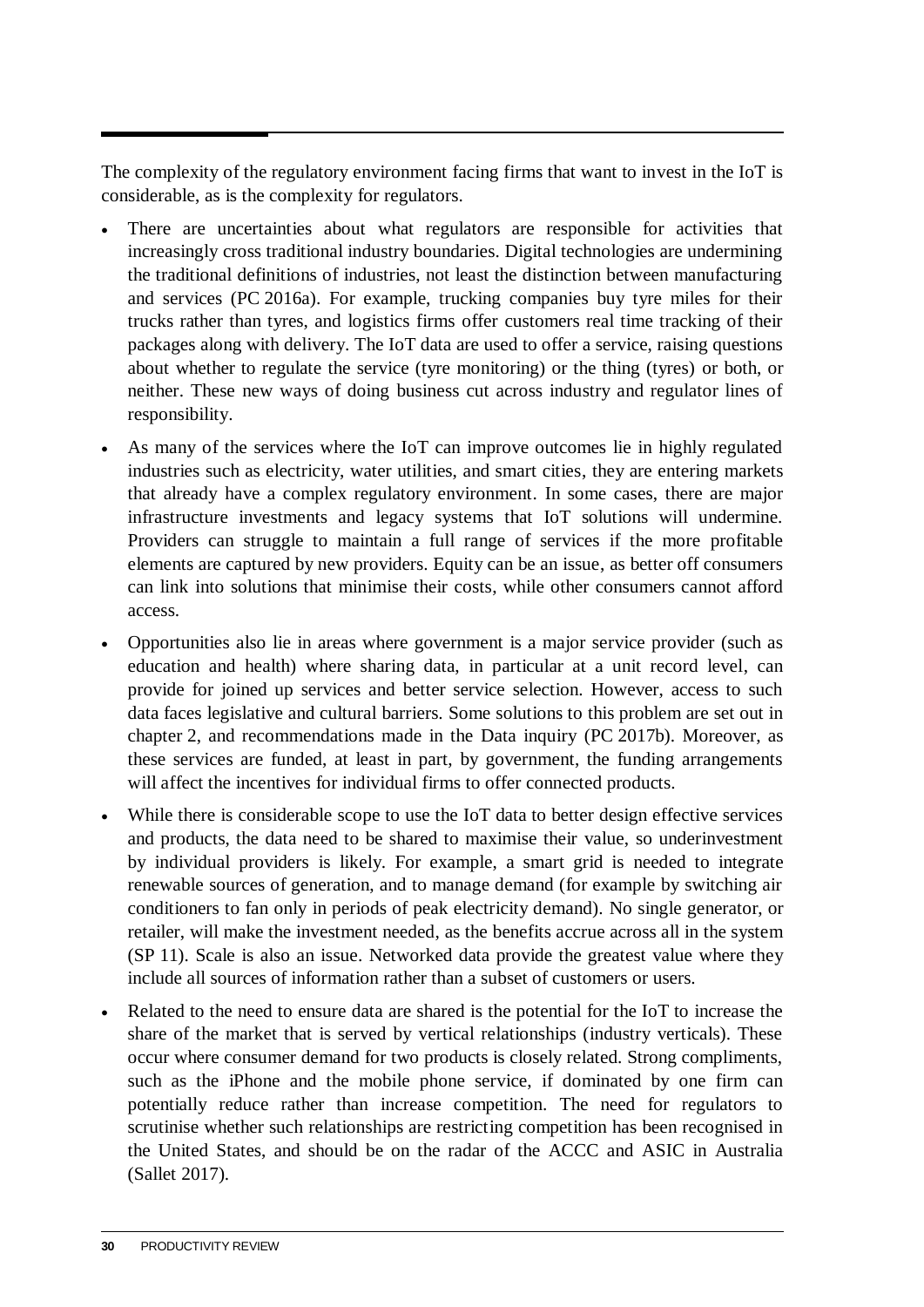Australia is not alone in facing these regulatory challenges, and can learn from developments in other countries. For example, in 2016, the Developing Innovation and Growing the Internet of Things (DIGIT) Act was introduced in the US House and Senate, which funds a broad working group to 'report on policies and practices that hinder IoT development, propose policies to improve federal agency coordination on IoT issues, and identify opportunities for federal agencies to make better use of the Internet of Things' (New and Castro 2016, p. 10). Also in the United States, the Smart Cities and Connected Communities framework, released in 2014, provides a guide to coordinate federal agency investment and collaboration for smart city technology (The Network and Information Technology Research and Development Program 2014).

Some areas that have been identified to support the IoT (New and Castro 2015) are:

- radio frequency allocations so that mobile devices (whether as part of vehicles, phones, or other devices) can communicate. For example, tollway payment is much easier if one device can communicate with all toll sensors, an outcome in which Australia has been a leader, with toll payments systems linked in New South Wales and Queensland (ITS Aus 2012).
- spectrum allocation, especially where Wi-Fi is not adequate to support the volume and/or speed of data transmission required. For example, farmers can establish their own local WiFi to support precision farming, but may compete for the spectrum to do so. Even where there is no competition for spectrum, interconnectedness between the personal area, local area, metropolitan area, and country wide networks can be required to support the IoT activity (Stratix 2015)
- open access code and standards that support large scale deployment of sensor networks across different infrastructure types and locations (Linux was developed as open source and is used to run android phones)
- cybersecurity standards and resources.

Failure to resolve these types of issues quickly slows the development of the IoT. A report for the Netherlands government identified a need for international harmonisation in standards, such as spectrum frequencies, to facilitate interoperability of the technologies (Stratix 2015). This is needed for achieving economies of scale, and would promote trade in technologies. It reports that the United Kingdom has made the 870-876 MHz the 915-921 MHz spectrum available for license-free use, with the latter potentially dedicated to IoT. Other issues to consider are potential spectrum bottlenecks, due to too many applications requiring data transfer at any point in time. For example, in cities there could easily be 2600 connected devices per square kilometre, all competing for the same spectrum (Stratix 2015).

In Australia, 25 organisations (including government agencies) formed the Internet of Things Alliance Australia in July 2016 (Coyne 2016). It aims to focus on spectrum availability and management, network resilience, industry verticals, data sharing and privacy, and fostering IoT start-ups. As it stands, this looks more like a list of the members' current areas of concern than a concerted effort to identify and address where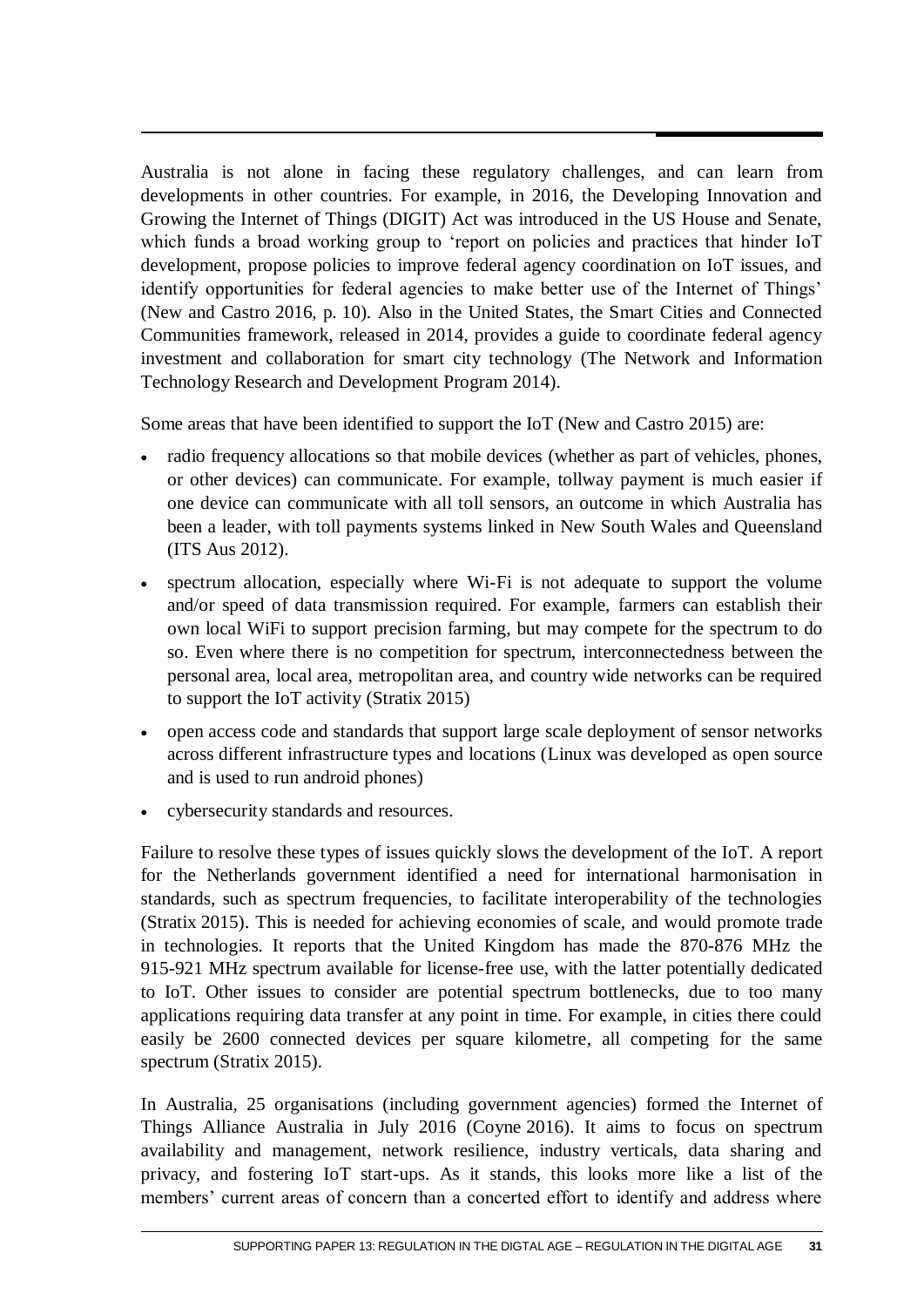coordination is needed. It will be important that this does not become a forum to lock in proprietary technologies and that a true cooperative approach seeking open source solutions is developed.

Coordination across the levels of government on regulatory approaches can assist firms to take full advantage of the fast moving world of digital technology. The Australian government could support the development of the IoT by developing a national strategy, in consultation with the state and territory governments.

### CONCLUSION 13.8

Coordination across the levels of government on regulatory approaches can assist firms to take full advantage of the fast moving world of digital technology. The Australian government could support the adoption of the internet of things (IoT) by developing a national strategy for the IoT in consultation with the state and territory governments.

# **Forging common standards can reduce costs**

Common standards across jurisdictions can reduce costs for users and assist firms to sell into other markets. The failure to standardise electrical plugs, voltage, emergency beacons, and (most famously in Australia) the rail gauge across states, illustrate the barriers that different standards can erect. Occupational licencing, which expanded rapidly in the United States over the past decade, has been credited as playing a role in reducing competition (Kleiner 2015).

In Australia, despite many attempts by COAG, and reviews by the Commission of mutual recognition arrangements between Australian jurisdictions and New Zealand, there remain areas where agreement to recognise the standards of other jurisdictions cannot be reached (PC 2015b). There is still a balance to be sought, as the costs of seeking mutual recognition (or the more challenging agreement on harmonisation of standards) can outweigh the benefits. For example, HIA (sub. 28) raise the cost of red tape in the building industry, but also point out that regulatory harmonisation across jurisdictions might cost more than it delivers in benefits.

### Open standards encourage innovation

Open standards should be encouraged for regulators, and Australia should look to other countries that have already solved the problem. For example, HyperCat is an open standard for the IoT developed cooperatively by an industry working group in 2014 with USD12.2 million funding from the UK government's Technology Strategy Board. In 2015 HyperCatCity was developed by the same group to encourage the adoption of the HyperCat standard by firms working on smart city initiatives. Adoption of open standards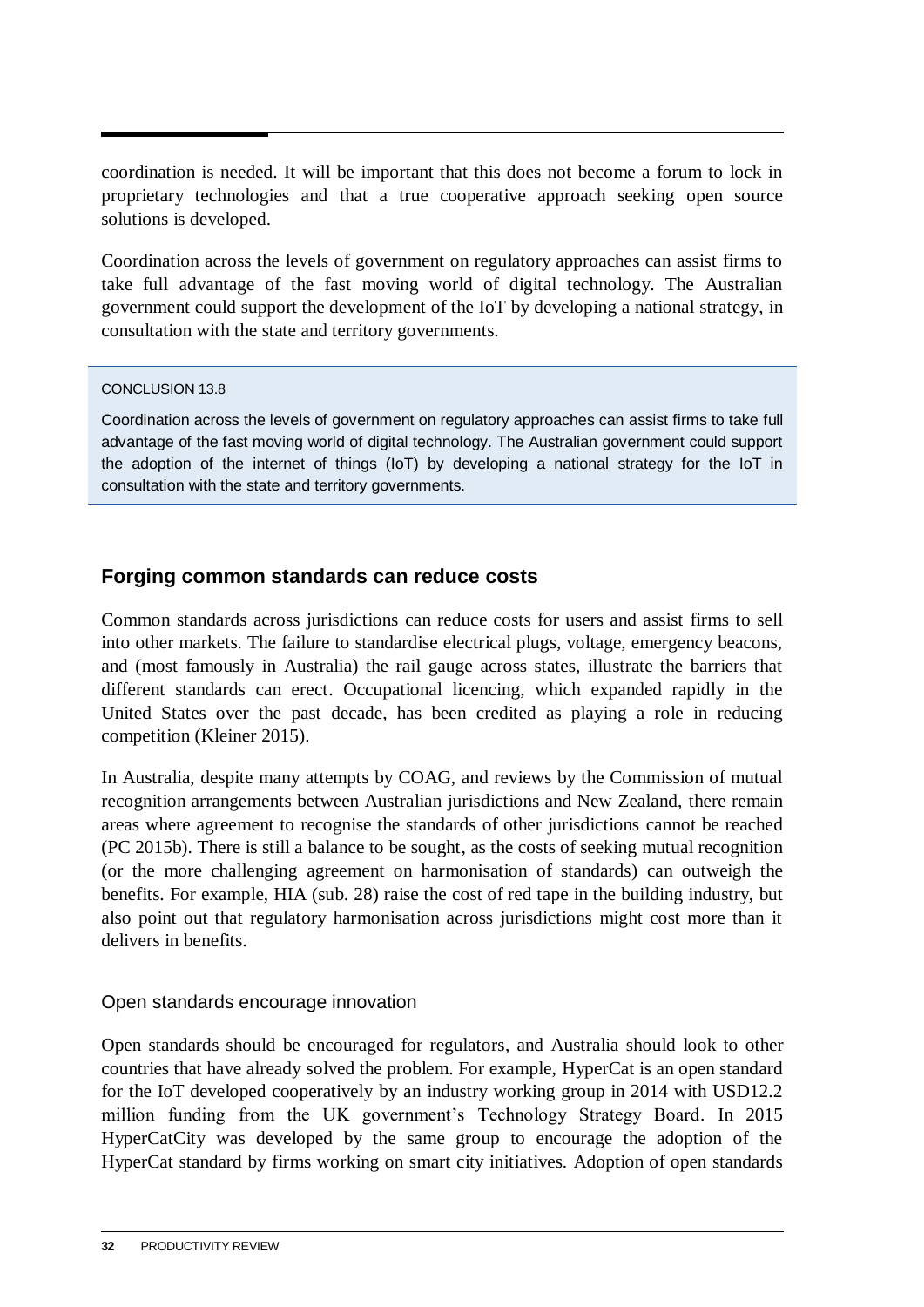used in other countries not only speed transformation at home, it means that Australian firms have a base from which to compete in other countries.

… Nation-specific standards limit the ability of international companies to enter domestic markets and actually reduce domestic firm's ability to compete internationally. (New and Castro 2015, p. 6)

The suggestion that Australian governments and their regulators be open to adopting international standards is not new. The Harper Review commended 'COAG's recent decision to examine whether international standards can be more commonly accepted in Australia and the Australian Government's recent reforms announced in its Industry Innovation and Competitiveness Agenda' (Harper et al. 2015 Part 3 p. 45). The Review urged governments to review product standards that are directly or indirectly mandated by law as a priority (recommendation 10). The Commission's report on Regulation of Agriculture (PC 2016d) argued that there were significant gains in time to market and cost savings by accepting US and European standards and approvals in agricultural and veterinary chemicals.

### Where standards are proprietary, having a seat at the table benefits firms

In some areas, having a 'seat at the table' when international standards are set (such as those that allow for interoperability) is important for firms to ensure good market access for their products. Patents that need to be used to comply with a technical standard are designated as Standard Essential Patents (SEPs). SEPs are meant to be licensed on a 'Fair, Reasonable and Non-discriminatory' basis. What this means in practice and how it is determined by the courts varies across jurisdictions, so being able to influence these SEPs can provide a competitive advantage. For example, Apple and Google have both bought companies to get patents that gives them a seat at the 5G standards setting table.

Governments could assist firms to be aware of such international standard setting, and where national interest is at stake, could be more proactive in representing Australia's interests.

### Standard approaches to digital identity can save costs

Digital identity is another area where common standards could greatly reduce costs for individuals, business and government. While Australians are historically suspicious of a single personal identifier, such as a social security number, digital identity is about lowering the cost and improving the accuracy of identifying an individual in electronic transactions. Currently, passwords are the main way in which identity is established in a digital transaction. Banks and government agencies require a 100 point check when opening an account, or applying for a passport. AustraliaPost is reported as having estimated the costs of processing identity as up to \$11 billion across the Australian economy (Bajkowski 2017a).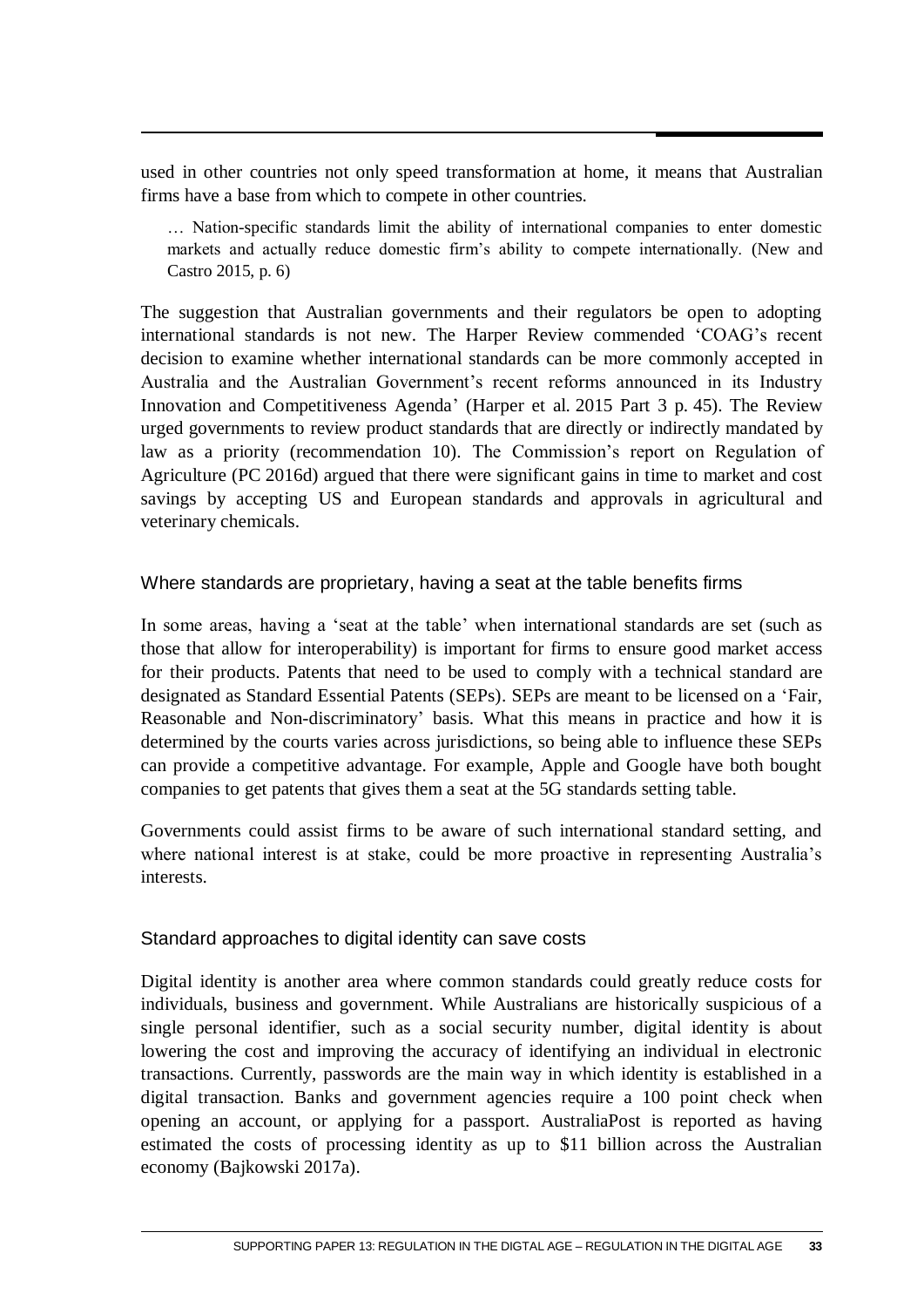The DTA and AustraliaPost have recently established a partnership to ensure that their systems are interoperable. The DTA is developing GovPass that will allow people to do all the transactions that they have previously done at the government shopfront electronically. Digital identity would also greatly facilitate consumer mobility across different suppliers, and can help address the concerns raised by the banks in regard to data sharing.

### CONCLUSION 13.9

Adopting international standards can save both regulators and firms considerable time and money. The decision on whether a standard is suitable could be facilitated by the Australian Government developing a positive list of foreign testing agencies where they will recognise the product approvals by these agencies as meeting Australian standards.

Governments should work together to establish an agreed digital identify standard.

# **Improving access to data**

Data are increasingly seen as resources that can be mined to produce valuable new products. Governments are the collectors and curators of much data, and could stimulate new opportunities by making this data available in forms that still protect the security of the data and the privacy of the data sources. Governments can also make better use of data to improve their delivery of services and functioning of government. This theme is taken up in chapter 2, where data form the core of delivering integrated health services. In addition, as control over data also brings market power, governments can play a role in facilitating access to data by competing firms, where lack of access would otherwise trap customers into poorer quality services than available elsewhere. Greater access to this data also provides raw material for firms to mine to produce new information services that can be applied in diverse areas (from managing electricity consumption to planning the ideal holiday).

The benefits of improving access to data are potentially very large

Public service agencies collect a considerable amount of information, on locations (geospatial), people, and businesses. Although there are costs to providing free data (in ensuring quality and privacy are maintained and any forgone fees), the direct savings to those accessing the information, and to those that do not have to provide the same information again, are considerable. For example, the G-NAF, a geocoded address database of all physical addresses in Australia was developed by a not-for-profit consortium (PSMA Australia) of the Australian and state and territory governments in 1993. It had been available on a fee for service basis to government departments and industry, but large parts of G-NAF have recently been made available on the opendata.gov website. By making this information openly available other firms can develop value-adding tools.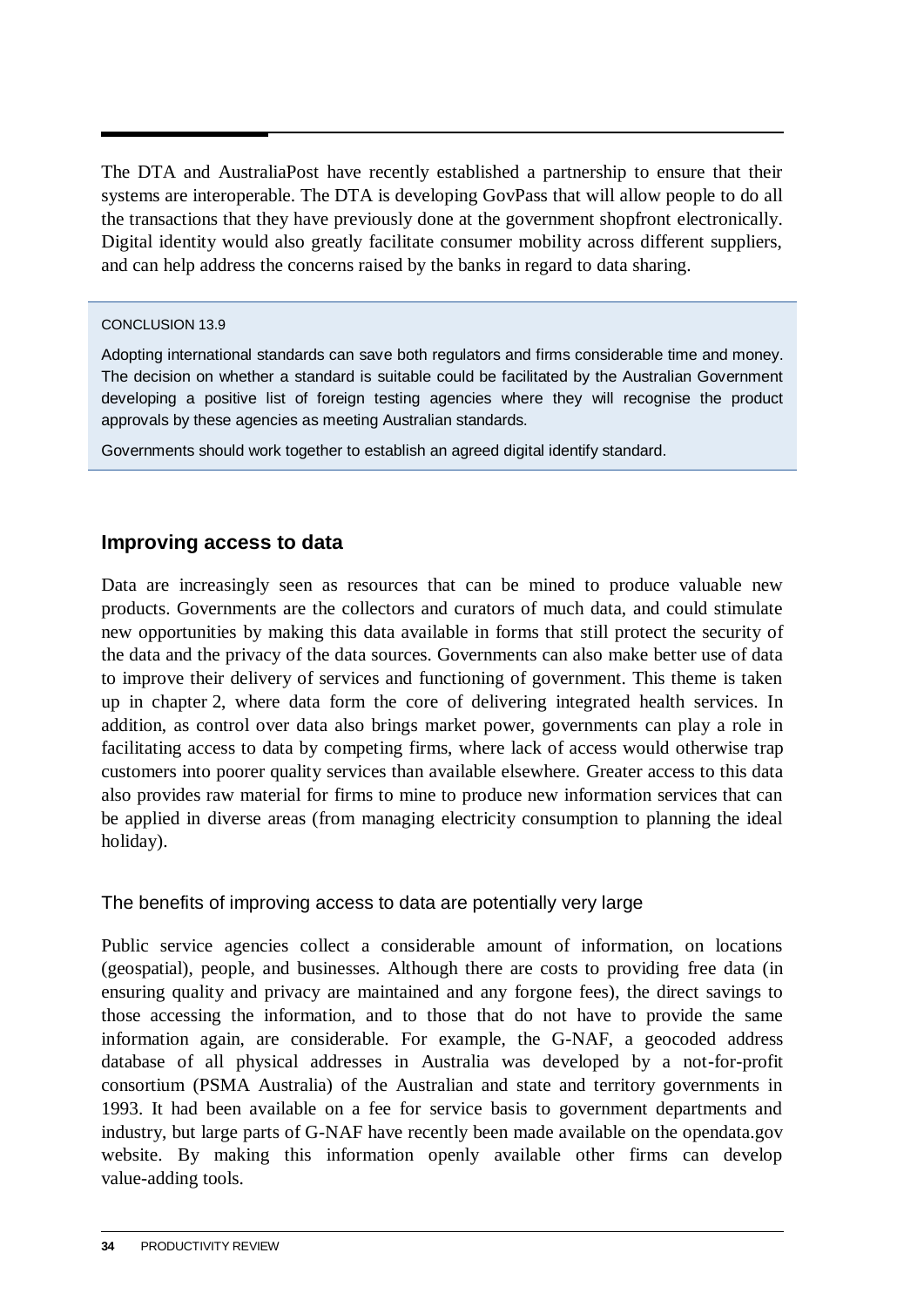The benefits of greater data sharing across governments and service providers can save service providers' and clients' time and, more importantly, allow for a much better service to be delivered. For example, health services can be coordinated through the electronic health record (chapter 2). There are many other areas of public services where coordination would reduce the need for people to provide repeat information, and allow services to be better targeted and tailored to individual need.

There is also scope for much greater application of public sector data in other areas, which can be used to inform choice (improving consumer discipline) and to develop new services. For example, OzCoast uses geospatial data from Geoscience Australia to provide a wide range of mapping services.6

The benefits generated by ABS, from 2008, in making its publications and statistics freely available online (under Creative Commons licensing) provide an indication of the potential return from improving access to data. For an annual cost to the ABS of about \$3.5 million, the costs saved by the direct users of the data were estimated to be \$5 million (the net gain due largely to less time taken to access data, as the savings on fees were a transfer from the ABS to the users). However, it is the substantial increase in the use of the data and the value of its applications that delivered the biggest benefits — conservatively estimated as \$25 million (Houghton 2011). These estimates imply a return of about five times the investment cost (by the ABS and users). Top down approaches to estimating the value of public service data range from a boost in GDP by anything from 0.05 per cent to 1.4 per cent (from studies reported in Houghton 2011).

There is also considerable value in freeing up the use of commercial data. Indeed aggregators, such as Quantium, already compile datasets from social media, loyalty cards and other sources to provide information services to firms on their customers, and the nature of different markets. Much of this is used to target advertising, but it also guides firms in developing products that will better suit what consumers want. This all happens without government intervention (although to the extent that people are unaware of how their data are traded and applied, some oversight might be warranted).

Where policy intervention is needed is where data are a source of market power for the firm that collects the data. Firms can be reluctant to give up this source of advantage. Lack of access to their own records can reduce the ability of consumer to switch suppliers, while lack of access to information about the market can reduce the ability of suppliers to offer new products that will compete in existing markets. This is not a zero sum game — the benefits to consumers of getting a preferred product are large. For example, the Australian Communication and Media Authority estimated that the industry behaviour changes

 $\overline{a}$ 

 $6$  A new initiative in the 2017-18 Budget is funding for Digital Earth Australia for an open access online platform for satellite imagery. This is the sort of initiative that it is difficult for a firm to value capture, given the ease of sharing.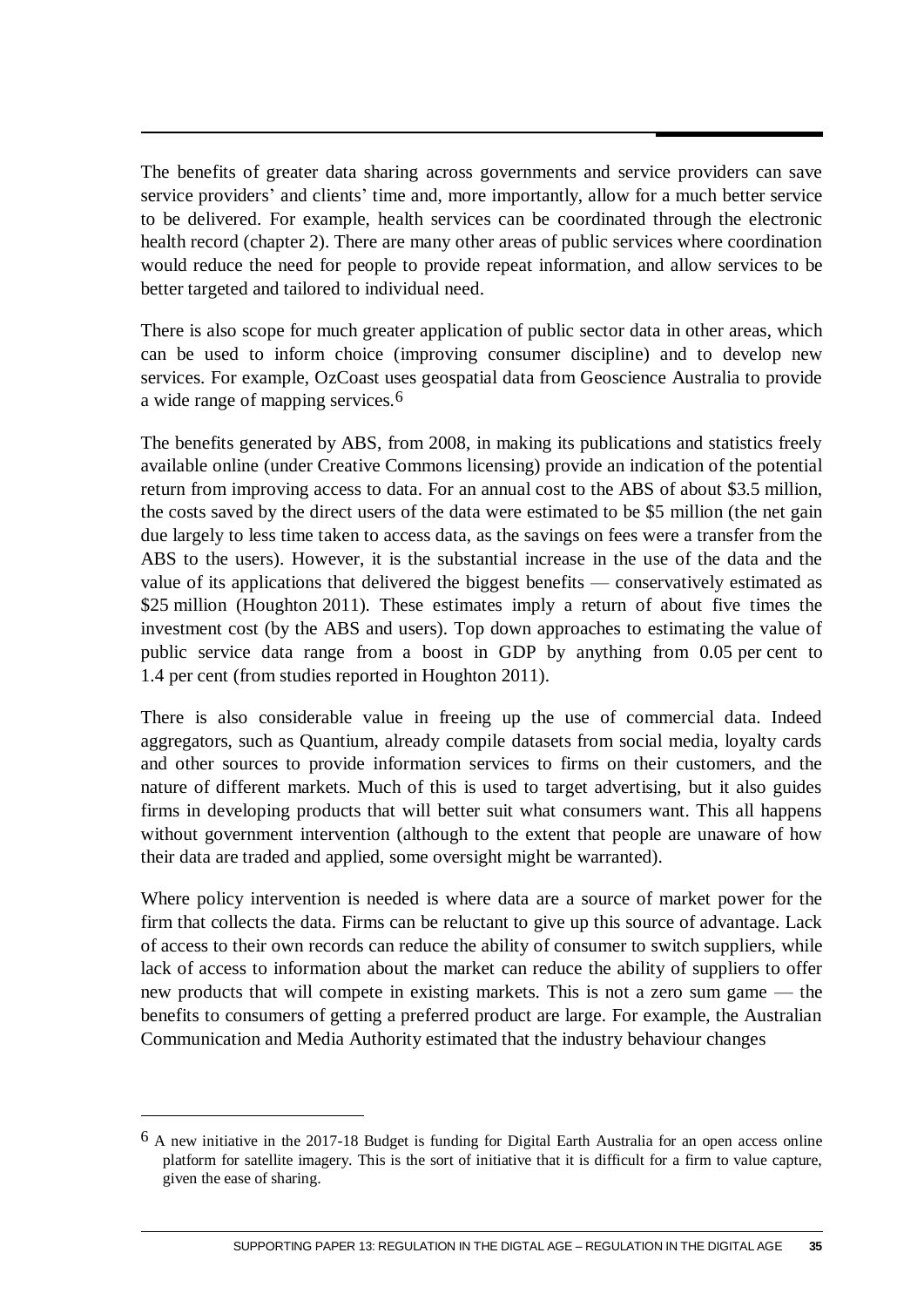following the revised Telecommunications Consumer Protection Code (along with number portability codes), delivered benefits of at least \$545 million a year (ACMA 2015). The gains to consumers of greater portability of their own data in areas such as banking, insurance, electricity, water, and other utilities are likely to be of at least this magnitude.

# The Commission has provided a roadmap for reform

The Commission's Data Inquiry (PC 2017b) canvassed all these issues, making a number of recommendations that, if followed, will unleash considerable scope for improvements in service delivery. The Inquiry concluded that governments could stimulate innovation and new opportunities by:

- making the substantial data that they collect and curate more readily available in forms that still protect the security of data and the privacy of data sources
- empowering consumers to use and benefit from their own data.

Data that allow performance monitoring and comparison of government activities is a fundamental starting point. Governments themselves can make better use of data to improve delivery of services and enhance their own functioning and efficiency (SP 3).

Access to data more broadly would enable capable and trusted researchers to play a more active role in developing solutions to seemingly intractable problems. This can be achieved through early and routine release by governments of non-sensitive datasets, and the adoption of robust processes for assessing and managing risks associated with other datasets to better allow sharing. This theme is also taken up in chapter 2, as data are at the core of delivering higher quality, integrated health services.

In addition to these benefits from improved access, the Commission's Data Inquiry highlighted its role as a potential barrier to competition, but also an important enabler of consumer control and choice.

The central plank of the Commission's report and recommendations was an overarching data access law (a Data Sharing and Release Act) that would give consumers individuals and small businesses — a comprehensive right to access their data and direct that they be provided to third parties. This would enhance competition by enabling consumers to have their data (such as that accumulated over years by their bank or telecommunications company) transferred to potential alternative suppliers.

The ability to drive competition in this way will likely significantly increase in value as data collection continues to grow. The benefits of the comprehensive right could extend beyond competition between existing providers by enabling further innovation in products and services. The Commission's report recommended allowing each sector to develop its own rules about what data the comprehensive right will apply to, and how they will release that data.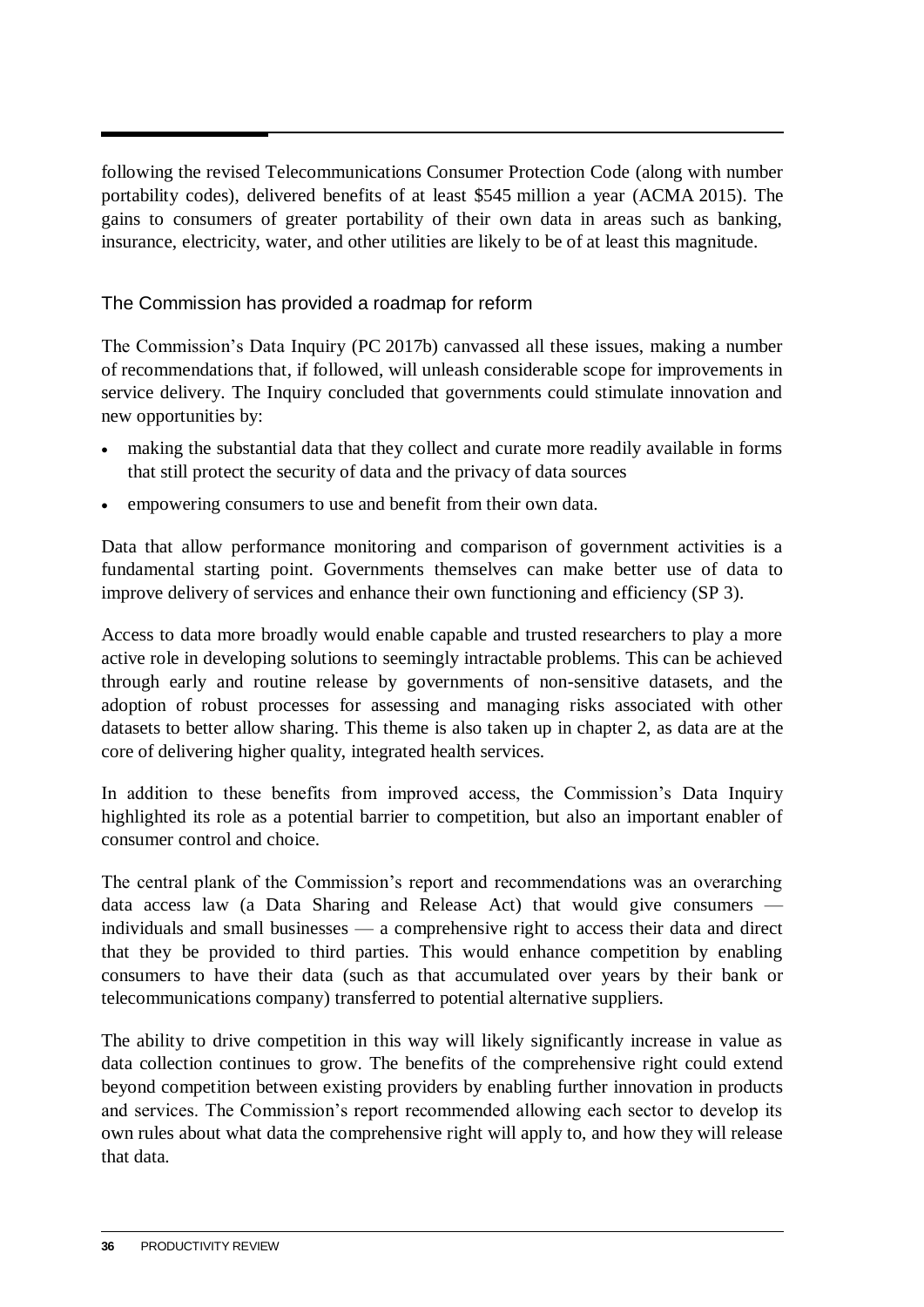Estimates of the *incremental* value of greater access to public data are highly speculative and assumption based, but Lateral Economics (2014) estimates gains of 0.27 per cent of Australia's cumulative GDP over 5 years or over \$4 billion annually. Moreover, reforms that allow consumers greater control over sharing their data could be worth over \$1.5 billion a year through greater, and better-informed, choice in banking, insurance and utilities.

### CONCLUSION 13.10

The recommendations made in the Commission's inquiry into Data Availability and Use will make a substantial change in how consumers can access and direct their data, which should strengthen competition across a range of services, not least financial services.

Greater availability of the data that governments' collect will provide a new resource to which firms can add value. This should help to drive productivity improvements across a wide range of industries in the future.

The Australian Government is currently considering its response to the report.

# **Improving the treatment of intellectual property**

As a net importer of intellectual property (IP), Australia would benefit from a less restrictive IP rights regime. The impact on incentives to invest in research and development (R&D) that form the foundation of the IP law are also likely overplayed by firms with existing commercial interests. And many smaller firms face major barriers in using the system to protect their IP once obtained, as deep pockets are often necessary. While international agreements severely restrict the scope for the Australian government to overhaul the IP protection system in Australia, there is still scope to improve the current arrangements. The Commission, in a major review of the IP system completed in 2016, found that the Australia's patent system 'grants exclusivity too readily, allowing a proliferation of low quality patents, frustrating follow-on innovators and stymieing competition' (PC 2016b, p. 2).

The recommendations that expected to deliver the greatest benefit related to:

- less prescriptive provisions on the fair use of copyrighted material (replace fair dealing with fair use)
- clarifying the law on geoblocking, which the Commission regards as a restraint on trade rather than protection of IP
- a higher inventive threshold test for patents and restructure of patent fees
- enhancing the role of federal circuit court to improve access to enforcement mechanisms, especially for small and medium sized firms
- expand safe harbour schemes, allowing use of IP that will not be considered to violate the IP rules, such as one off use of a design under copyright
- reforming extensions of term for pharmaceutical patents.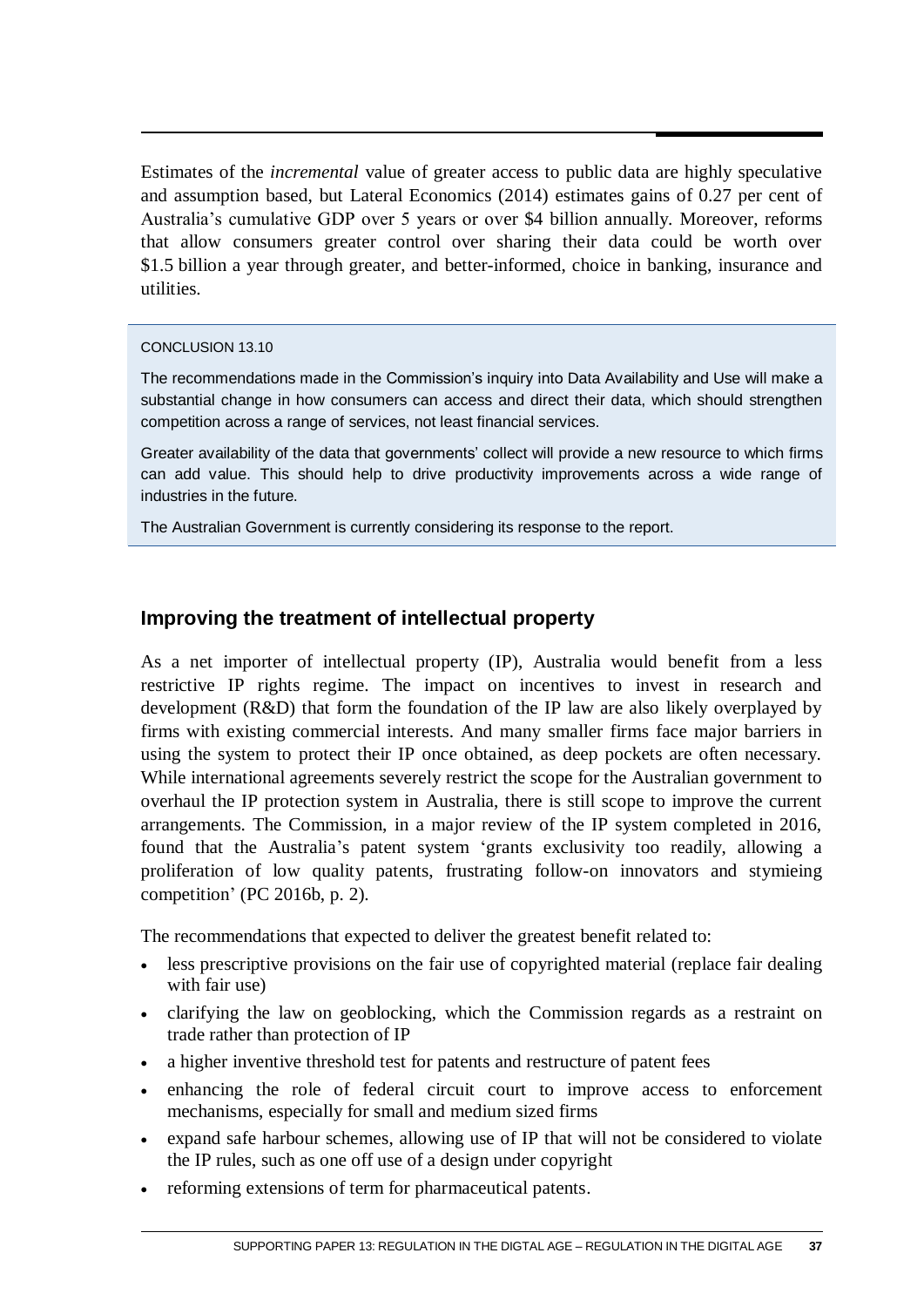It is hard to estimate the benefits of the Commission's IP Inquiry's recommendations. Some reforms would lower costs in the IP system, but much bigger gains would arise from greater innovation and diffusion. Even were IP reform to increase MFP by just 0.01 percentage point this would raise annual GDP by \$190 million (after taking account of general equilibrium flow on effects). The output gains from IP reform may exceed this.

While copyright encourages investment in creative works by allowing creators and rights holders to exploit their value, the IP review noted it is poorly targeted and broader in scope than needed. It provides the same levels of protection to: commercial and non-commercial works; to those no longer being supplied to market; and to those where ownership can no longer be identified.

A system of exceptions to copyright enables limited use of copyright material without the authorisation of rights holders. However, the IP review found Australia's current exceptions for fair dealing are too narrow, inflexible and prescriptive. They do not reflect the way people consume and use content in today's digital world, nor do they accommodate new legitimate uses of copyright material. For example, the existing law only introduced limited permission to make a personal-use copy of a videotape in 2006, which was 26 years after VCRs were introduced, and 8 years after the arrival of DVDs, which superseded VCRs. As a result of the existing prescriptive exceptions, a representative consumer is estimated to infringe the copyright of non–commercial and commercial works over 80 times a day(PC 2016b).

Problems caused by the current prescriptive system include: frustrating the efforts of online businesses seeking to provide cloud computing solutions; preventing medical and scientific researchers from taking full advantage of text and data mining; and limiting universities from offering flexible Massive Open Online Courses.

Moving from the current legislated mechanisms that only enable use of copyright material in tightly defined situations ('fair dealing' exceptions) to a principles-based system, as operating in the United States and other countries, that considers whether use of copyright material would harm the right holder's interests ('fair use'), would allow Australia's copyright arrangements to adapt to new circumstances, technologies and uses over time. A 'fair use' system would also unlock many opportunities and avoid unnecessary payments. For example, moving to 'fair use' would avoid the current situation where education and government users pay \$18 million dollars per year for materials that would be accessible under fair use provisions (chapter 3).

The consultation draft of the Copyright Amendment (Disability Access and Other Measures) Bill that was released in December 2015 proposed expanding the safe harbour protection from copyright infringement to include search engines, universities and libraries (Department of Communications and the Arts 2015). However, the provisions relating to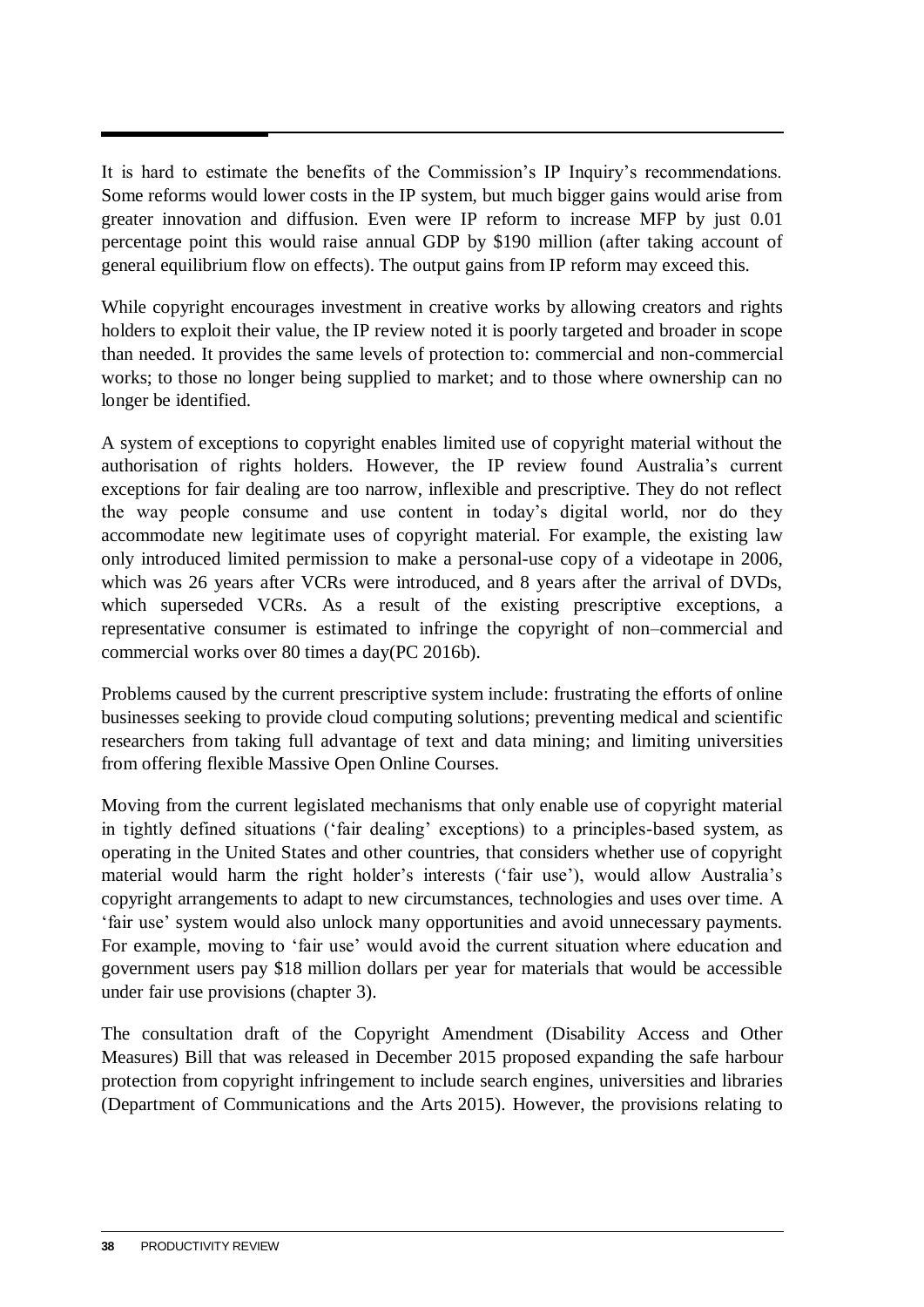safe harbour were subsequently removed from the bill,<sup>7</sup> with the Government noting it would further consider feedback received on the proposal (Fifield 2017). The removal raised concerns from a number of tech firms, particularly those that offer two-way platforms that allow users to upload their own content, which is then purchased by other users, such as Redbubble and Envato (Sadler 2017b). The inclusion of fair use provisions in Australian copyright law (as recommended by the Commission in its IP Inquiry) could address this problem by allowing use of copyright material in a way that does not affect the revenue stream from the intellectual property rights of the creators.

An issue that was raised by both the Commission's IP Inquiry and the Harper Review is that conditions in registered designs, copyright, eligible circuit layout rights, and licences and assignments of patents are currently exempted from most of the competition law prohibitions by subsection 51(3) of the *Competition and Consumer Act 2010* (CCA). Both the IP Inquiry and the Harper Review recommended repealing the section, noting that commercial transactions involving IP rights should be subject to competition law in the same manner as transactions involving other property and assets (Harper et al. 2015; IP Australia 2016).

### CONCLUSION 13.11

 $\overline{a}$ 

While restricted in how much it can tailor the IP system to better suit Australia's needs, the Australian Government could reduce costs and improve incentives for inventiveness by adopting the recommendations made by the Productivity Commission in its 2016 inquiry into Intellectual Property Arrangements.

# **Cost sharing arrangements can be poorly designed**

It can be difficult to get the balance right in cost sharing arrangements that cover regulatory costs and community service obligations (CSO). Passing all costs onto the regulated entities can allow the regulator to indulge in inefficiencies, while failure to pass on the regulatory costs to regulated businesses effectively means the public pays for regulation that ultimately benefits regulated entities.

Ideally, the public pays to enforce regulation that delivers public goods, while the businesses pay for regulation that enhances their industry's functioning and reputation. While a CSO that benefits a particular community with a low capacity to pay is best funded by taxpayers, it is not clear that the costs of a CSO that benefits high-income communities should not be passed onto these communities. These situations arise where the challenge is achieving collective action, rather than seeking to alleviate economic

<sup>7</sup> The Bill, which was introduced on 22 March 2017, passed both houses of parliament unamended and received Royal Assent on 22 June 2017.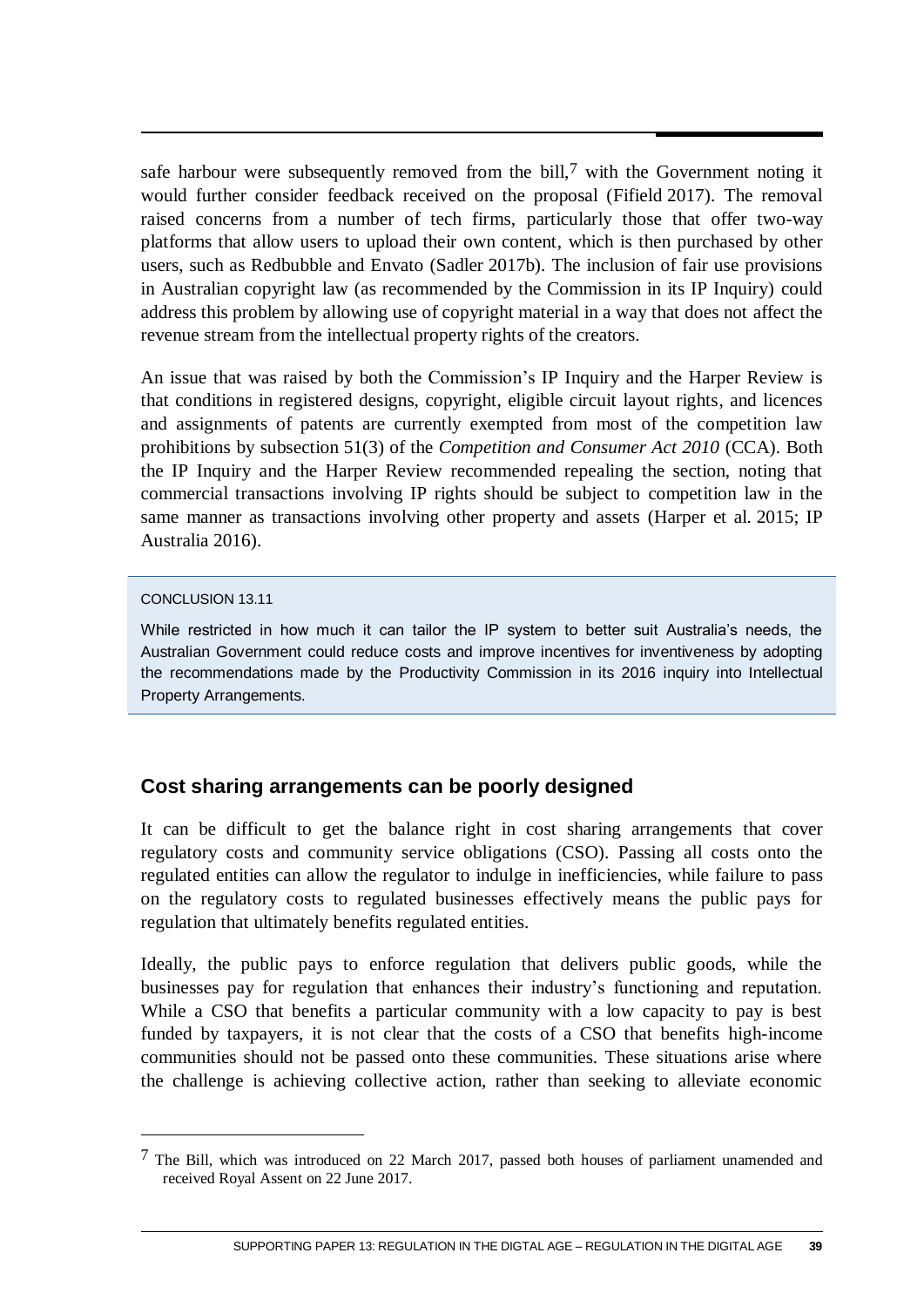disadvantage. Where a CSO applies to a broader community who benefits from the regulated services, then passing the costs onto consumers via a levy on the regulated entities can be more efficient and fair. If industry, rather than taxpayers bear the cost of the CSO, they have an incentive to ensure that it is delivered as efficiently as possible.

Testing the incentives created by the proposed cost sharing arrangements — to gold plate (or skimp) on compliance activities or the delivery of the CSO — should be an essential element in developing cost-sharing arrangements. This should occur alongside consideration of administration costs and the simple practicality of enforcing payment. The Commission's inquiry into Marine Fisheries recommended that seafood processors across all jurisdictions pay licence and accreditation fees that reflect the efficiently incurred costs of regulating their facilities (PC 2016c). The recent Commission's inquiry into Telecommunication Universal Service Obligations (PC 2017c), recommended that consumer subsidies to meet affordability and accessibility are best funded through general revenue. However, given the wide user base, availability gaps in areas other than remote areas experiencing disadvantage should be funded by industry levies. Broader application of these principles could improve the operation of some markets where CSOs are imposed.

# **Facilitating improvements in cyber security**

One of the challenges for governments in managing the new data-centred economy is cyber security. Australia was ranked equal  $3<sup>rd</sup>$  (with Oman and Malaysia) behind Canada and the United States in the 2014 Global Cyber Security index and dropped to  $7<sup>th</sup>$  in the 2017, overtaken by Singapore, Malaysia, Oman, Estonia and Mauritius (ITU 2017).

The global cyber security index is built on five pillars: legal, technical, organisational, capacity building and cooperation. In the 2017 rankings Australia ranked well on legal and technical elements, but is conspicuously behind the other nations in the top 10 on a range of other measures (including bilateral and multilateral agreements, international participation, public-private partnerships, and interagency partnerships) (ITU 2017).

Australia does not rank well in the areas where coordination is required — locally, globally, and across the public and private sectors. Yet coordination is necessary in order to take a system-wide approach, and prevent knee-jerk responses to security violations. Clarity is also needed about how to provide protection against cyber-attack (including what regulations can help to manage risks) in order to provide a secure platform for innovative activity. For example, security concerns could quickly undermine the development of the IoT in Australia.

Half of all IoT things coming into the home are going to be produced by companies that are less than 3 years old. They are going to have access to your Wi-Fi, data and devices. Now, do you think those companies are seriously considering security? The answer is most probably, no. (Cisco's Kevin Bloch cited in KPMG 2016, p. 8)

Much of the benefit of improving access to data also hinges on being able to manage the cyber security risks. This will be critical in sharing data, to ensure that data integrity is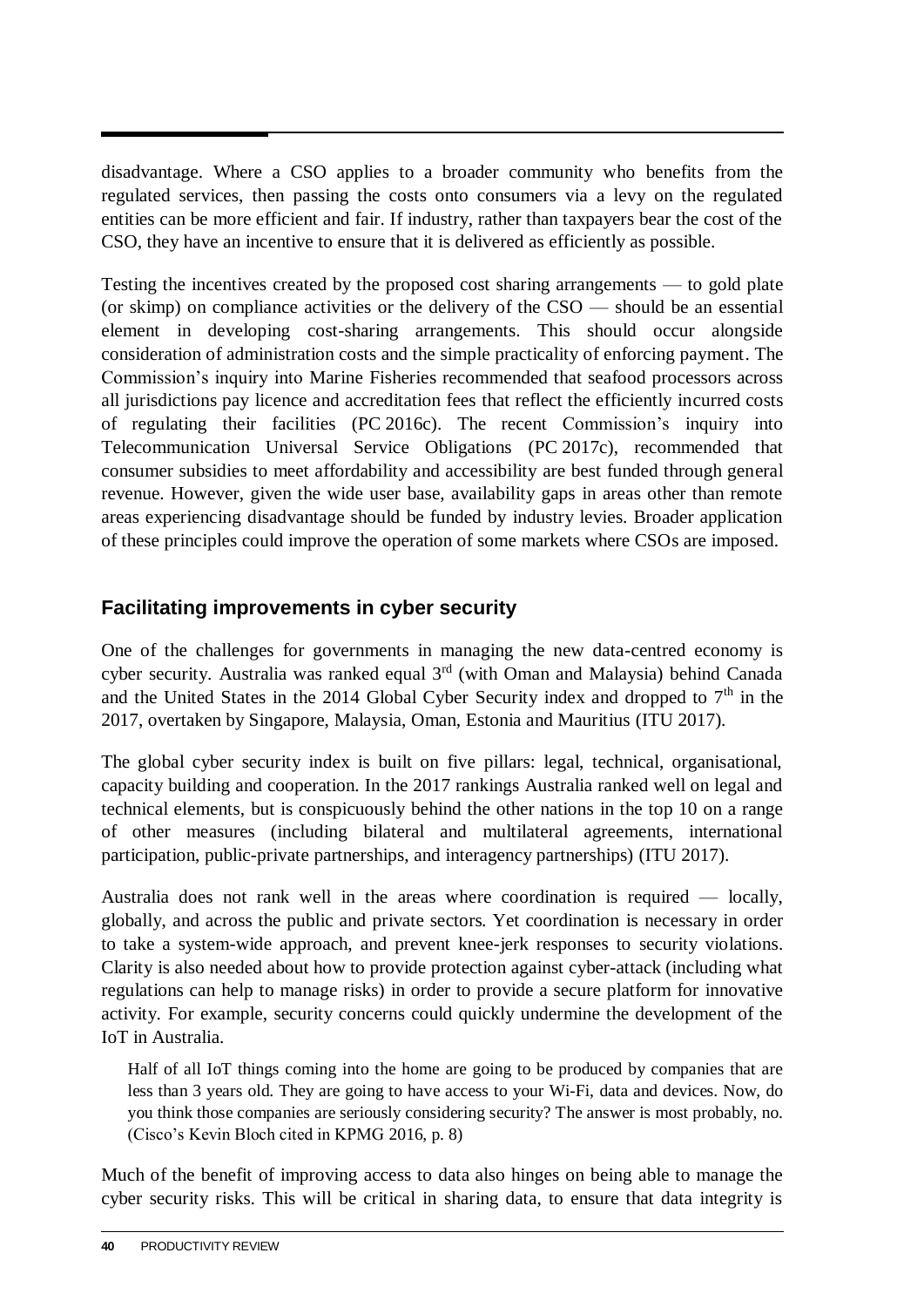maintained, and to prevent its release to any parties other than those intended by the person exercising their comprehensive right. The banks have raised concerns about cybersecurity in their resistance to sharing data. For example, open APIs help people to change bank services, keeping their account numbers and/or making the change to digital-only payments seamless. Their widespread rollout would help address the problem raised by McCullough (brief sub. 37) when moving home loans between banks, but is resisted by some banks on the grounds of cyber security. Such number portability is highly desirable, but can also offer opportunities for scammers.<sup>8</sup> The Commission's Data Inquiry recommended that sector-accredited release authorities be tasked with ensuing that governance standards (include cyber security) are up to the task.

The global cyber-attack in May 2017, which affected more than 200 000 computers across 150 countries, including hospitals in the United Kingdom, illustrates the importance of vigilance. In early 2017 the Australian Cyber Security Growth Network was set up with \$31.9 million in funding over four years to 'bring together businesses and researchers to develop the next generation of products and services that are needed to live and work securely in our increasingly connected world' (DIIS 2017). A recent review of the first year of the strategy concluded that progress had been 'undermined by the ad hoc nature of government's communications and insufficient expectation management with industry partners' (Hawkins and Nevill 2017, p. 3). This review made a number of recommendations including better communication with the private sector, a more 'flexible and adaptive' approach with easurable and time bound annual plans, and better baseline research.

Following the finding of a lack of cybersecurity preparedness in two of three major data handling departments (ANAO 2017), and recommendations following the 2017 Census events, the 2017-18 Budget included \$10.6 million for the DTA to build a cyber security governance capability, overseeing management of cyber security in the public service. The Digital Investment Management Office in the DTA has responsibility to ensure that all large Australian government technology projects will provide value for money by providing a much greater focus on costs and risks. These projects include developing the systems for GovPass and a 'tell us once' capability to share data across Commonwealth agencies.

One of the reactions to concern about cyber security has been to require that data be stored locally. This is the case in Australia, with the electronic health record data. Other countries have introduced more restrictive laws, not just for security reasons, but because of the misplaced view that restricting the flow of data across borders will provide commercial advantage to local firms. Such 'data mercantilism' policies can be costly, as they prevent firms and individuals taking advantage of lower cost data storage and restrict the parties can offer to add value to data. For example, recent estimates put the cost of the United

 $\overline{a}$ 

<sup>8</sup> Mobile phone number portability has been exploited by scammers who have used it to steal identity and redirect banking verification codes (Winterford 2011).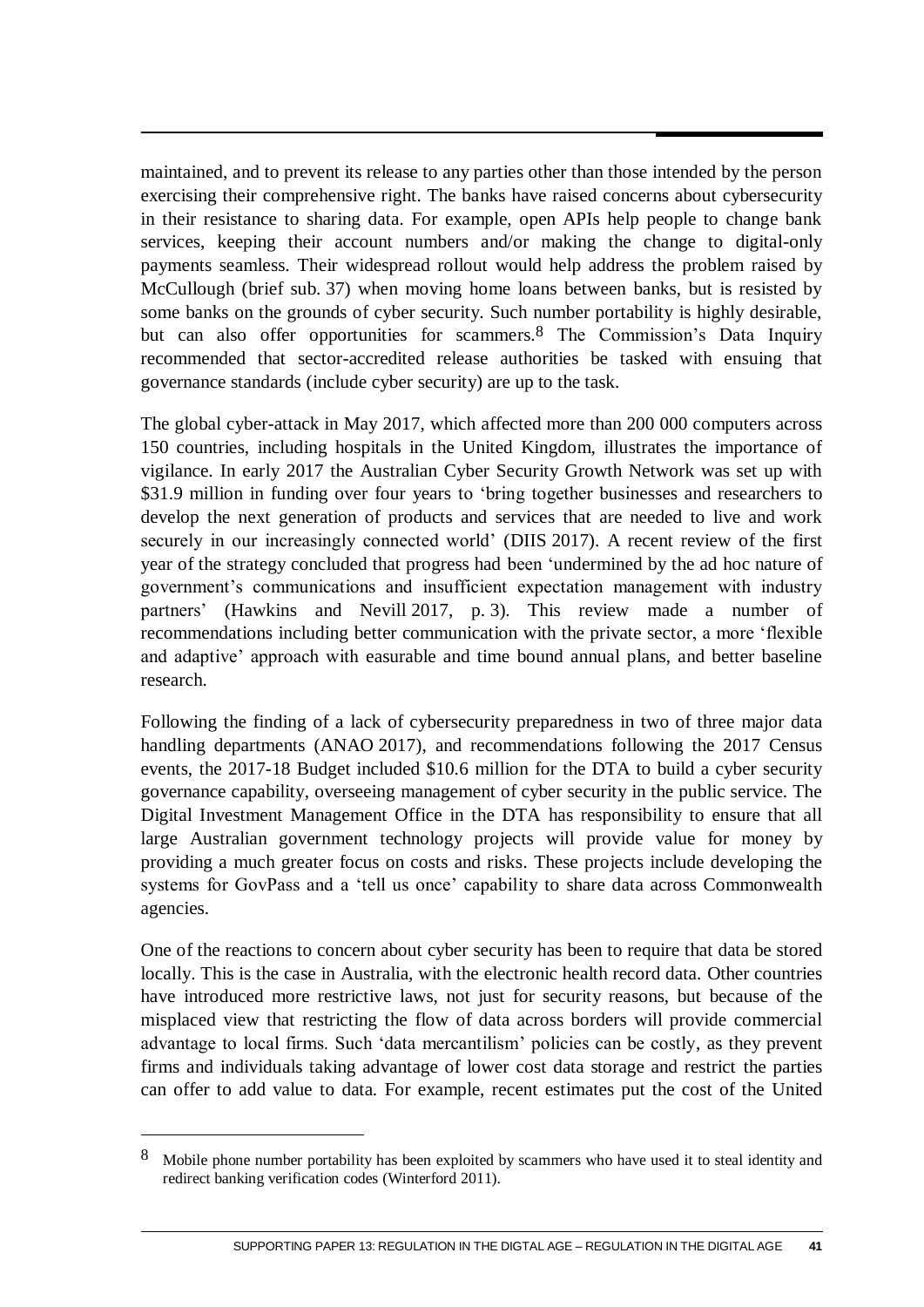States' restrictions at between 0.1 and 0.36 per cent of GDP. The cost of cloud services in Brazil and the EU have also increased by 10 to 54 per cent following the introduction of data localisation policies (Corey 2017).

Governments need to provide leadership to coordinate cybersecurity responses, but this must include testing proposed regulatory action to manage risks with the industry players and ensuring that the costs as well as benefits are considered.

### CONCLUSION 13.12

Leadership across all areas of cyber security is needed. It will be important that 'knee jerk' reactions, such as restricting the cross border flow of data, are not imposed as the costs may well exceed the benefits. Harnessing local and international expertise to be prepared to respond as challenges arise would be a sensible investment.

# **Market development — do regulators have a role to play?**

There is a live and valid debate about the role that regulators can or should play in market development. Clearly, poor regulation and regulator behaviour hampers market development, but whether regulators should be proactive in promoting market development is a different question. This supporting paper has argued that there can be circumstances when regulators can be tasked with some aspects of market development. These include:

- keeping up with technological changes and designing regulations and regulatory systems that take a risk-based and education-based approach. This includes adopting an outcomes-focused approach to regulation — what firms have to achieve to be compliant — rather than specifying how they must be compliant (although offering explicit 'how to comply' guides can be of considerable value to small firms, so a differentiated approach can assist in encouraging new entry)
- recasting regulations into machine readable form, and designing compliance requirements so that they can take advantage of the opportunities offered by new technologies
- providing benchmarking services to their regulated entities to help them assess their performance. And more generally, providing information back to the regulated industry or firms so that they can see how the information they provide works to deliver on the objectives of the regulation — be it levelling the playing field to improve competition or consumer, worker and investor protection
- compelling the provision of information to consumers in standardised forms
- improving complaints systems and the effectiveness of redress, to build the confidence of consumers in the relevant market and help the industry quickly identify and manage risks that could otherwise attract heavy-handed regulation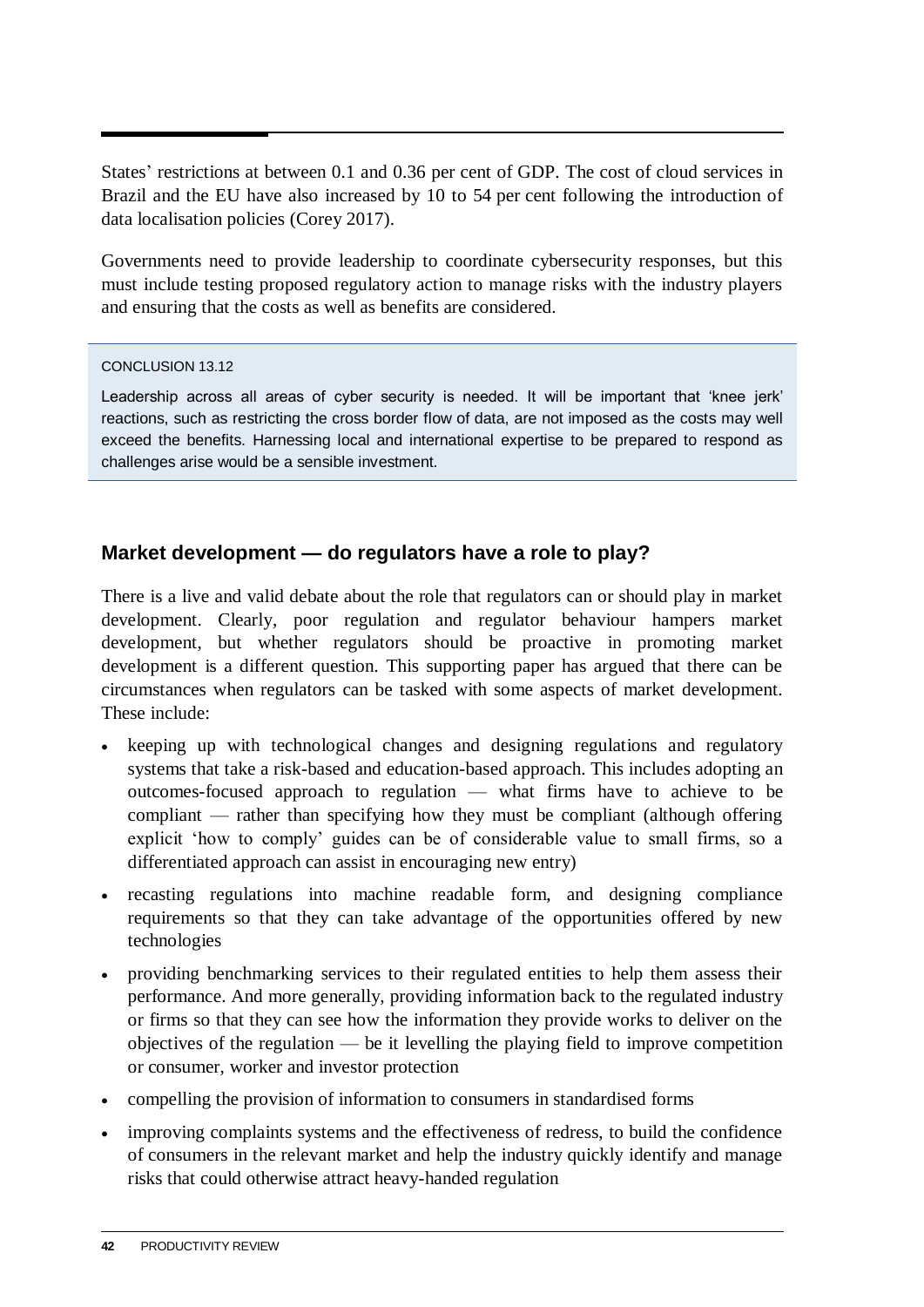- developing national plans to guide investment in infrastructure, notably to support the IoT and develop cyber security systems
- coordinating industry to develop common standards, including the adoption of international standards and using powers to compel where industry cannot self-organise
- adopting the recommendations of the Data Inquiry, including compelling firms to transfer client data at the client's request, as well as improving access to public sector data
- adopting the recommendations of the IP Inquiry, not least changing copyright law from 'fair dealing' to 'fair use'.

Whether governments should go beyond setting and enforcing the rules depends on how much they could add to market development, and how much this would conflict with their regulatory responsibilities. In some cases, these responsibilities will align, but in other cases there will be tension between the roles, and regulatory capture is a real possibility. In asking whether governments should go beyond what is largely a risk management role (to provide information and manage market power, as well as setting allowable risk levels) to take on a market development mantle, they should be guided by the answers to the following questions:

- Can industry work together to resolve the problem? If they can, then government's job is to set the parameters they must achieve, not to intervene. An example is the Data Inquiry's recommendation that industry achieve at least 40 per cent credit history sharing by a specified date to avoid a mandate. This is a good example of how to focus the minds of industry to co-operate to resolve these issues.
- What is the risk of regulatory capture? Co-design of regulations with industry can help shift the regulatory attitude from a 'No, but' to a 'Yes, if' approach, as industry will be better than regulators at understanding the risks that can arise and what parameters will work to mitigate these risks. This requires an alignment of objectives, in particular through most of the industry benefitting from the risks being well-managed. This is the case where it is industry reputation, rather than firm reputation, that matters most for consumer confidence in the products. For example, a single adverse event relating to one airline can affect the demand for aviation services generally.
- Which markets are being held back by current regulation and regulator behaviour? Industries where technology is moving rapidly and introducing new risks and opportunities, such as biotechnology and Fintech, could find themselves hamstrung by regulatory regimes that were designed for a very different world. Regulators may well struggle to keep up, and their legislation may prevent them from adapting to the changing industry they regulate. Co-design has risks of capture, but the alternative is to either strangle nascent industry to the detriment of the economy, or to let activity that may well need to be regulated (to create a healthy long-term market) go ahead unchecked. Co-design of regulations and the compliance regime is needed for timely action, but good governance is critical to avoid regulatory capture. This must include transparency about the co-design process (who, what, when and how). Checks and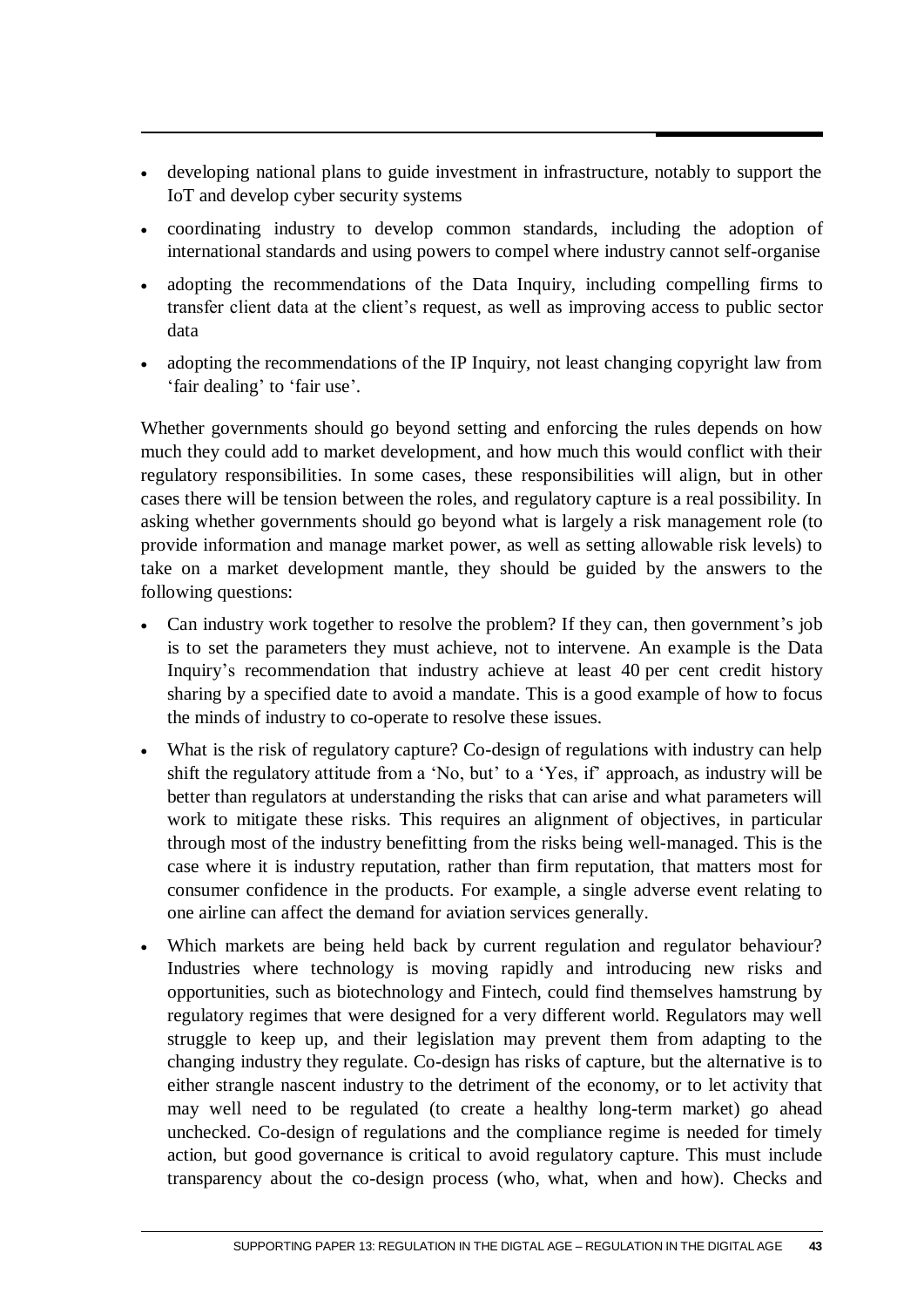balances to ensure that the regulations maintain a level playing field must be built into the co-design process. This includes release of exposure drafts of regulation.

### CONCLUSION 13.13

Governments should be cautious when being proactive about market development. But there can be situations, such as in establishing some standards, where governments need to act to provide coordination that is lacking.

Ensuring that consumers, workers and investors have adequate protection, that regulations impose only necessary distortions to markets, and that regulators engage with regulated entities and take a risk-based approach to compliance and enforcement, remains the best way that governments can support productivity growth.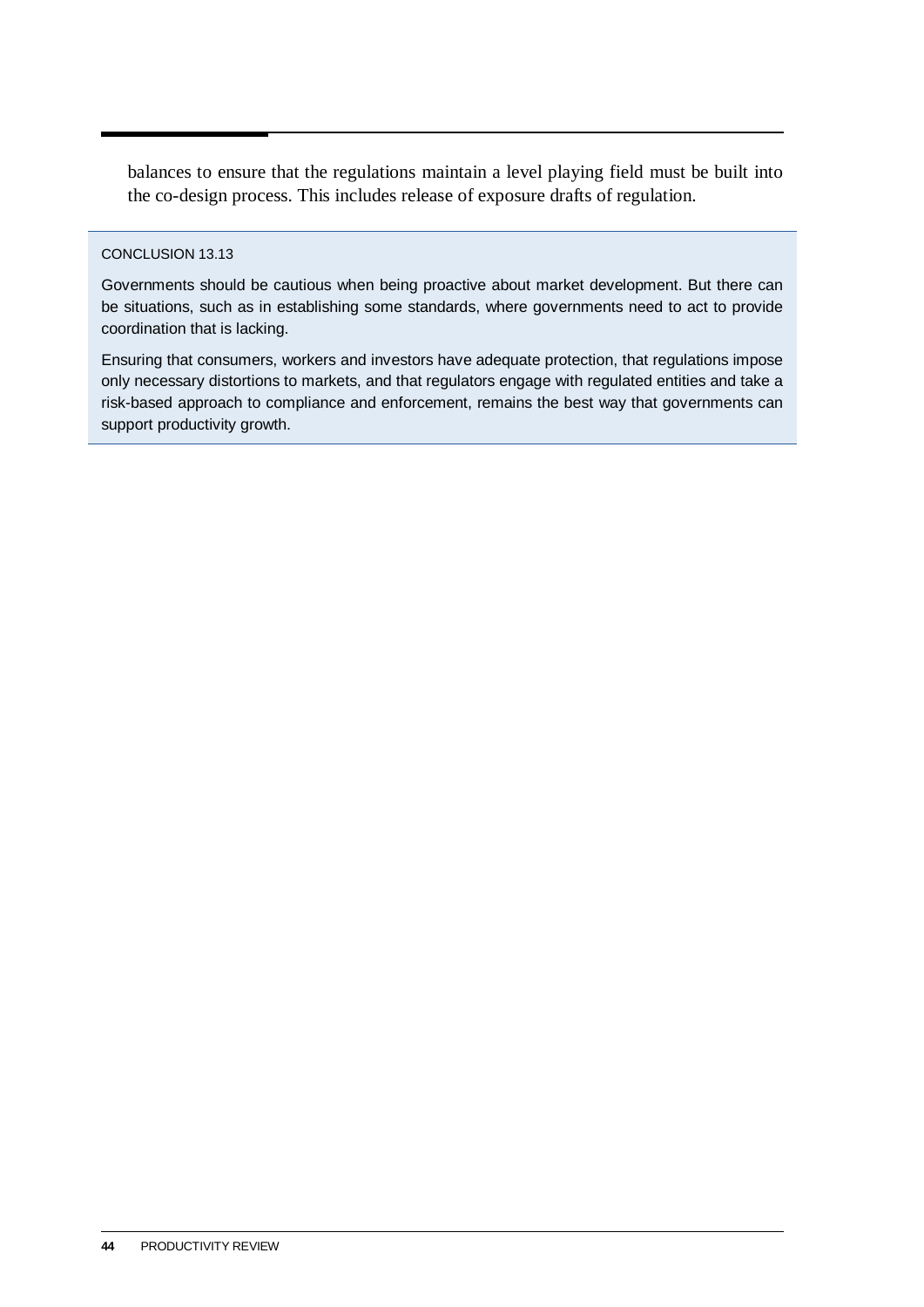# <span id="page-46-0"></span>References

- Ackermann, K., Angus, S. and Raschky, P. 2017, *The Internet as Quantitative Social Science Platform: insights from a trillion observations*.
- ACMA (Australian Communications and Media Authority) 2015, *Reconnecting the customer - Estimation of benefits*, November.
- ANAO (Australian National Audit Office) 2017, *Cybersecurity Follow-up Audit*, 15 March.
- Australian Financial Centre Forum 2009, *Australia as a Financial Centre: Building on our Strengths*.
- Australian FinTech 2016, *Fintech Market Growth to Add A\$1 Billion New Value to Australian Economy by 2020*, 15 April, www.australianfintech.com.au/fintech-market-growth-to-add-a1-billion-new-value-to-a ustralian-economy-by-2020/ (accessed 12 May 2017).
- Australian Government 2016, *Fit for the Future: A Capability Review of the Australian Securities and Investment Commission*.
- —— 2017a, *Australia's FinTech advantages*, www.fintech.treasury.gov.au/australias-fintech-advantages/ (accessed 9 May 2017).
- —— 2017b, *Budget 2017-18 - Budget Paper No. 1*, May.
- —— 2017c, *Budget 2017-18 - Budget Paper No. 2*, May.

Australian Treasury 2017, *Backing Australian FinTech*.

- Bajkowski, J. 2017a, *Digital identity: Australia Post and Digital Transformation Office finally hook-up together*, The Mandarin, www.themandarin.com.au/79218-australia-post-joins-dta/ (accessed 22 May 2017).
- —— 2017b, *Real Time Government? NSW Reveals its New Digital Government Strategy*, The Mandarin, www.themandarin.com.au/79420-real-time-government-nsw-reveals-new-digital-strate gy/ (accessed 23 June 2017).
- Bowen, C. and Sherry, N. 2010, *Government Responds to Australia as a Financial Services Centre Report*, Media Release, 14 September.
- Brynjolfsson, E., McAfee, A. and Spence, M. 2014, 'New World Order: Labor, Capital, and Ideas in the Power Law Economy', *Foreign Affairs*, vol. 93, no. 4.
- Corey, N. 2017, *Cross-Border Data Flows: Where Are the Barriers, and What Do They Cost?*, 1 May.
- Cowan, P. 2014, *Victoria Jumps on Board with myGov*, iTnews, www.itnews.com.au/news/victoria-jumps-on-board-with-mygov-385974 (accessed 12 May 2017).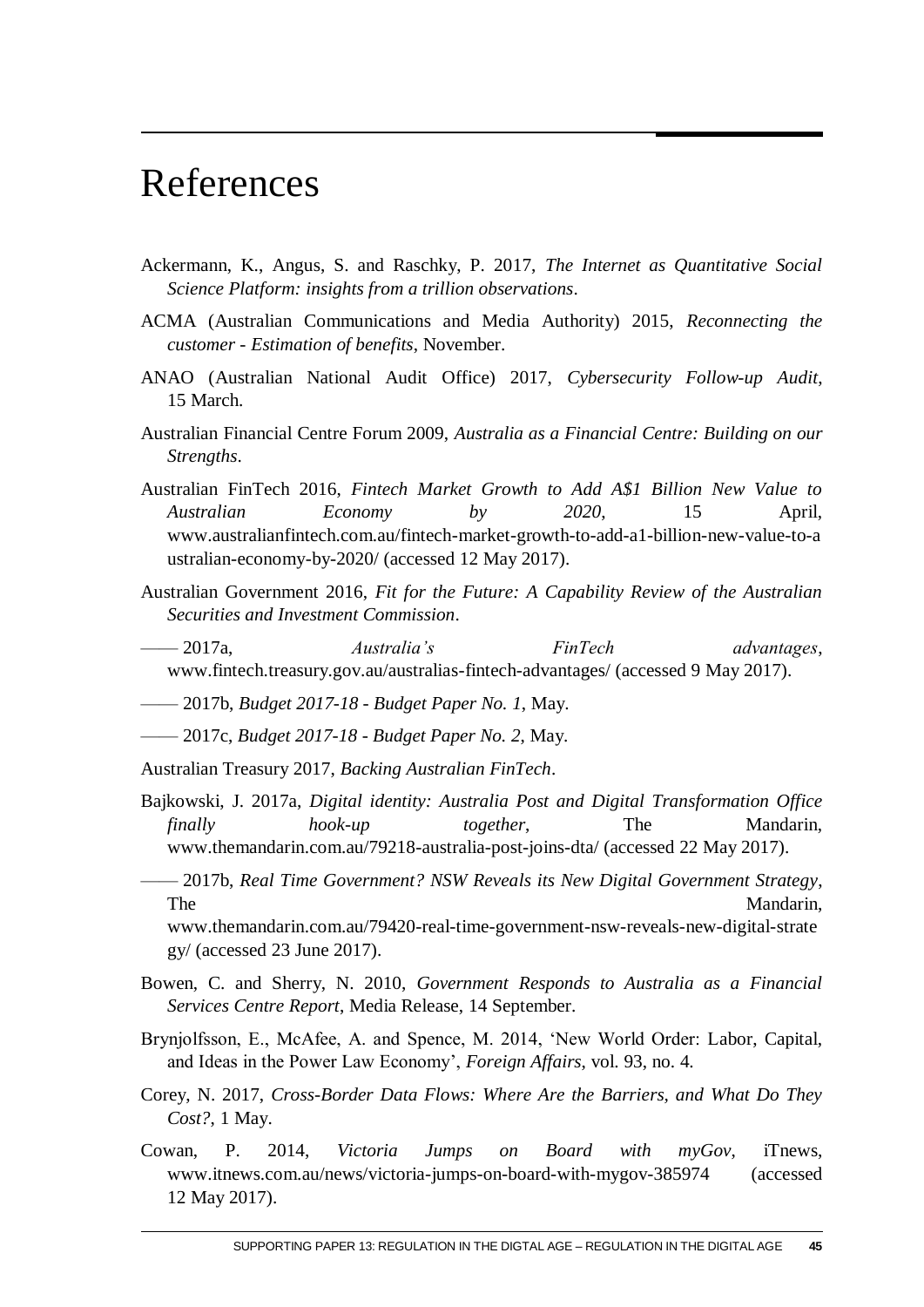- —— 2017, *Australia will No Longer Get a Single Government Website*, iTnews, www.itnews.com.au/news/australia-will-no-longer-get-a-single-government-website-44 7255 (accessed 12 May 2017).
- Coyne, A. 2016, *Australia Gets an Industry Body for IoT*, iTnews, www.itnews.com.au/news/australia-gets-an-industry-body-for-iot-431057 (accessed 3 April 2017).
- Department of Communications and the Arts 2015, *Updating Australia's Copyright Laws*, www.communications.gov.au/have-your-say/updating-australias-copyright-laws (accessed 24 July 2017).
- DIIS (Department of Industry Innovation and Science) 2017, *Cyber Security Growth Centre*, www.industry.gov.au/industry/Industry-Growth-Centres/Pages/Cyber-Security-Growth

-Centre.aspx (accessed 23 June 2017).

- Donaldson, D. 2017, *Service Victoria: Not Delayed, Just Slower than Anticipated*, The Mandarin, www.themandarin.com.au/79453-service-victoria-not-delayed-just-slower-anticipated/ (accessed 13 June 2017).
- EY (Ernst and Young and FinTech Australia) 2016, *EY FinTech Australian Census 2016: Profiling and Defining the Fintech Sector*.
- Eyers, J. 2016, 'Banks call for data-sharing governance standards', *The Australian Financial Review*, 28 November.
- —— 2017, 'Start-ups form regtech industry association', *Financial Review*, 2 April.
- Fifield, M. 2017, *Improving Access to Copyright Material*, 22 March.
- Gordon, R. 2015, 'Secular stagnation on the supply side: US productivity growth in the long run', *Digiworld Economic Journal*, vol. 100, no. 4, pp. 19–45.
- Harper, I., Anderson, P., McCluskey, S. and O'Bryan, M. 2015, *Competition Policy Review*, Final Report, March, Australian Government.
- Hawkins, Z. and Nevill, L. 2017, *Australia's Cyber Security Strategy: Execution & Evolution*, Australian Strategic Policy Institute, www.aspi.org.au/publications/australias-cyber-security-strategy-execution-and-evolutio n (accessed 25 June 2017).
- Head, B. 2017, *ASIC Plays in RegTech Sandbox*, www.innovationaus.com/2017/02/ASIC-plays-in-RegTech-sandbox/ (accessed 12 May 2017).
- HM Treasury 2013, *Bank Account Switching Service set to Launch*, www.gov.uk/government/news/bank-account-switching-service-set-to-launch (accessed 3 April 2017).
- Houghton, J. 2011, *Costs and Benefits of Data Provision*, Report to the Australian National Data Service, September, Centre for Strategic Economic Studies, Victoria University.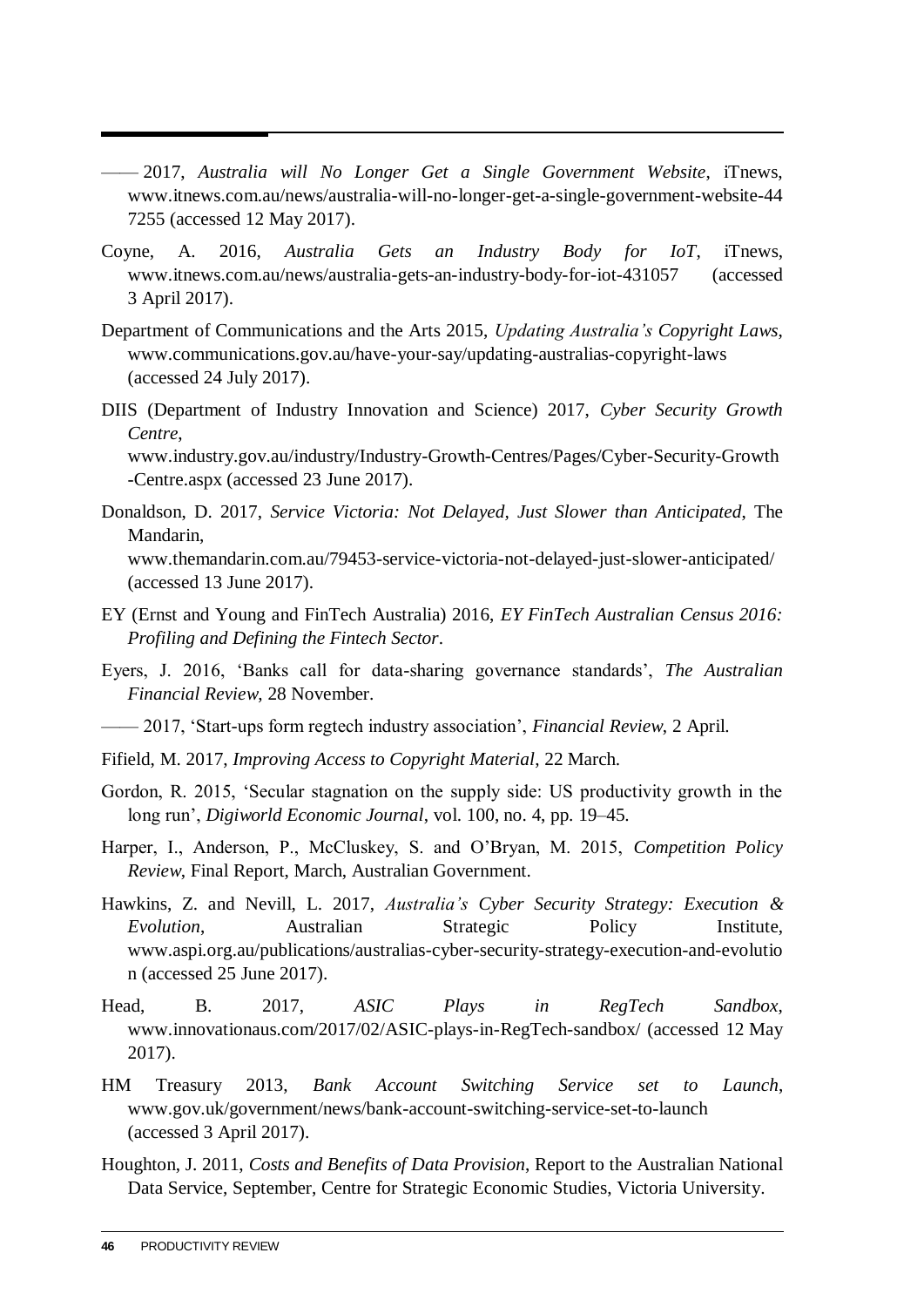- IA (Infrastructure Australia) 2016, *Australian Infrastructure Plan Priorities and Reforms for Our Nation's Future*, February.
- IP Australia 2016, *Australian Intellectual Property Report 2016*.
- ITS Aus (Intelligent Transport Systems Australia) 2012, *Australia a Leader in Linked Tolling Technology*, www.its-australia.com.au/2012/06/australia-a-leader-in-linked-tolling-technology/ (accessed 15 May 2017).
- ITU (International Telecommunication Union) 2017, *Global Cybersecurity Index (GCI) 2017*.
- Klein, A. and Knight, B. 2017, *How Fintech Can Take Off Without Getting Hampered by Regulations*, Brookings **Institute**, www.brookings.edu/opinions/how-fintech-can-take-off-without-getting-hampered-by-r egulations/ (accessed 9 May 2017).
- Kleiner, M. 2015, *Reforming Occupational Licensing Policies*, 28 January, Hamilton Project Policy Brief, Brookings Institute.
- KPMG 2016, *Creating Connections: IoT Foundations for Smart Cities*.
- Lateral Economics 2014, *Open for Business: How Open Data Can Help Achieve the G20 Growth Target*, A Lateral Economics report commissioned by Omidyar Network, June.
- Lawrence, M. and Pollard, C. 2015, *A Year on Australia's Health Star Food Labelling System is Showing Cracks*, The Conversation, www.theconversation.com/a-year-on-australias-health-star-food-rating-system-is-showi ng-cracks-42911 (accessed 16 February 2017).
- Lim, M. 2017, *NZ Gets Real About IoT Future*, www.innovationaus.com/2017/04/Nz-gets-real-about-iot-future/ (accessed 4 April 2017).
- Lim, N. and Perrin, B. 2014, 'Standard Business Reporting in Australia: Past, Present, and Future', *Australasian Journal of Information Systems*, vol. 18, no. 3.
- Maggiore, J.B. 2007, 'Remote management of real-time airplane data Boeing', *Aeromagazine*, vol. Q307, article 4.
- Morrison, S. 2016a, *Address to the Fintech Australia Summit, Melbourne*, Speech, 4 November, FinTech Australia Collab/Collide.

—— 2016b, *Launch of an Innovative Regulatory Sandbox for Fintech*, Media Release, 15 December, www.sjm.ministers.treasury.gov.au/media-release/133-2016/ (accessed 21 July 2017).

- Murray, D. 2014, *Financial System Inquiry Final Report*, 7 December, Australian Government.
- New, J. and Castro, D. 2015, *Why Countries Need National Strategies for the Internet of Things*, Center for Data Innovation,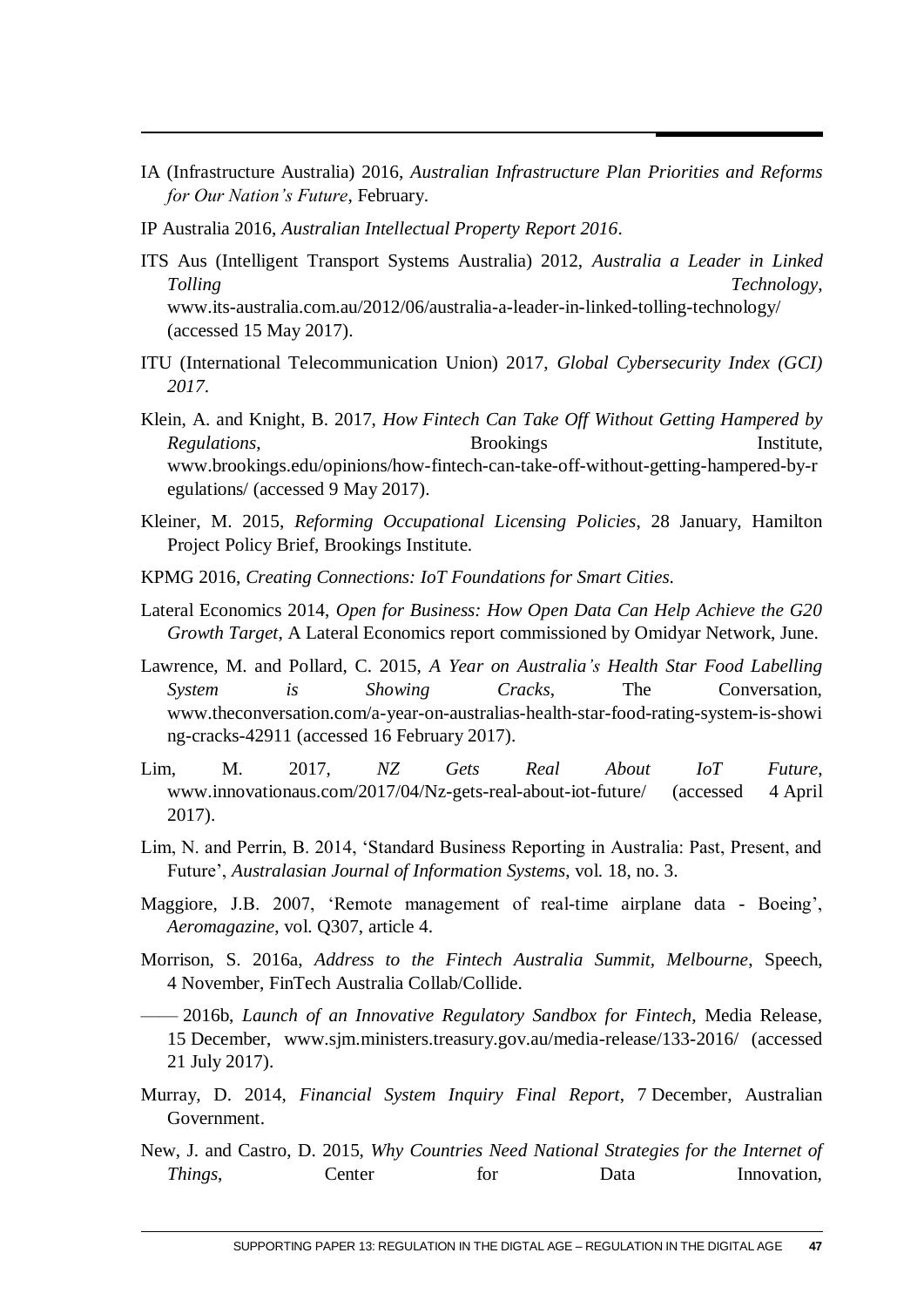www.datainnovation.org/2015/12/why-countries-need-national-strategies-for-the-intern et-of-things/ (accessed 3 April 2017).

- Nicholls, R. 2017, *If Scandals Don't Make us Switch Banks, Financial Technology Might*, The Conversation, www.theconversation.com/if-scandals-dont-make-us-switch-banks-financial-technolog y-might-72361 (accessed 9 May 2017).
- Payments UK 2017, *Current Account Switch Service*, www.paymentsuk.org.uk/projects/current-account-switch-service (accessed 12 May 2017).
- PC (Productivity Commission) 2011, *Identifying and Evaluating Regulation Reforms*, Research Report.
- —— 2012, *Impacts of COAG Reforms: Business Regulation and VET*, Research Report, Volume 3.
- —— 2014, *Access to Justice Arrangements*, Inquiry Report.
- —— 2015a, *Business Set-up, Transfer and Closure*, Inquiry Report.
- —— 2015b, *Mutual Recognition Schemes*, Research Report.
- —— 2016a, *Digital Disruption: What do governments need to do?*, Research Paper.
- —— 2016b, *Intellectual Property Arrangements*, Draft Inquiry Report.
- —— 2016c, *Marine Fisheries and Aquaculture*, Inquiry Report.
- —— 2016d, *Regulation of Australian Agriculture*, Inquiry Report.
- —— 2017a, *Consumer Law Enforcement and Administration*, Research Report.
- —— 2017b, *Data Availability and Use*, Inquiry Report.
- —— 2017c, *Telecommunications Universal Service Obligation*, Inquiry Report.

Riley, J. 2017, *Local, State, Fed digital delivery*, InnovationsAus.com.

- Sadler, D. 2017a, *FinTechs Unhappy on Crowdfunding*, www.innovationaus.com/2017/06/FinTechs-not-happy-on-crowdfunding/ (accessed 13 June 2017).
- —— 2017b, *IP Changes an Act of 'Cowardice'*, www.innovationaus.com/2017/03/Ip-changes-an-act-of-cowardice/ (accessed 23 June 2017).
- —— 2017c, *Nobody Playing in Govt Sandbox*, www.innovationaus.com/2017/05/Nobody-playing-in-govt-sandbox/ (accessed 30 May 2017).
- Sallet, J. 2017, *The Internet of (Economic) Things*, Brookings Institute, www.brookings.edu/blog/techtank/2017/04/12/the-internet-of-economic-things/ (accessed 18 April 2017).

Schwab, K. 2016, *The Fourth Industrial Revolution*, World Economic Forum, Geneva.